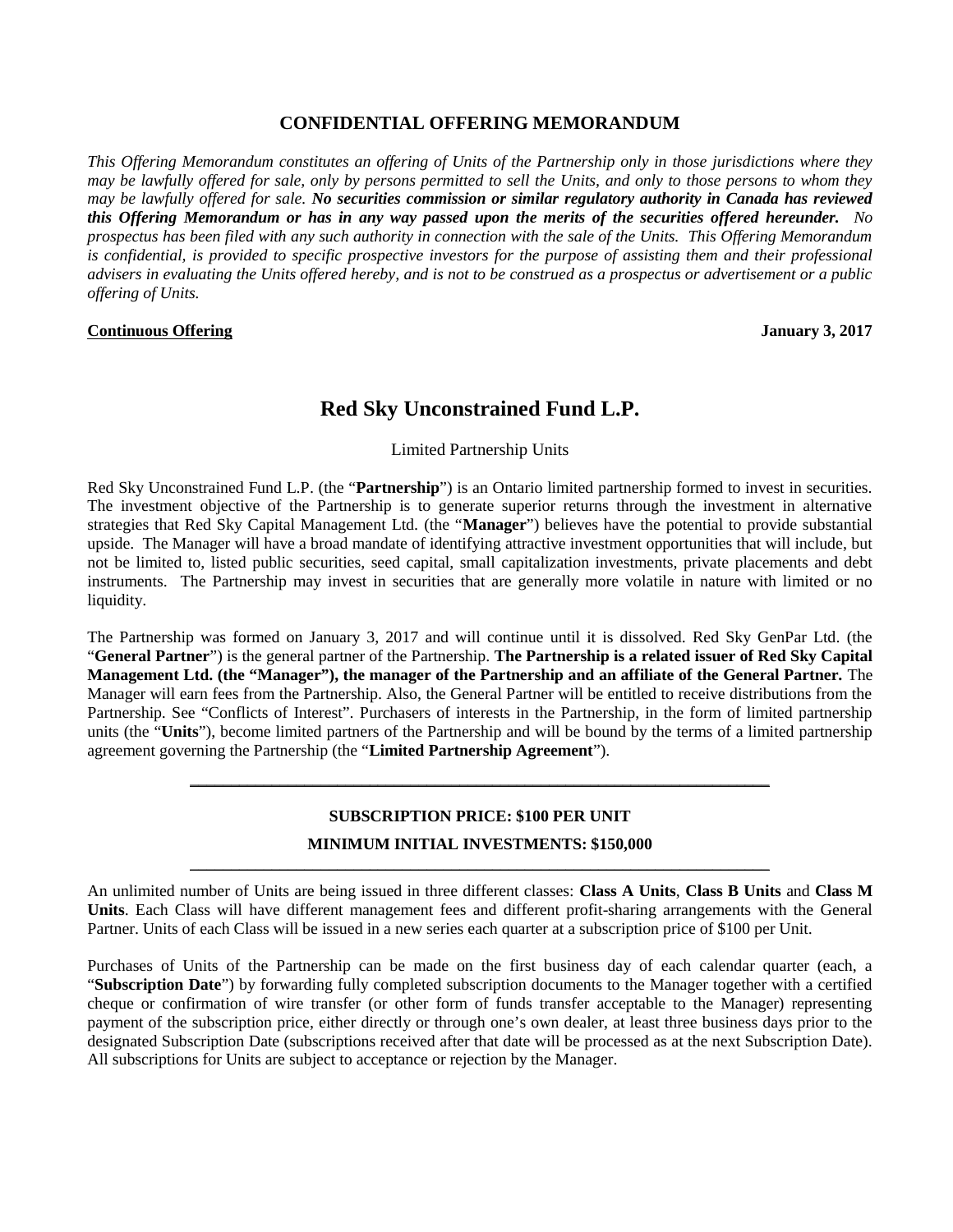This offering is not subject to any minimum aggregate subscription level, and therefore any funds invested are available to the Partnership and need not be refunded to the subscriber.

These securities are speculative. A subscription for Units should be considered only by persons financially able to maintain their investment and who can bear the risk of loss associated with an investment in the Partnership.

Investors should be aware that they may be allocated income annually for tax purposes but will not generally receive any cash distributions from the Partnership.

Units may be redeemed on the last business day of each calendar quarter and on such other dates as the Manager may in its discretion determine from time to time, upon not less than 30 days' written notice to the Manager by means of a redemption request in the form provided by the Manager, however Units redeemed within 12 months of their issue will be subject to a 5% early redemption deduction.

There is no market through which the Units may be sold and none is expected to develop. The Units are also subject to resale restrictions under the Partnership's Limited Partnership Agreement and applicable securities legislation. Persons who receive this Offering Memorandum must inform themselves of, and observe, all applicable restrictions with respect to the acquisition or disposition of Units under applicable securities legislation. Redemptions will be limited if there is insufficient liquidity in the Partnership. **There are certain additional risk factors associated with investing in the Units.** Investors should consult their own professional advisers to assess the income tax, legal and other aspects of the investment. Please see "Risk Factors" and "Transfer or Resale".

The Units are offered exclusively by the Partnership on a private placement basis in reliance upon exemptions from the prospectus requirements of applicable securities laws in the provinces of Ontario and Alberta. Prospective investors must be "accredited investors" as defined under applicable securities laws unless another exemption from the prospectus requirements can be relied on.

No person is authorized to give away any information or to make any representation not contained in this Offering Memorandum and any information or representation, other than that contained in this Offering Memorandum, must not be relied upon. This Offering Memorandum is a confidential document furnished solely for the use of prospective purchasers who, by acceptance hereof, agree that they shall not transmit, reproduce or make available this document or any information contained in it.

**Subscribers are urged to consult with an independent legal adviser prior to signing the Subscription for the Units and to carefully review the Limited Partnership Agreement delivered with this Offering Memorandum.**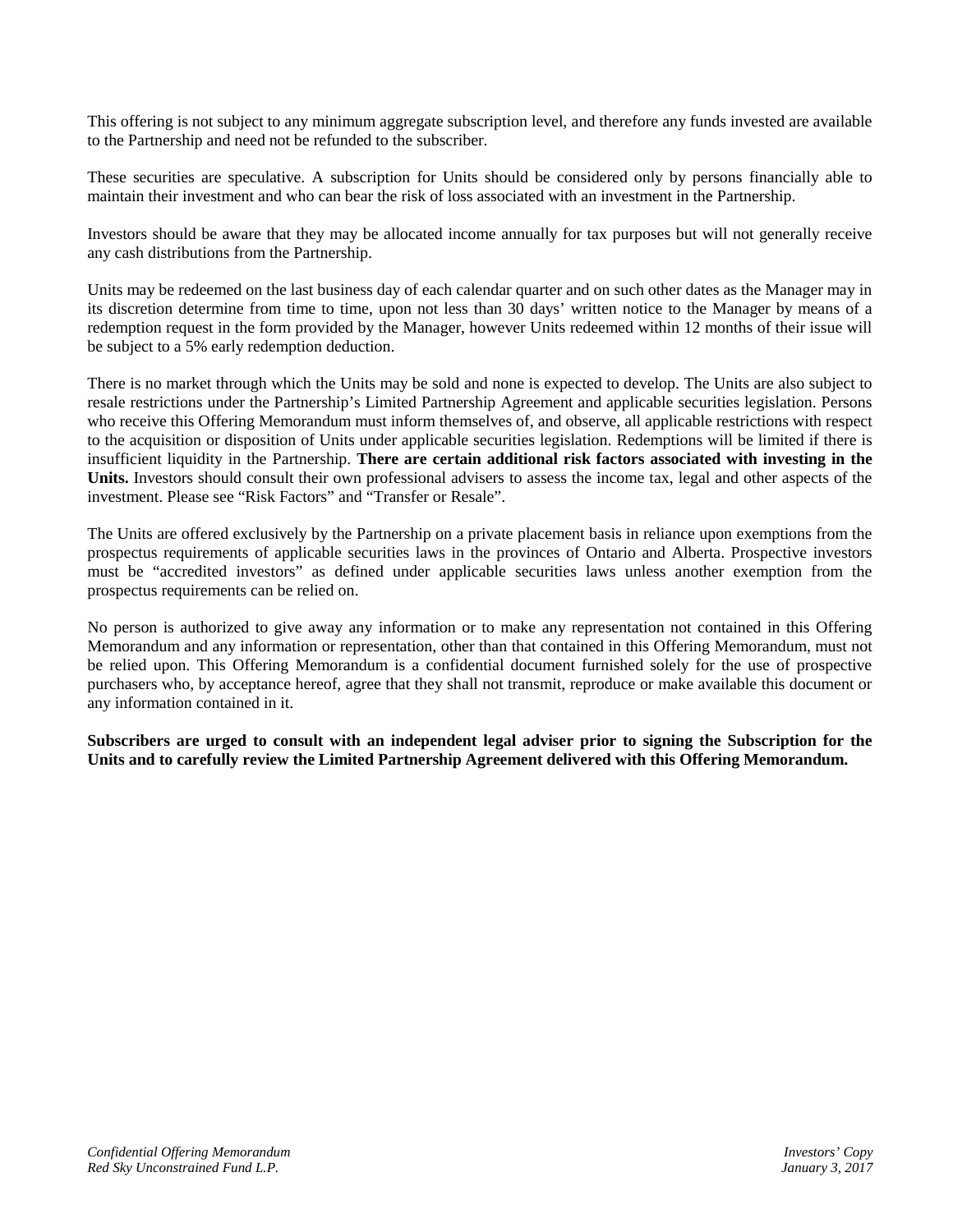## **TABLE OF CONTENTS**

| Statement of Policies Concerning Conflicts of Interest with Related Issuers and Connected Issuers25 |  |
|-----------------------------------------------------------------------------------------------------|--|
|                                                                                                     |  |
|                                                                                                     |  |
|                                                                                                     |  |
|                                                                                                     |  |
|                                                                                                     |  |
|                                                                                                     |  |
|                                                                                                     |  |
|                                                                                                     |  |
|                                                                                                     |  |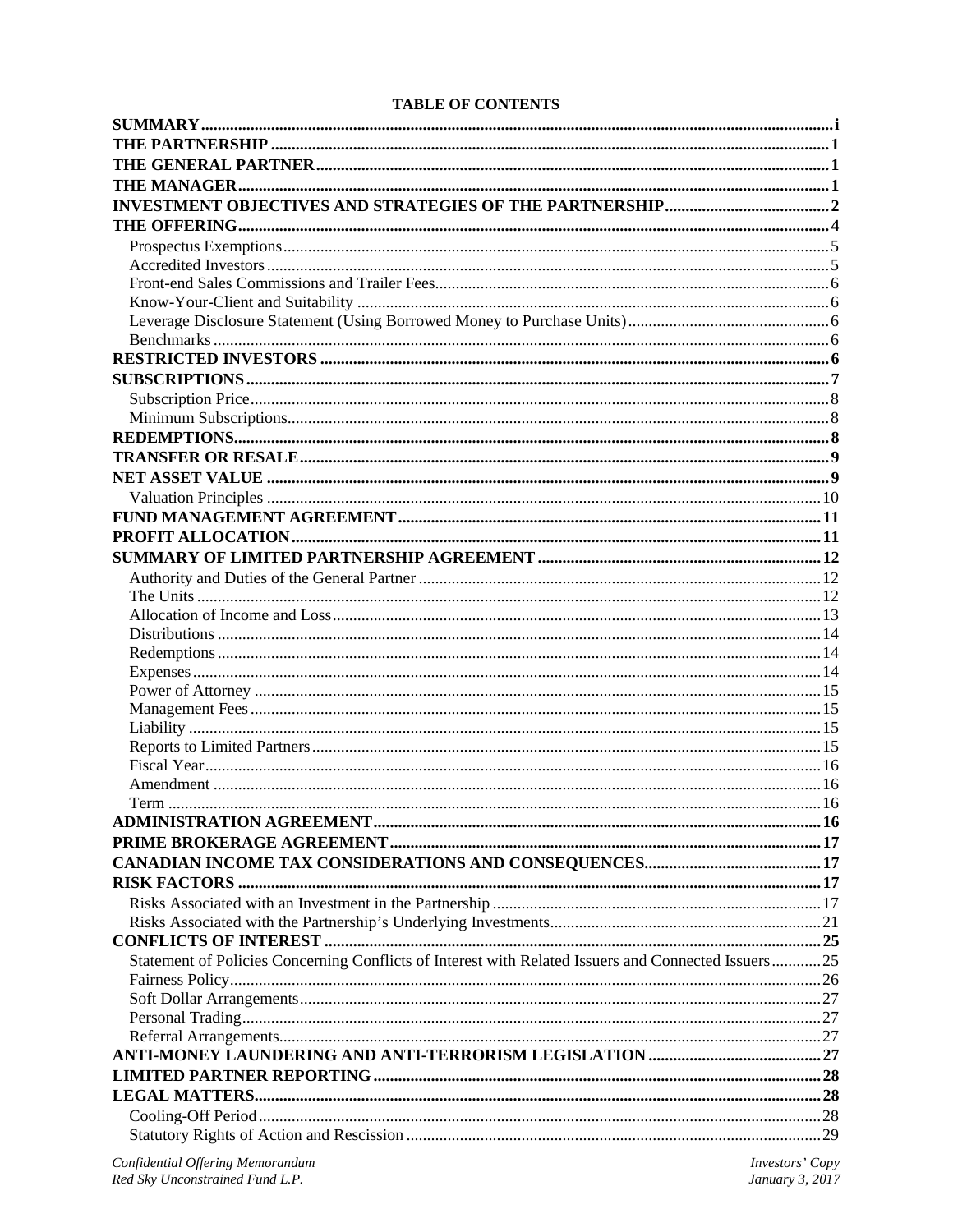## **SUMMARY**

*This summary is qualified by the more detailed information appearing elsewhere in this Offering Memorandum. Capitalized terms used but not defined in this summary are defined elsewhere in this Offering Memorandum.*

| The Partnership:                               | Red Sky Unconstrained Fund L.P. (the "Partnership"), a limited partnership<br>formed under the laws of the Province of Ontario. Investors become limited<br>partners of the Partnership (the "Limited Partners") by acquiring interests in the<br>Partnership designated as limited partnership units (the "Units").                                                                                                                                                                                                                                                                                                                                                 |
|------------------------------------------------|----------------------------------------------------------------------------------------------------------------------------------------------------------------------------------------------------------------------------------------------------------------------------------------------------------------------------------------------------------------------------------------------------------------------------------------------------------------------------------------------------------------------------------------------------------------------------------------------------------------------------------------------------------------------|
| <b>General Partner:</b>                        | Red Sky GenPar Ltd. (the "General Partner"), a corporation formed under the<br>laws of the Province of Ontario. The General Partner was instrumental in the<br>formation of the Partnership and is responsible for appointing the Manager and<br>monitoring the activities of the Manager on behalf of the Partnership. The General<br>Partner will receive a share of Partnership profits. See "The General Partner" and<br>"Profit Allocation".                                                                                                                                                                                                                    |
| <b>Manager:</b>                                | Red Sky Capital Management Ltd. (the "Manager"), a corporation formed under<br>the laws of the Province of Ontario. The General Partner has engaged the Manager<br>to direct the affairs of the Partnership and to provide day-to-day management<br>services to the Partnership, management of the Partnership's portfolio on a<br>discretionary basis and distribution of the Units of the Partnership. See "The<br>Manager".                                                                                                                                                                                                                                       |
| <b>Investment Objectives</b><br>and Strategies | The investment objective of the Partnership is to generate superior returns through<br>the investment in alternative strategies that the Manager believes have the<br>potential to provide substantial upside. The Manager will have a broad mandate of<br>identifying attractive investment opportunities that will include, but not be limited<br>to, listed public securities, seed capital, small capitalization investments, private<br>placements and debt instruments. The Partnership may invest in securities that are<br>generally more volatile in nature with limited or no liquidity. See "Investment<br>Objectives and Strategies of the Partnership". |
| The Offering:                                  | Three classes of Units are currently offered:                                                                                                                                                                                                                                                                                                                                                                                                                                                                                                                                                                                                                        |
|                                                | Class A Units will generally only be issued to early stage investors who meet the<br>minimum investment criteria. Class A Units are charged a 2% per annum<br>management fee but will not share profits with the General Partner.                                                                                                                                                                                                                                                                                                                                                                                                                                    |
|                                                | Class B Units are available to all investors who meet the minimum investment<br>criteria. Class B Units are charged a 2% per annum management fee and share<br>10% of profits with the General Partner (based on increases in Net Asset Value).                                                                                                                                                                                                                                                                                                                                                                                                                      |
|                                                | <b>Class M Units</b> are generally only available to directors, officers and employees of<br>the Manager. Class M Units are not charged a management fee nor do they share<br>profits with the General Partner.                                                                                                                                                                                                                                                                                                                                                                                                                                                      |
|                                                | The Manager may terminate the offering of any Class of Units at any time, in<br>its sole discretion. A new series of Units in each Class will be issued on each<br>successive Subscription Date on which Units are issued. At the end of each<br>calendar year, the Manager may roll some or all series of the same Class of Units<br>into a single series in order to reduce the number of outstanding series of such<br>Class.                                                                                                                                                                                                                                     |

The Units are being distributed only pursuant to available prospectus exemptions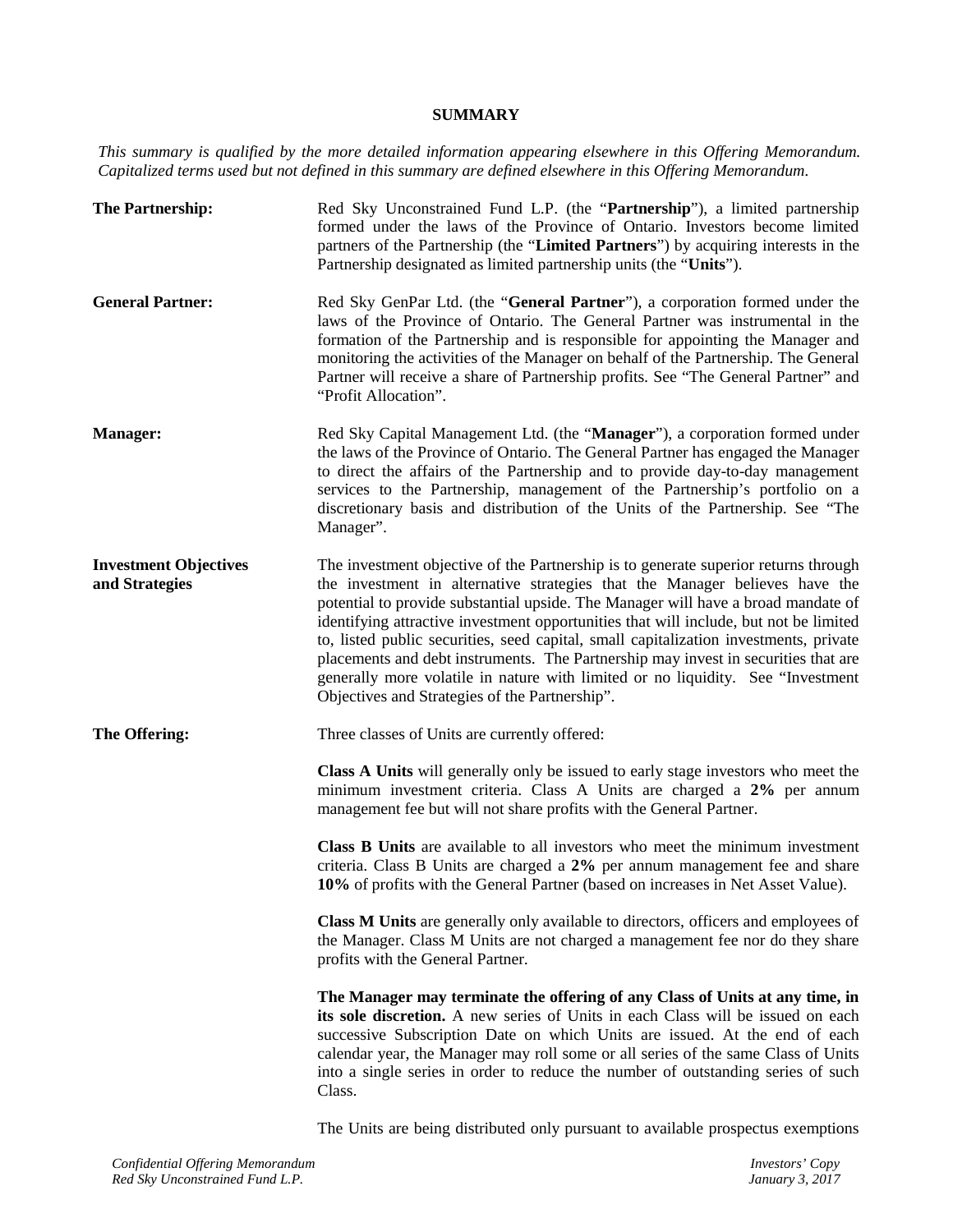in Ontario and Alberta to (a) accredited investors, (b) investors (other than individuals) who invest a minimum of \$150,000 in the Partnership, and (c) investors to whom Units may otherwise be sold. See "The Offering", "Summary

|                                                                  | of Limited Partnership Agreement – The Units" and "Fund Management"<br>Agreement".                                                                                                                                                                                                                                                                                                                                                                                                                                                                                                                                                                                                                                                                                                                                                                                                                                                                                |  |
|------------------------------------------------------------------|-------------------------------------------------------------------------------------------------------------------------------------------------------------------------------------------------------------------------------------------------------------------------------------------------------------------------------------------------------------------------------------------------------------------------------------------------------------------------------------------------------------------------------------------------------------------------------------------------------------------------------------------------------------------------------------------------------------------------------------------------------------------------------------------------------------------------------------------------------------------------------------------------------------------------------------------------------------------|--|
| <b>Minimum</b><br><b>Subscriptions:</b>                          | The minimum initial investment is \$150,000 for Class A Units (or such lesser<br>amount as may be accepted by the Manager in its sole discretion).                                                                                                                                                                                                                                                                                                                                                                                                                                                                                                                                                                                                                                                                                                                                                                                                                |  |
|                                                                  | The above minimum is net of any commissions paid directly by an investor to his<br>or her dealer. See "Subscriptions - Minimum Subscriptions".                                                                                                                                                                                                                                                                                                                                                                                                                                                                                                                                                                                                                                                                                                                                                                                                                    |  |
| <b>Eligibility for Investment by</b><br><b>Registered Plans:</b> | Units are not eligible for investment by registered retirement savings plans,<br>registered retirement income funds or other registered plans that are restricted to<br>investing in "qualified investments" (for purposes of the Income Tax Act<br>(Canada)).                                                                                                                                                                                                                                                                                                                                                                                                                                                                                                                                                                                                                                                                                                    |  |
| <b>Subscriptions:</b>                                            | Subscriptions for Units must be made by completing and signing the subscription<br>agreement and power of attorney (together with all related documents, the<br>"Subscription Agreement") and by forwarding such form to the Manager<br>together with the subscription monies in acceptable form (being certified cheque,<br>wire transfer or electronic funds transfer (EFT)) to an account of the Partnership<br>representing payment of the subscription price.                                                                                                                                                                                                                                                                                                                                                                                                                                                                                                |  |
|                                                                  | Subscriptions will be accepted on a quarterly basis, being on the first business day<br>in each calendar quarter or such other date as the Manager may permit (each, a<br>"Subscription Date"), subject to the Manager's discretion to refuse subscriptions<br>in whole or in part. A fully-completed Subscription Agreement and subscription<br>proceeds must be received at least three business days prior to the designated<br>Subscription Date in order for the subscription to be accepted as at that date;<br>otherwise the subscription will be processed as at the next Subscription Date<br>(however the Manager may in its absolute discretion accept a subscription that is<br>delivered any time up until 4:00 p.m. (Eastern time) on the business day<br>immediately prior to the Subscription Date). Subscription funds provided prior to<br>a Subscription Date will be kept in a segregated account. See "The Offering" and<br>"Subscriptions". |  |
|                                                                  | At the time of making an additional investment, unless new subscription<br>documents are completed, each investor will be deemed to have repeated and<br>confirmed to the Manager the covenants and representations contained in the<br>subscription documents delivered by the investor to the Manager at the time of the<br>prior investment.                                                                                                                                                                                                                                                                                                                                                                                                                                                                                                                                                                                                                   |  |
| <b>Price per Unit:</b>                                           | Units of each series will be issued at a subscription price of \$100 per Unit.                                                                                                                                                                                                                                                                                                                                                                                                                                                                                                                                                                                                                                                                                                                                                                                                                                                                                    |  |
| <b>Redemptions:</b>                                              | An investment in Units is intended to be a long-term investment. However, Units<br>may be redeemed on the last business day of each calendar quarter, or on such<br>other date as the Manager may permit (each, a "Redemption Date") pursuant to<br>written notice (in the form provided by the Manager) that must be received by the<br>Manager at least 30 days prior to the applicable Redemption Date.                                                                                                                                                                                                                                                                                                                                                                                                                                                                                                                                                        |  |
|                                                                  | The redemption price shall equal the Net Asset Value per Unit of the relevant<br>series of the applicable Class of Units being redeemed, determined as of the close<br>of business on the relevant Redemption Date, less applicable deductions.                                                                                                                                                                                                                                                                                                                                                                                                                                                                                                                                                                                                                                                                                                                   |  |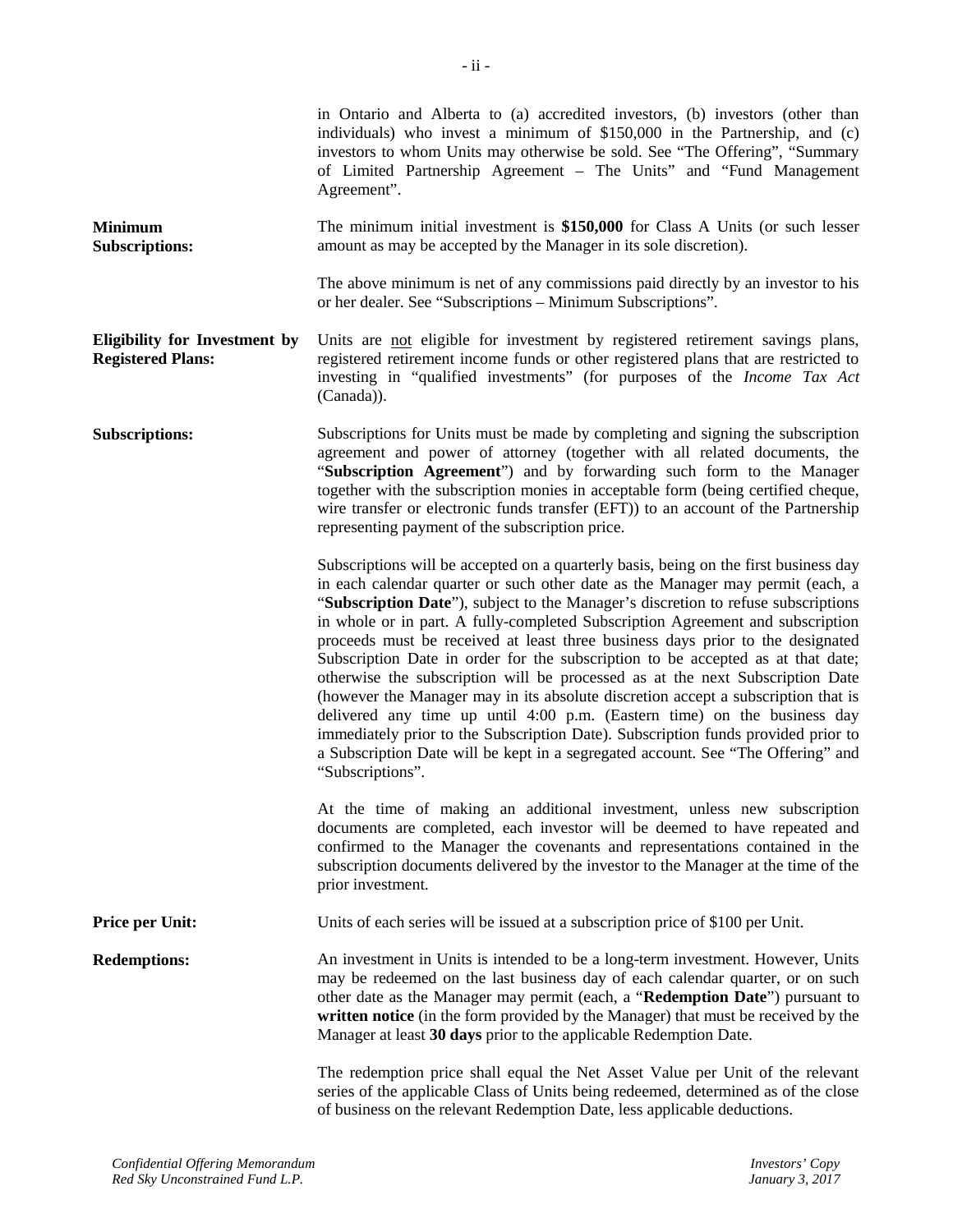There will be deducted from redemption proceeds an early redemption deduction (to be retained by the Partnership) equal to 5% of the Net Asset Value of Units that are redeemed within 12 months of their purchase. The Manager may in extraordinary circumstances waive some or all of such early redemption deduction.

Redemption proceeds will generally be paid within 10 business days of the Redemption Date, subject to receipt of complete documentation and final determination of Net Asset Value of the Partnership.

Redemptions may be suspended or deferred in certain circumstances. The Manager will not permit redemptions (either in whole or in part) and/or may elect to pay redemption proceeds partly in cash and partly in kind at any time where the Manager is of the opinion, in its discretion, that there are insufficient liquid assets in the Partnership to fund such redemptions entirely in cash or that the liquidation of assets would be to the detriment of the Partnership generally. Redemption requests as at any Redemption Date will be honoured and/or deferred on a pro rata basis, but deferred redemptions will be honoured in full before new redemption requests.

The Manager has the right to require a Limited Partner to redeem some or all of the Units owned by such Limited Partner on a Redemption Date at the Net Asset Value per Unit thereof, by notice in writing to the Limited Partner given at least 7 days before the designated Redemption Date, which right may be exercised by the Manager in its absolute discretion. See "Redemptions".

**Transfer or Resale:** Units may only be transferred with the consent of the Manager and transfers will generally not be permitted. The transfer or resale of Units (which does not include a redemption of Units) is also subject to restrictions under applicable securities legislation. See "Transfer or Resale".

**Net Asset Value:** The Net Asset Value of the Partnership and the Net Asset Value Per Unit of each Class and series of Units will be determined by the Administrator as of 4:00 p.m. (Eastern time) on the last business day of each calendar quarter, on the business day immediately preceding a Subscription Date and on such other dates as the Manager may determine (each a "**Valuation Date**"). See "Net Asset Value".

**Management Fees:** As compensation for providing services to the Partnership, the Manager will receive a quarterly management fee (the "**Management Fee**") on the last business day of each calendar quarter equal to 1/4 of **2%** of the aggregate Net Asset Value of the **Class A Units** and **Class B Units**, calculated before deduction of any distribution payable to the General Partner in respect of such Units on such date. Each Class of Units is responsible for the Management Fee attributable to that Class of Units. See "Fund Management Agreement".

> Management fees payable by the Partnership are subject to HST and will be deducted as an expense of the Partnership in the calculation of the Net Asset Value of the Partnership, but allocable to the Class of Units to which they relate.

**Payment of Expenses:** The Partnership shall be responsible for, and the General Partner and the Manager shall be entitled to reimbursement from the Partnership for all costs and operating expenses actually incurred in connection with the formation and organization of the General Partner and the Partnership and the ongoing activities of the Partnership, including but not limited to: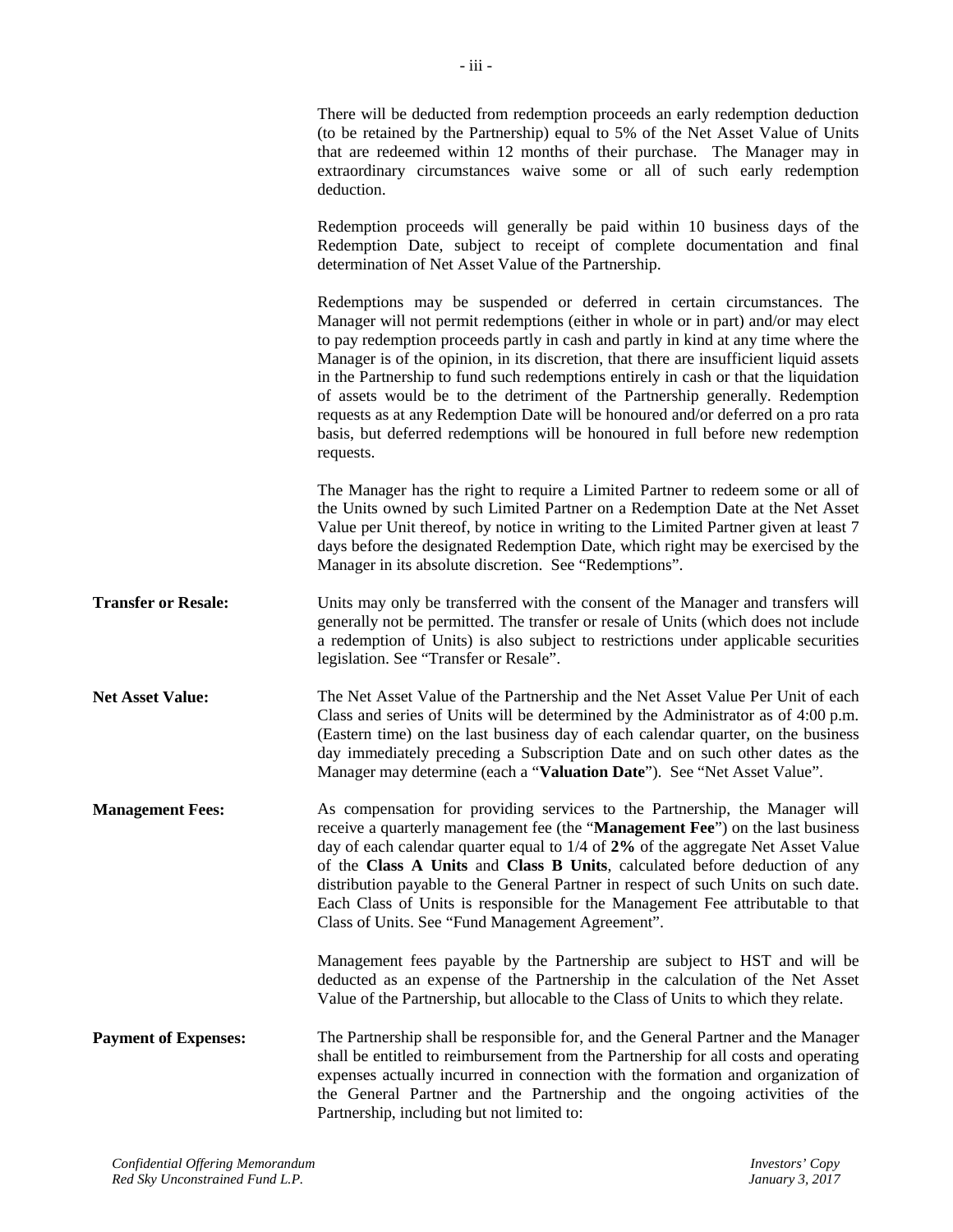|                                                     | expenses, marketing and advertising expenses, organizational and set-up<br>expenses, the cost of maintaining the Partnership's existence and<br>regulatory fees and expenses, fees payable to the Partnership's<br>independent review committee (if any) and all reasonable extraordinary or<br>non-recurring expenses; and                                                                                                                                                                                                                                                                                                                                                                                                                                                                                                                                                                                                         |
|-----------------------------------------------------|-------------------------------------------------------------------------------------------------------------------------------------------------------------------------------------------------------------------------------------------------------------------------------------------------------------------------------------------------------------------------------------------------------------------------------------------------------------------------------------------------------------------------------------------------------------------------------------------------------------------------------------------------------------------------------------------------------------------------------------------------------------------------------------------------------------------------------------------------------------------------------------------------------------------------------------|
|                                                     | (b)<br>fees and expenses relating to the Partnership's portfolio investments,<br>including the cost of securities, security valuation costs, interest on<br>borrowings and commitment fees and related expenses payable to lenders<br>and counterparties, brokerage fees, commissions and expenses, short sale<br>collateral requirements, and banking fees.                                                                                                                                                                                                                                                                                                                                                                                                                                                                                                                                                                        |
|                                                     | See "Limited Partnership Agreement – Expenses".                                                                                                                                                                                                                                                                                                                                                                                                                                                                                                                                                                                                                                                                                                                                                                                                                                                                                     |
| <b>Profit Allocation:</b>                           | The General Partner will share in the profits of the Partnership by receiving<br>distributions payable on the last Valuation Date in each calendar year based on the<br>increase, if any, in the Net Asset Value of each Class B Unit. If a Class B Unit is<br>redeemed on a Redemption Date that is not the last Valuation Date of a calendar<br>year, the General Partner will receive a distribution in respect of such Unit payable<br>on such Redemption Date. Such distributions are equal to $10\%$ of the positive<br>amount, if any, obtained when the High Water Mark for each such Unit is<br>subtracted from the Adjusted Net Asset Value of such Unit on such Valuation<br>Date or Redemption Date (if the resulting amount is negative, the distribution in<br>respect of such Unit shall be zero). No payment will be made to the General<br>Partner in respect of the performance of the Class A and Class M Units. |
|                                                     | The "Adjusted Net Asset Value" of a Unit on any date is equal to the Net Asset<br>Value of such Unit on such date (calculated after deduction of the Management<br>Fee and general expenses but before deduction of any redemption deduction or<br>General Partner distribution, if any, allocable to such Unit) plus the amount of any<br>distributions paid to the Limited Partner in respect of such Unit since the date as at<br>which the High Water Mark of such Unit was established. A Unit's "High Water"<br>Mark" is, initially, its subscription price, and thereafter shall be adjusted from<br>time to time to equal its Net Asset Value immediately following the payment of a<br>distribution to the General Partner in respect of such Unit.                                                                                                                                                                        |
|                                                     | Any distribution paid to the General Partner will be deducted from the Net Asset<br>Value (or redemption proceeds, as the case may be) of the respective Units. See<br>"Profit Allocation".                                                                                                                                                                                                                                                                                                                                                                                                                                                                                                                                                                                                                                                                                                                                         |
| <b>Distributions to Limited</b><br><b>Partners:</b> | Distributions of allocated income may be made to Limited Partners from time to<br>time at the discretion of the Manager. The Manager has no current intention to<br>make any such distributions. No payment may be made to a Limited Partner from<br>the assets of the Partnership if the payment would reduce the assets of the<br>Partnership to an insufficient amount to discharge the liabilities of the Partnership<br>to persons who are not the General Partner or a Limited Partner. See "Summary of<br>Limited Partnership Agreement - Distributions".                                                                                                                                                                                                                                                                                                                                                                    |
|                                                     | Limited Partners should be aware that net income and capital gains of the<br>Partnership, if any, will still be allocated to them for tax purposes even if no                                                                                                                                                                                                                                                                                                                                                                                                                                                                                                                                                                                                                                                                                                                                                                       |

(a) third party fees and administrative expenses of the Partnership, which

include Manager's fees, accounting, valuation, technology, audit and legal costs, insurance premiums, custodial fees, administration, registrar and transfer agency fees and expenses, bookkeeping and recordkeeping costs, all Limited Partner communication expenses, mailing and printing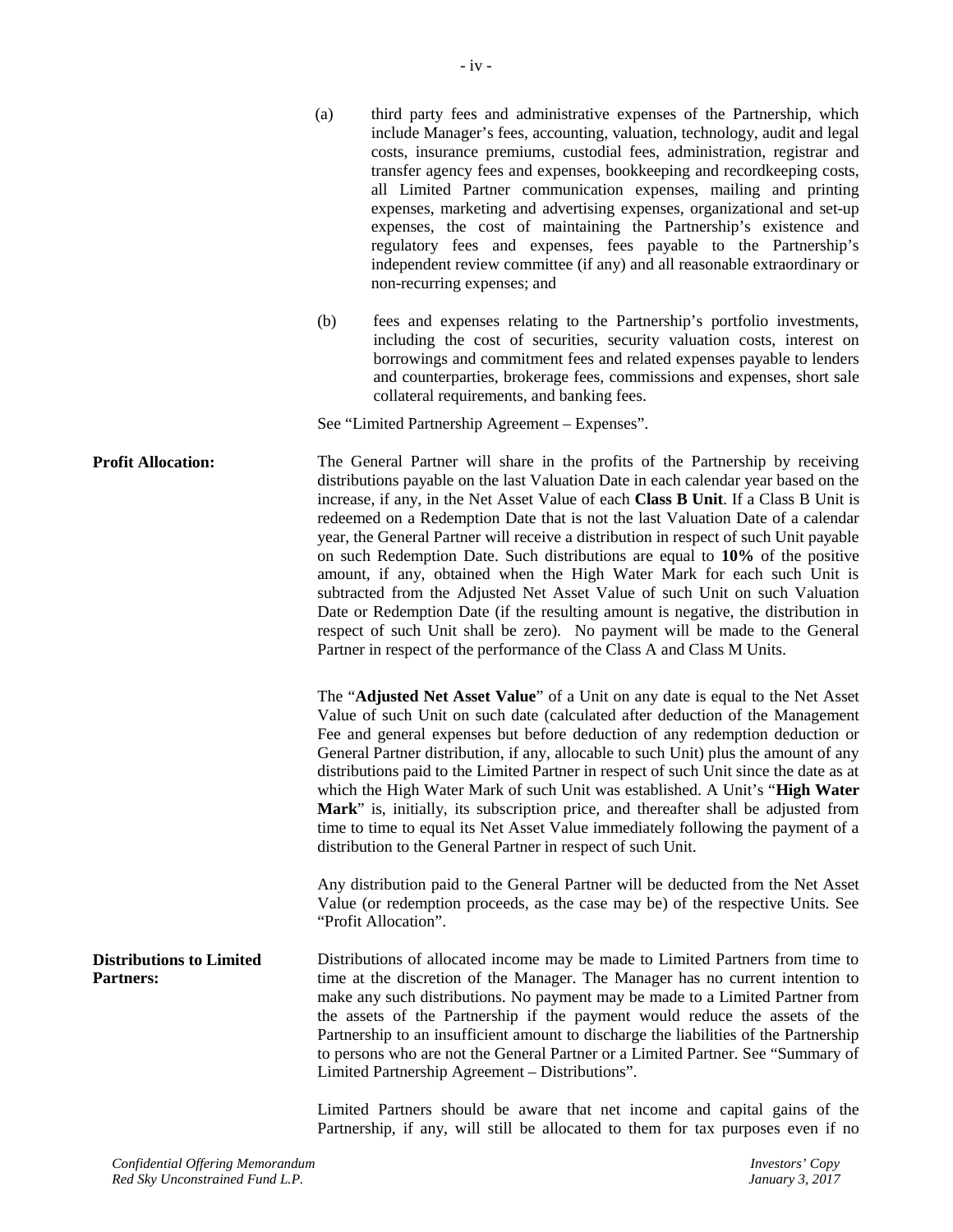|                                                       | distributions of cash are received by them.                                                                                                                                                                                                                                                                                                                                                                                                                                                                                                                                                                                                                                                                                                                                                                                                                                                                                                                                                                                                                                                                                                                                                                                                                                                     |
|-------------------------------------------------------|-------------------------------------------------------------------------------------------------------------------------------------------------------------------------------------------------------------------------------------------------------------------------------------------------------------------------------------------------------------------------------------------------------------------------------------------------------------------------------------------------------------------------------------------------------------------------------------------------------------------------------------------------------------------------------------------------------------------------------------------------------------------------------------------------------------------------------------------------------------------------------------------------------------------------------------------------------------------------------------------------------------------------------------------------------------------------------------------------------------------------------------------------------------------------------------------------------------------------------------------------------------------------------------------------|
| <b>Allocations for Tax</b><br><b>Purposes:</b>        | Net income for taxation purposes, dividends and taxable capital gains, as well as<br>allowable losses, of the Partnership in each fiscal year will be allocated in a fair<br>manner as at the last day of such year to (i) the General Partner generally equal to<br>the distributions received by it payable in that year, and (ii) to Limited Partners<br>who hold Units at any time during such year (and in certain cases to Limited<br>Partners who held Units at any time in the previous fiscal year) generally based on<br>distributions, if any, paid to the Limited Partners during the year, the number,<br>Class and series of Units held by such Limited Partners, the dates of purchase<br>and/or redemption, the respective Net Asset Values of each Class and series of<br>Units, the fees paid or payable in respect of each Class and series of Units,<br>distributions if any paid to the General Partner in respect of each Class and series<br>of Units, and the date of realization of each such item of income, gain or loss, as<br>the case may be. The Limited Partners will be allocated 99.999% of net losses; the<br>remaining 0.001% shall be allocated to the General Partner. See "Summary of<br>Limited Partnership Agreement - Allocation of Income and Loss". |
| <b>Fiscal Year End:</b>                               | The fiscal year end of the Partnership is December 31.                                                                                                                                                                                                                                                                                                                                                                                                                                                                                                                                                                                                                                                                                                                                                                                                                                                                                                                                                                                                                                                                                                                                                                                                                                          |
| Term:                                                 | The Partnership has no fixed term. Dissolution may only occur on 30 days written<br>notice by the Manager to each Limited Partner, or 60 days following the removal<br>of the General Partner (unless the Limited Partners vote to appoint a replacement<br>General Partner and continue the Partnership).                                                                                                                                                                                                                                                                                                                                                                                                                                                                                                                                                                                                                                                                                                                                                                                                                                                                                                                                                                                      |
| <b>Financial and Other</b><br><b>Reporting:</b>       | Audited financial statements will be made available to investors within 90 days of<br>each fiscal year end. Unaudited financial statements will be made available within<br>60 days of the end of the first six months of each year. A quarterly report of the<br>net asset value per Unit of Units held by a Limited Partner will also be available.<br>See "Summary of Limited Partnership Agreement - Reports to Limited Partners".<br>In addition, the Manager will forward such other reports to Limited Partners as are<br>from time to time required by applicable law. See "Limited Partner Reporting".                                                                                                                                                                                                                                                                                                                                                                                                                                                                                                                                                                                                                                                                                 |
| <b>Tax Considerations:</b>                            | Persons investing in a limited partnership such as the Partnership should be aware<br>of the tax consequences of investing in, holding and/or redeeming Units.<br>Investors are urged to consult with their tax advisers to determine the<br>potential tax consequences of an investment in the Partnership.                                                                                                                                                                                                                                                                                                                                                                                                                                                                                                                                                                                                                                                                                                                                                                                                                                                                                                                                                                                    |
| <b>Limited Liability:</b>                             | The liability of each Limited Partner for the debts, liabilities, obligations and<br>losses of the Partnership will be limited to the amount of the capital contributed by<br>the Limited Partner, unless the Limited Partner takes part in the control of the<br>business of the Partnership or certain other provisions of the Limited Partnerships<br>Act (Ontario) are contravened. See "Summary of Limited Partnership Agreement<br>- Liability" and "Risk Factors".                                                                                                                                                                                                                                                                                                                                                                                                                                                                                                                                                                                                                                                                                                                                                                                                                       |
| <b>Power of Attorney:</b>                             | The Limited Partnership Agreement contains a limited power of attorney in favour<br>of the General Partner in connection with all matters related to the operation of the<br>Partnership, and authorizes the General Partner to, for example, execute<br>documents on behalf of each Limited Partner (including tax elections and<br>amendments to the Limited Partnership Agreement).                                                                                                                                                                                                                                                                                                                                                                                                                                                                                                                                                                                                                                                                                                                                                                                                                                                                                                          |
| <b>Release of Confidential</b><br><b>Information:</b> | Under applicable securities and anti-money laundering legislation, the Manager is<br>required to collect and may be required to release confidential information about<br>Limited Partners and, if applicable, about the beneficial owners of corporate                                                                                                                                                                                                                                                                                                                                                                                                                                                                                                                                                                                                                                                                                                                                                                                                                                                                                                                                                                                                                                         |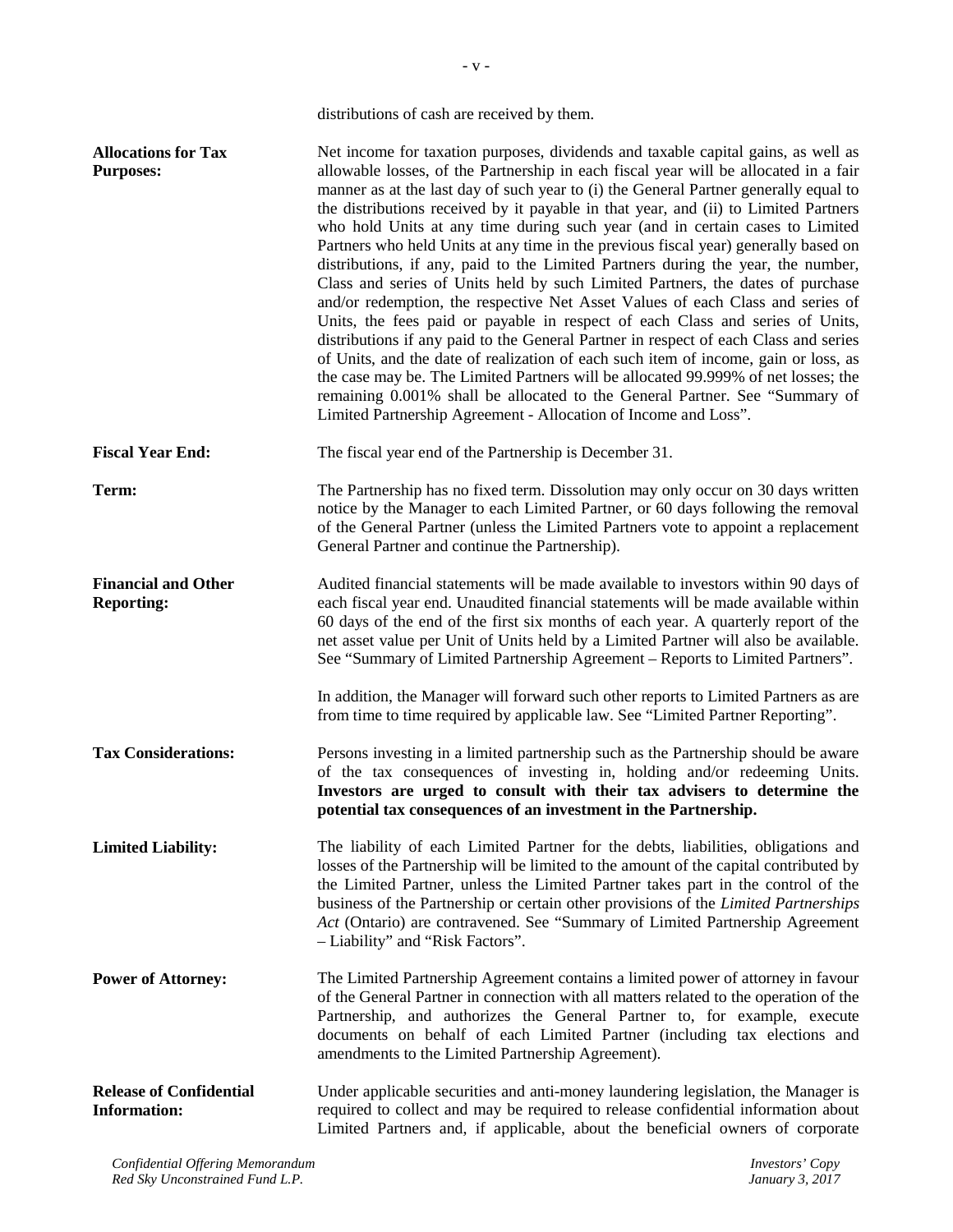|                                                                          | Limited Partners, to regulatory or law enforcement authorities.                                                                                                                                                                                                                                                                                                                                      |  |
|--------------------------------------------------------------------------|------------------------------------------------------------------------------------------------------------------------------------------------------------------------------------------------------------------------------------------------------------------------------------------------------------------------------------------------------------------------------------------------------|--|
| <b>Risk Factors:</b>                                                     | Investors should consider a number of factors in assessing the risks associated<br>with investing in Units including those generally associated with the investment<br>techniques used by the Manager. See "Risk Factors".                                                                                                                                                                           |  |
| <b>Front-end Sales</b><br><b>Commissions and Trailer</b><br><b>Fees:</b> | There is no commission payable by a purchaser to the Manager upon the purchase<br>of Units. However, dealers who sell Class A Units may charge purchasers a front-<br>end sales commission negotiated between the dealer and the purchasers.                                                                                                                                                         |  |
|                                                                          | Subject to applicable law, the Manager may pay, out of the fees payable to the<br>Manager by the Partnership, a negotiated referral fee or trailing commission to<br>dealers or other persons in connection with a sale of Class A Units (which may<br>include an amount based on the performance of the Units sold). The Manager may<br>discontinue or change such fee and commissions at any time. |  |
| Administrator:                                                           | SGGG Fund Services Inc.                                                                                                                                                                                                                                                                                                                                                                              |  |
| <b>Legal Counsel:</b>                                                    | Borden Ladner Gervais LLP                                                                                                                                                                                                                                                                                                                                                                            |  |
| <b>Auditor:</b>                                                          | Norton McMullen LLP                                                                                                                                                                                                                                                                                                                                                                                  |  |
| <b>Prime Broker:</b>                                                     | CIBC World Markets Inc.                                                                                                                                                                                                                                                                                                                                                                              |  |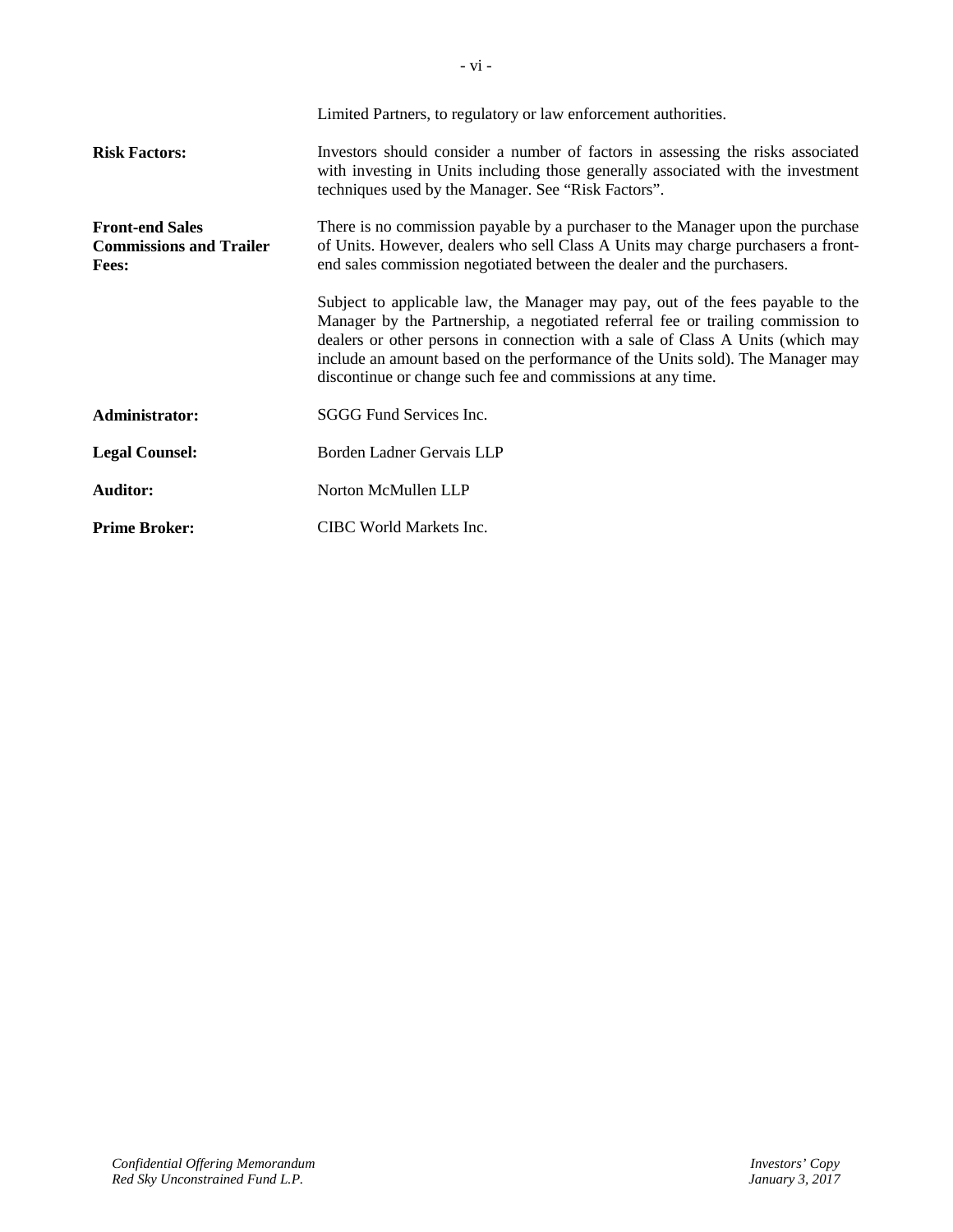## **THE PARTNERSHIP**

Red Sky Unconstrained Fund L.P. (the "**Partnership**") was formed under the laws of the Province of Ontario and became a limited partnership by filing a Declaration of Limited Partnership under the *Limited Partnerships Act* (Ontario) (the "**LP Act**") on January 3, 2017. The Partnership is governed by a limited partnership agreement dated as of January 3, 2017 (the "**Limited Partnership Agreement**") made between Red Sky GenPar Ltd. (the "**General Partner**") and the initial limited partner. See "Summary of Limited Partnership Agreement". The principal place of business of the Partnership and of the General Partner is 130 King Street West, Suite 2210, Toronto, Ontario M5X 1E4.

Red Sky Capital Management Ltd. (the "**Manager**") has been engaged to direct the day-to-day business, operations and affairs of the Partnership, including management of the Partnership's portfolio on a discretionary basis and distribution of the Units of the Partnership. The Manager may delegate certain of these duties from time to time. SGGG Fund Services Inc. (the "**Administrator**") has been engaged to provide fund accounting, valuation and investor reporting services to the Partnership.

Investors become limited partners of the Partnership (the "**Limited Partners**") by acquiring interests in the Partnership designated as limited partnership units (the "**Units**").

#### **THE GENERAL PARTNER**

The General Partner was incorporated under the *Business Corporations Act* (Ontario) on July 27, 2011. The General Partner does not presently carry on any other business operations and currently has no significant assets or financial resources. The Manager owns all of the shares of the General Partner. Tim Lazaris is the sole officer and director of both the General Partner and the Manager.

The General Partner is generally responsible for management and control of the business and affairs of the Partnership in accordance with the terms of the Limited Partnership Agreement, however the General Partner has engaged the Manager to carry out its duties, including management of the Partnership on a day-today basis, management of the Partnership's portfolio and distribution of the Units of the Partnership. The General Partner remains responsible for monitoring the Manager's activities on behalf of the Partnership. The General Partner will receive a share of Partnership profits. See "Profit Allocation".

The General Partner may also purchase Units.

## **THE MANAGER**

The Manager is a corporation formed under the *Business Corporations Act* (Ontario) on March 11, 2010. The principal place of business of the Manager is 130 King Street West, Suite 2210, Toronto, Ontario M5X 1E4.

The name and municipality of residence of the sole officer and director of the Manager, and his position and office, are as follows:

| Name and Municipality of Residence | Position with the Manager                      |
|------------------------------------|------------------------------------------------|
| Timothy Lazaris                    | President, Chief Executive Officer, Secretary, |
| Toronto, Ontario                   | Portfolio Manager and Director                 |

## *Timothy Lazaris, CPA,CA,CFA*

Prior to joining the Manager, Timothy Lazaris was a significant shareholder, founding and managing partner of GMP Investment Management L.P. (GMPIM) and responsible for the supervision and portfolio management of the equity strategy of its multi-strategy hedge fund (GMP Diversified Alpha Fund). While in that role, he supervised three associate portfolio managers which including himself formed the fundamental equity portfolio management team. Mr. Lazaris left GMPIM in February 2010 to pursue other interests.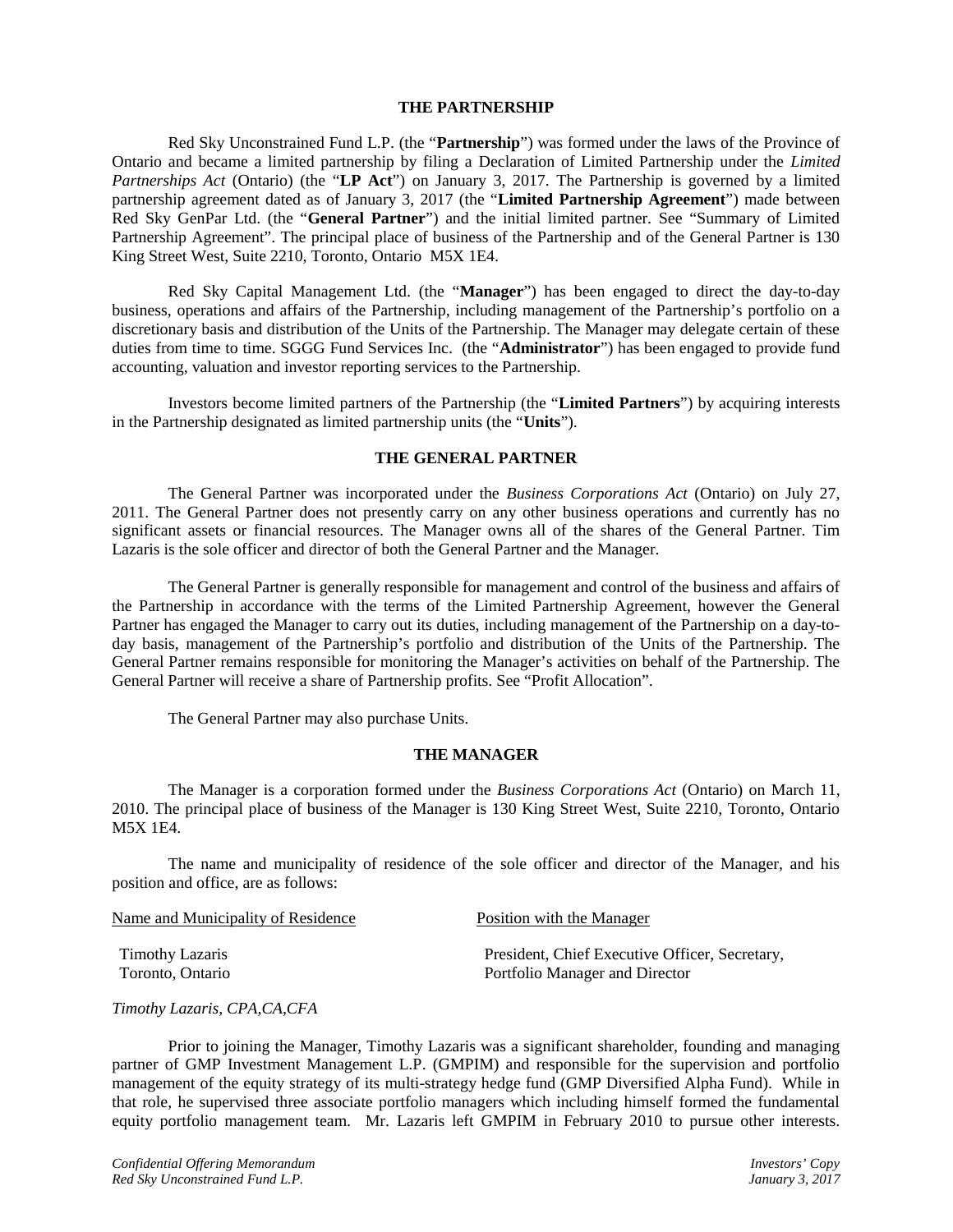Before that, he was a Director and one of the early partners of GMP Securities L.P. having joined its predecessor in March 1998 to establish the Financial Services practice. Prior to GMP, he was a Vice President at RBC Capital Markets and a Research Analyst. Over his 14 year career as a research analyst, specializing in Financial Services, he achieved high rankings in independent surveys including a number one ranking in Canada as determined by Brendan Woods. Mr. Lazaris is a graduate of the University of Toronto (St. Michael's College) where he earned his Bachelor of Commerce degree (1988) and continued his professional education by obtaining his Chartered Accountants (CA) designation in 1991 while working at Deloittes and his Chartered Financial Analyst (CFA) designation in 1995.

# **INVESTMENT OBJECTIVES AND STRATEGIES OF THE PARTNERSHIP**

#### **Investment Objective**

The investment objective of the Partnership is to generate superior returns through the investment in alternative strategies that the Manager believes have the potential to provide substantial upside. The Manager will have a broad mandate of identifying attractive investment opportunities that will include, but not be limited to, listed public securities, seed capital, small capitalization investments, private placement investments and debt instruments. The Partnership may invest in securities that are generally more volatile in nature with limited or no liquidity.

## **Investment Strategies**

By using and performing fundamental analysis of both company and industry information, the Manager will make investments in those securities whose value, in the opinion of the Manager, is below its fair value and whose growth prospects support a long position. The Manager will invest in many types of securities and is not limited to any one type but will mainly focus on equity securities, options and equity derivatives. The Manager will not be restricted from investing in securities for which there is no public market, including securities of an issuer that is not a reporting issuer in any jurisdiction.

## *Short Selling of Securities*

By using and performing fundamental analysis of both company and industry information, the Manager will sell short any security whose value, in the opinion of the Manager, is above its fair value and whose growth prospects support a short position. The Manager may short many types of securities and is not limited to any one type but will mainly focus on equity securities, options and equity derivatives. The Manager will also look at securities of companies where the fundamentals are deteriorating or where complex accounting policies may be masking deteriorating fundamentals. The Manager will not be restricted from investing in securities for which there is no public market, including securities of an issuer that is not a reporting issuer in any jurisdiction. Short selling of overvalued securities will occur as a means to generate positive investment returns.

## *Small Capitalization Securities*

Given the investment objective of the Partnership, the Manager may establish both long and short positions in small capitalization securities that may have limited market liquidity, or limited available public information. This may include some early stage companies where value may be realized over a longer period.

## *Portfolio Concentration*

The Manager may decide to concentrate the portfolio on a limited number of positions or sectors in order to take advantage of high conviction ideas that could generate superior returns. There are no position limits set for the Partnership and concentration will depend on the attractiveness of investment ideas.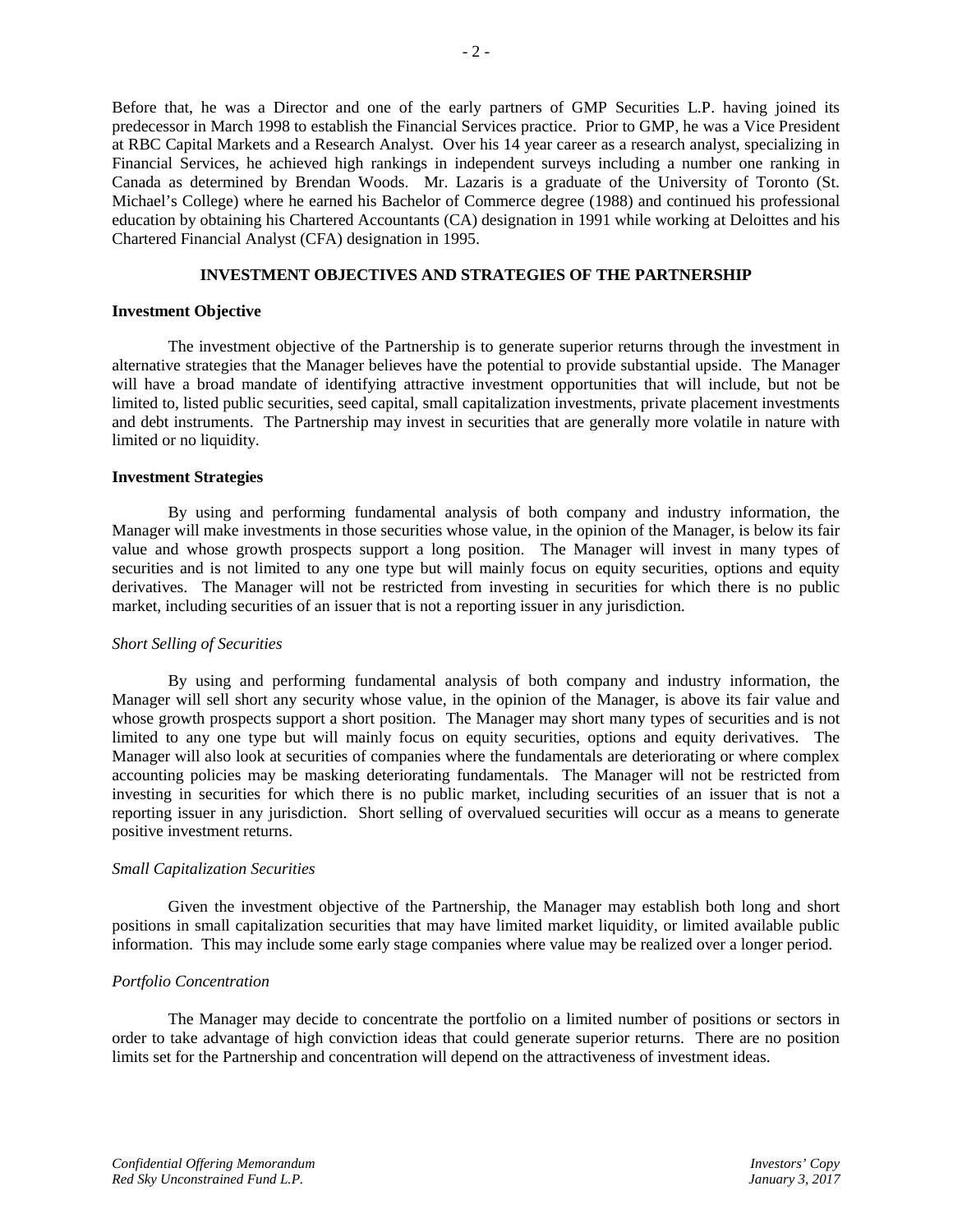#### *Seed Capital and Private Placements*

The investment in select seed capital opportunities and private placement of securities that have the potential for returns that more than compensate for the lack of liquidity and where the potential may be realized at an initial public offering.

- 3 -

#### *Private Debt Securities*

The investment in debt securities offered by companies on a private placement basis that may provide a higher yield, equity convertibility, special debt holder rights or other special terms that make the investment attractive.

#### *Capital Structure Arbitrage*

Similar to pairs trading, the Manager will seek to establish both long and short positions in the securities of related issuers or the same issuer where the market valuation of one security is mis-priced relative to the value of other securities within the same or related issuer. This may also include structuring positions in same or related issuers where the sum of the parts approach has identified an arbitrage opportunity that should be eliminated over time.

#### *IPO's and Secondary Offerings*

Investing in initial public offerings and secondary offerings where the Manager believe the pricing of the new issuance is below its fair value or below that which will be reflected in the price due to supply/demand imbalances.

#### *Options*

The investment in either Puts or Calls or a combination of both of underlying securities where the option price is either mispriced or where the option is mispriced considering the volatility of the underlying security. Options can be used to enhance returns and to hedge certain risks associated with long or short positions in the underlying securities. Options can be used to hedge specific investments or as an overall hedge against the portfolio and risks associated with it.

#### *Warrant Arbitrage*

An investment that captures the potential miswriting between a security and an associated warrant for the security. The warrant is usually a long position and the security is a short position.

#### *Special Situations*

The Manager may take positions (either long or short) in securities whose value is dependent upon corporate restructurings, mergers, hostile takeovers, bankruptcies, leveraged buy outs, spin offs, legislative changes, legal challenges and other factors.

#### *Short Term Trading*

The Manager may take long and short positions in securities where they feel the short term volatility in the security will move the price either up or down in a short time frame based on factors that are not fundamentally driven. This could include supply/demand scenarios in less liquid securities or market sentiment driven opportunities. Unlike fundamentally based long or short investing described above, the Manager may not have the same fundamental opinion of these securities but expects the short term returns to outweigh the short term risks. Securities gains and losses are generally realized on a systematic basis.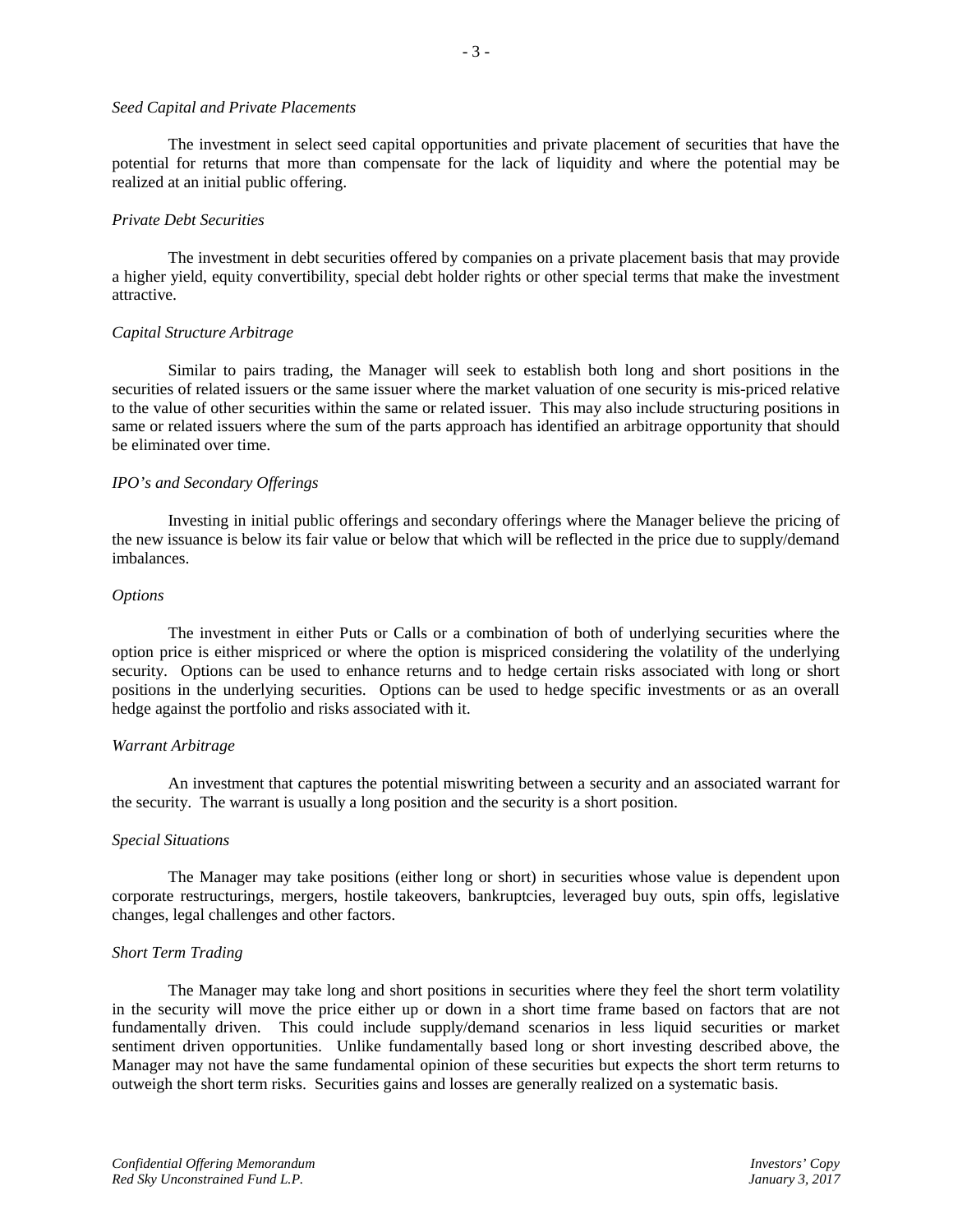#### *Cash Positions*

The Manager may hold cash in short term debt instruments, money market funds or similar temporary investments pending full investment of the Partnership's capital and in any amount and at any time deemed appropriate by the Manager.

- 4 -

#### *Use of Leverage*

The Partnership intends to use leverage, subject to limits on margin imposed by the Partnership's prime broker.

#### **Investment Process**

The Manager will direct investments towards areas where it believes the best returns will be generated over the medium to long term. This may include some short term opportunities which present themselves. Generally, the larger investments will be long term in nature and where the Manager believes that it understands the opportunity better than the market.

The Partnership will have a long bias but will use short selling primarily to generate positive returns, not as hedges. In the event that the Manager is not comfortable with the macro environment, it can invest as much as 100% of the Partnership's net asset value in cash until the market conditions improve. If the Manager is very positive with the macro environment, it can utilize leverage.

The Manager will allocate capital to the best opportunities and is not restricted in concentration of investments or sectors; however, it will not take unnecessary risk at any time.

#### **General**

The above-described investment strategies which may be pursued by the Partnership are not intended to be exhaustive and other strategies may also be employed. The actual strategies utilized by the Manager will depend upon its assessment of market conditions and the relative attractiveness of the available opportunities. The Manager may, in its sole and absolute discretion but subject to applicable law, use strategies other than those described above or discontinue the use of any strategy without advance notice to Limited Partners. Changes to the investment objectives and strategies of the Partnership can be made without prior approval of the Limited Partners and written notice will be given to the Limited Partners promptly thereafter.

There can be no assurances that the Partnership will achieve its investment objective.

#### **Statutory Caution**

The foregoing disclosure of the Manager's investment strategies and intentions may constitute "forward-looking information" for the purpose of applicable securities legislation, as it contains statements of the Manager's intended course of conduct and future operations of the Partnership. These statements are based on assumptions made by the Manager of the success of its investment strategies in certain market conditions, relying on the experience of the Manager's officers and employees and their knowledge of historical economic and market trends. Investors are cautioned that the assumptions made by the Manager and the success of its investment strategies are subject to a number of mitigating factors. Economic and market conditions may change, which may materially impact the success of the Manager's intended strategies as well as its actual course of conduct. Investors are urged to read "Risk Factors" below for a discussion of other factors that will impact the operations and success of the Partnership.

## **THE OFFERING**

Units offered hereby are being offered to investors resident in Ontario and Alberta (the "**Offering Jurisdictions**") pursuant to exemptions from prospectus requirements contained in National Instrument 45-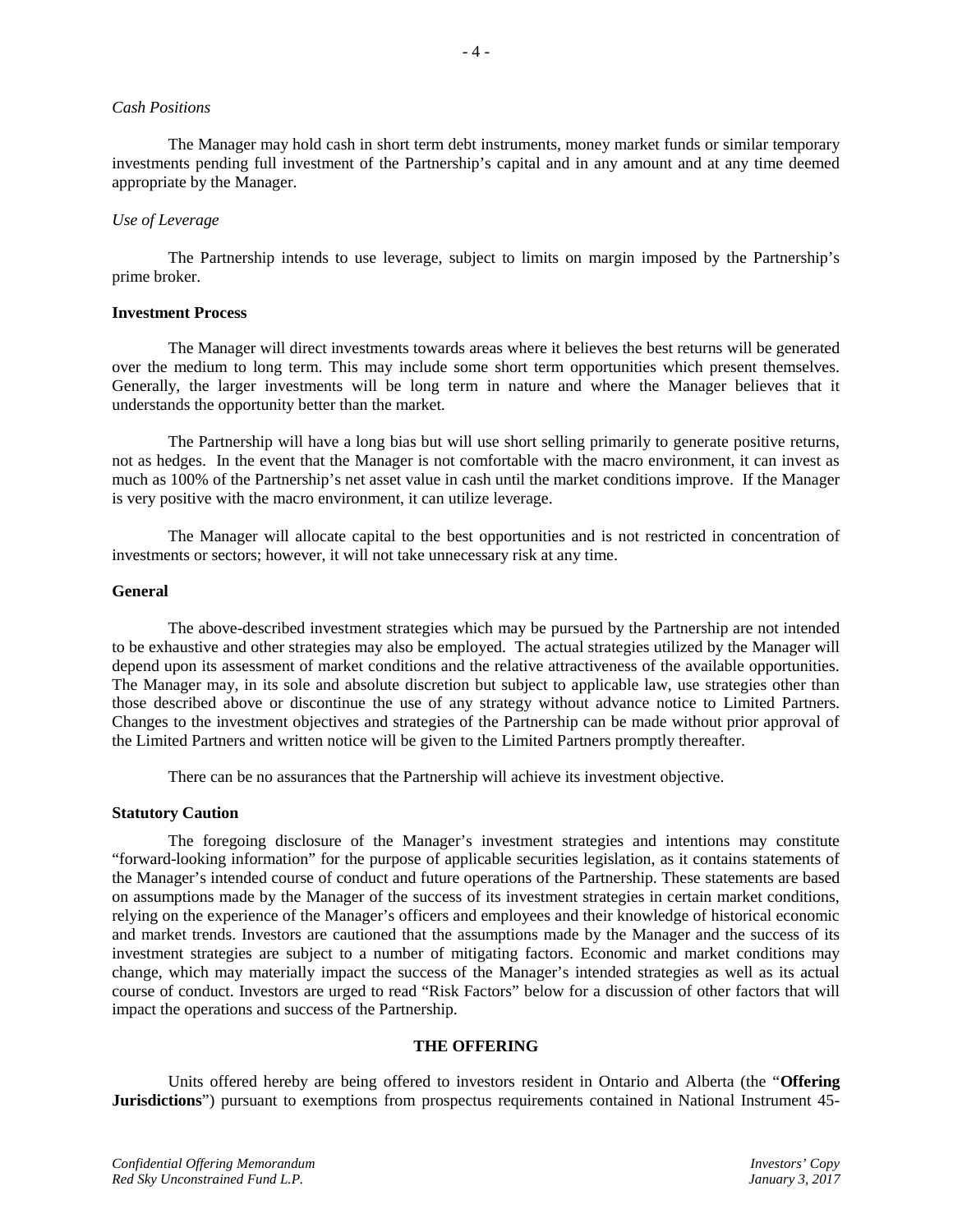106 – *Prospectus Exemptions* and Section 73.3 of the *Securities Act* (Ontario) (together referred to as "**NI 45- 106**").

Three classes of Units, issuable in series, are currently being offered:

**Class A Units** will generally only be issued to early stage investors who meet the minimum investment criteria. Class A Units are charged a **2%** per annum management fee but do not share profits with the General Partner. (See "Fund Management Agreement" below.)

**Class B Units** are available to all investors who meet the minimum investment criteria. Class B Units are charged a **2%** per annum management fee and share **10%** of profits with the General Partner (based on increases in Net Asset Value). (See "Fund Management Agreement" and "Profit Allocation" below.)

**Class M Units** are generally only available to directors, officers and employees of the Manager. Class M Units are not charged a management fee nor do they share profits with the General Partner.

A new series of Units in each Class will be issued on each successive Subscription Date on which Units are issued. **At the end of each calendar year, the Manager may roll some or all series of the same Class of Units into a single series in order to reduce the number of outstanding series of such Class.**

Additional Classes may be created for one or more specific investors from time to time that are not described herein. The Manager may terminate the offering of any one or more Classes of Units at any time, in its sole discretion. The offering is restricted to persons who have the capacity and competence to enter into and be bound by the Limited Partnership Agreement.

#### **Prospectus Exemptions**

Units are being sold under available exemptions from the prospectus requirements under NI 45-106. The Units are being distributed only to (a) investors who are "accredited investors" as defined in NI 45-106, (b) investors who are not individuals and who invest a minimum of \$150,000 in the Partnership (the "**Minimum Amount Exemption**"), or (c) investors to whom Units may otherwise be sold. Purchasers will be required to make certain representations in the subscription agreement and power of attorney (together with all related documents, the "**Subscription Agreement**") and the General Partner and Manager will rely on such representations to establish the availability of the exemptions from prospectus requirements described above. Investors, other than individuals, that are not accredited investors, or are accredited investors solely on the basis that they have net assets of at least \$5,000,000, must also represent to the Manager (and may be required to provide additional evidence at the request of the Manager to establish) that such investor was not formed solely in order to make private placement investments which may not have otherwise been available to any persons holding an interest in such investor. The so-called "Offering Memorandum Exemption" is not being relied on, nor is the Minimum Amount Exemption being relied on in Alberta, and investors do not have the benefit of certain additional protections that NI 45-106 gives to investors when an issuer relies on the Offering Memorandum Exemption.

No subscription will be accepted unless the Manager is satisfied that the Subscription Agreement is complete and is in compliance with applicable securities laws.

## **Accredited Investors**

A list of those who qualify as "accredited investors" is set out in the Subscription Agreement delivered with this Offering Memorandum, but generally includes individuals who have net investment assets of at least \$1,000,000, or personal income of at least \$200,000 or combined spousal income of at least \$300,000 (in the previous two years with reasonable prospects of same in the current year).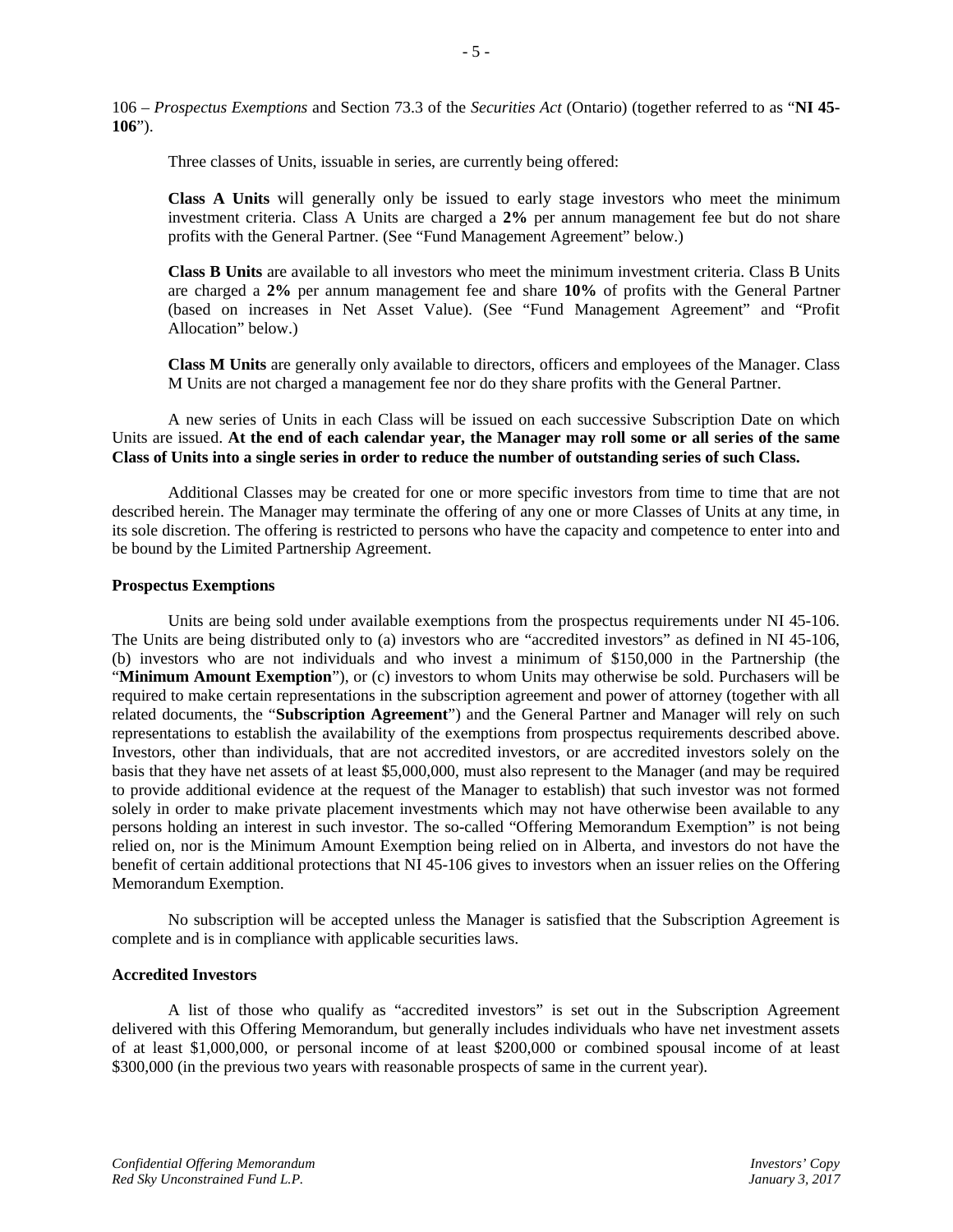#### **Front-end Sales Commissions and Trailer Fees**

There is no commission payable by a purchaser to the Manager upon the purchase of Units. However, dealers who sell Class A Units may charge purchasers a front-end sales commission. Any such sales commission will be negotiated between the dealer and the purchaser, will be payable directly by the purchaser to their dealer and will not form part of the subscription proceeds.

Subject to applicable law, the Manager may pay, out of the fees payable to the Manager by the Partnership, a negotiated referral fee or trailing commission to dealers or other persons in connection with a sale of Class A Units (which may include an amount based on the performance of the Units sold). The Manager may discontinue or change such fee and commissions at any time.

#### **Know-Your-Client and Suitability**

Whether the subscriber for Units is purchasing through their own dealer or directly from the Manager (in its capacity as an exempt market dealer), the dealer through whom the Units are purchased has an obligation under applicable securities laws to determine suitability of the investment for such purchaser, unless the purchaser is a "permitted client" and either waives such requirement or the dealer is otherwise exempt from such requirement. Subscribers purchasing directly from the Manager will be required to provide certain information in the Subscription Agreement (referred to as know-your-client information) on which the Manager will rely in determining such suitability on the initial purchase and on an ongoing basis.

#### **Leverage Disclosure Statement (Using Borrowed Money to Purchase Units)**

The use of leverage may not be suitable for all investors. Using borrowed money to finance the purchase of securities involves greater risk than using cash resources only. If an investor borrows money to purchase Units, the investor's responsibility to repay the loan and pay interest as required by the terms of the loan remains the same even if the value of the Units purchased declines. Furthermore, there may be negative tax consequences for an investor who borrows money to purchase Units.

## **Benchmarks**

Investors may find it helpful to compare the returns from their investments against one or more relevant benchmarks (i.e. the return that they may have received had they invested in a comparable investment, or a comparison of their investment to an average or median return of a basket of comparable investments). A benchmark for an investment fund such as the Partnership might be an index of issuers with similar investment mandates. Investors should be aware of the similarities and differences between the benchmark and the investment, such as the concentration/diversification of securities, industries and or markets, the impact of fees and expenses on such returns, and risks inherent in such investments and investment strategies. Should the Manager use a benchmark comparison when reporting the performance of the Partnership, an explanation of the similarities and differences between the Partnership and the benchmark will be provided at that time.

## **RESTRICTED INVESTORS**

The Partnership is designed to attract investment capital which is surplus to an investor's basic financial requirements.

The following persons and entities may not invest in this Partnership:

- (a) a "non-resident", a partnership other than a "Canadian partnership", a "tax shelter", a "tax shelter investment", or any entity an interest in which is a "tax shelter investment", or in which a "tax shelter investment" has an interest, within the meaning of the *Income Tax Act* (Canada) (the "**Tax Act**"); and
- (b) a partnership which does not prohibit investment by the foregoing persons.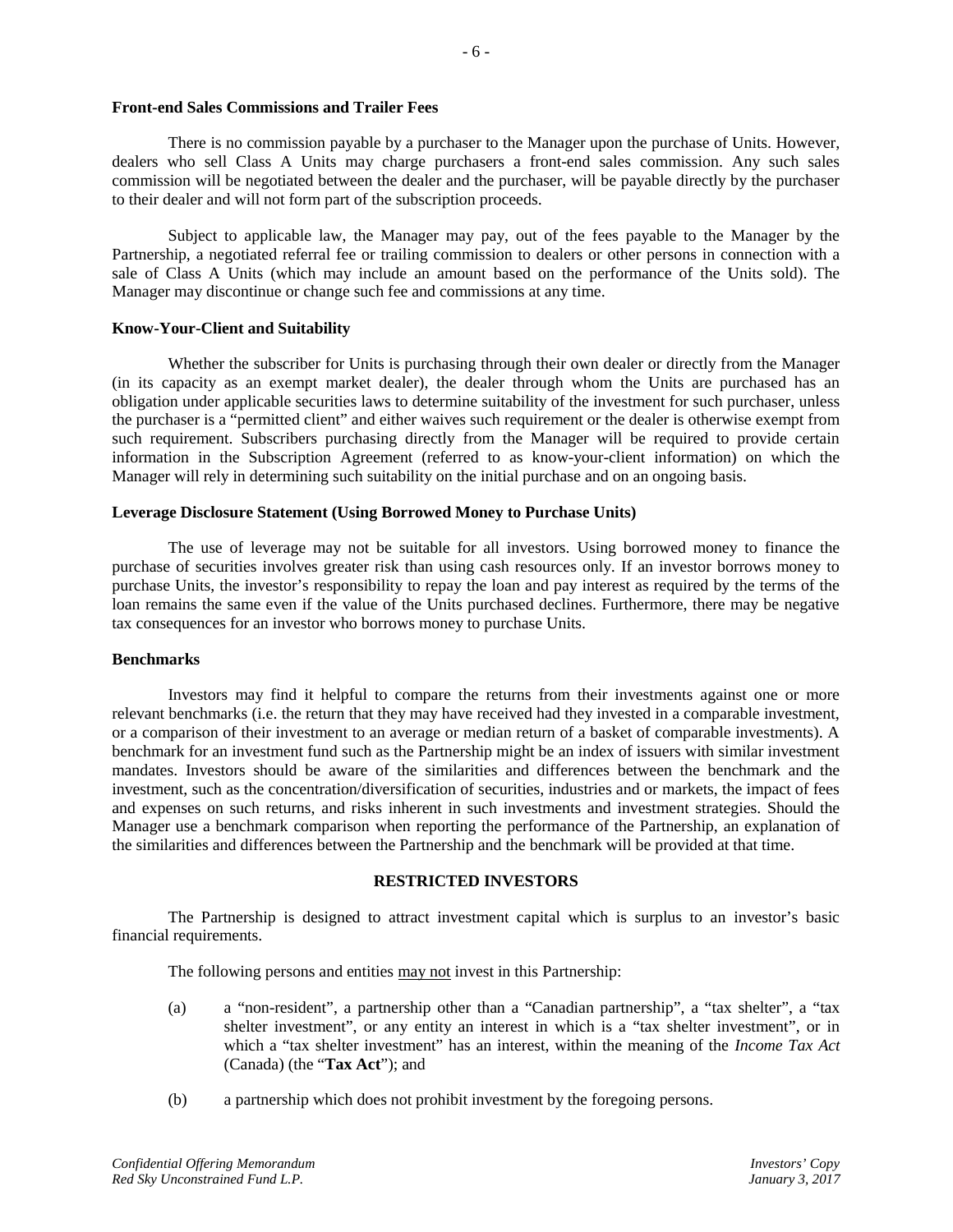By purchasing Units, a Limited Partner represents and warrants that he, she or it is not one of the above and shall indemnify and hold harmless the Partnership and each other Limited Partner for any costs, damages, liabilities, expenses or losses suffered or incurred by the Partnership or such other Limited Partner, as the case may be, that result from or arise out of a breach of such representation and warranty. Any Limited Partner who fails to provide evidence satisfactory to the Manager of such status when requested to do so from time to time may be removed as a Limited Partner by the redemption of his Units in accordance with the Limited Partnership Agreement.

Any Limited Partner whose status changes in regard to the above shall be deemed to have ceased to be a Limited Partner (for all purposes other than taxation and liability) immediately prior to the date on which such status changes and shall thereafter only be entitled to receive from the Partnership an amount equal to the lesser of the Net Asset Value of such Limited Partner's Units as at the date on which he or she ceases to be a Limited Partner and the Net Asset Value of such Units as at the date the Manager learns that such Limited Partner's status has changed, less all such deductions as provided in the Limited Partnership Agreement as if such Limited Partner voluntarily redeemed his or her Units.

In addition, any Limited Partner that is or becomes a "financial institution" within the meaning of Section 142.2 of the Tax Act (as same may be amended or replaced from time to time) shall disclose such status to the Manager at the time of subscription (or when such status changes) and the Manager may (if the Manager determines that it is in the best interest of the Partnership and the other Limited Partners to do so) restrict the participation of any such Limited Partner or require any such Limited Partner at any time to redeem all or some of such Limited Partner's Units. A Limited Partner who fails to identify itself as a financial institution shall indemnify and hold harmless the Partnership and each other Limited Partner for any costs, damages, liabilities, expenses or losses suffered or incurred by the Partnership or such other Limited Partner, as the case may be, that result from or arise out of such failure. Any Limited Partner who is or who becomes a financial institution after becoming a Limited Partner will (if the Manager determines it would be prejudicial to the Partnership and the other Limited Partners not to) be deemed to have, immediately prior to the date on which it becomes a financial institution (or the date of issue of Units to such financial institution, whichever is later), redeemed (or rescinded its subscription for) some or all of such Limited Partner's Units to the extent necessary to result in financial institutions owning in the aggregate Units having a Net Asset Value that is less than one-half of the Net Asset Value of all of the Units, and shall be entitled to receive from the Partnership as redemption proceeds an amount equal to the lesser of the Net Asset Value of such redeemed Units as at the date on which it is deemed to have redeemed such Units and the Net Asset Value of such Units as at the date the Manager learns that such Limited Partner is a financial institution, less all such deductions as provided in the Limited Partnership Agreement as if such Limited Partner voluntarily redeemed its Units.

Units are not eligible for investment by registered retirement savings plans, registered retirement income funds or other registered plans that are restricted to investing in "qualified investments" (for purposes of the *Income Tax Act* (Canada)).

#### **SUBSCRIPTIONS**

Subscriptions will be accepted on a quarterly basis, being on the first business day in each calendar quarter or such other date as the Manager may permit (each, a "**Subscription Date**"), subject to the Manager's discretion to refuse subscriptions in whole or in part. A fully-completed Subscription Agreement and subscription proceeds must be received at least three business days prior to the designated Subscription Date in order for the subscription to be accepted as at that date; otherwise the subscription will be processed as at the next Subscription Date (however the Manager may in its absolute discretion accept a subscription that is delivered any time up until 4:00 p.m. (Eastern time) on the business day immediately prior to the Subscription Date).

Subscriptions for Units must be made by completing and signing the Subscription Agreement and by forwarding such form to the Manager together with the subscription monies in acceptable form (being certified cheque, wire transfer or electronic funds transfer (EFT)) to an account of the Partnership representing payment of the subscription price. The Manager may in its discretion accept subscription payments in kind, provided the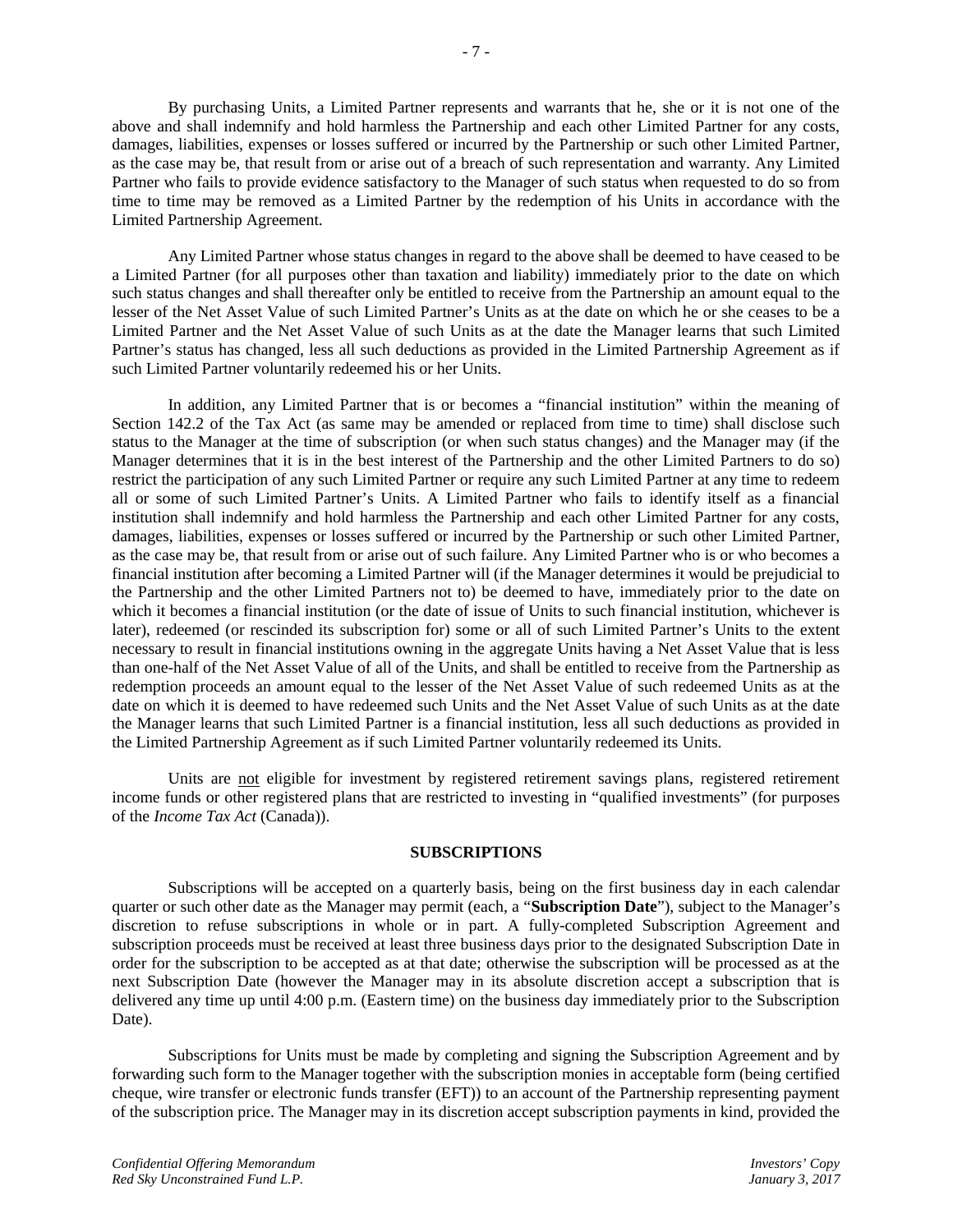assets so tendered fall within the Partnership's investment strategies (such assets to be valued in the same manner as the Partnership's other portfolio assets). Subscriptions for Units are subject to acceptance or rejection in whole or in part by the Manager in its sole discretion. Subscription funds provided prior to a Subscription Date will be kept in a segregated account without interest accruing thereon. In the event a subscription for Units is rejected, any subscription funds forwarded by the subscriber will be returned without interest or deduction.

The Limited Partnership Agreement and the Subscription Agreement (required to be executed by an investor) include an irrevocable power of attorney authorizing the General Partner on behalf of the holder of the Unit to execute the Limited Partnership Agreement, and any amendments thereto, and all other instruments necessary to reflect the formation of, amendment to or dissolution of the Partnership or the registration of the Partnership in any jurisdiction as well as any elections, determinations or designations under the Tax Act or other taxation legislation or laws of like import with respect to the affairs of the Partnership or a Limited Partner's interest in the Partnership.

## **Subscription Price**

Units of each Class will be issued in a new series each quarter at a subscription price of \$100 per Unit.

## **Minimum Subscriptions**

The minimum initial investment is **\$150,000** for **Class A Units**. The Manager retains the right to waive the minimum investment at any time.

This minimum is net of any front end commissions paid by an investor to his or her agent.

## **REDEMPTIONS**

An investment in Units is intended to be a long-term investment. However, a Limited Partner shall be entitled to redeem Units on the last business day of a calendar quarter, or such other date as the Manager in its absolute discretion may determine (each a "**Redemption Date**"). Redemption requests will only be considered if the Manager receives a **written notice** (in the form provided by the Manager) for such redemption at least 30 days prior to the proposed Redemption Date (or such shorter period as the Manager may permit in its absolute discretion).

The redemption price will equal the Net Asset Value per Unit of the applicable Class and series of Units being redeemed, determined as of the close of business on the relevant Redemption Date, less applicable deductions.

## **There will be deducted from redemption proceeds an early redemption deduction equal to 5% of the Net Asset Value of Units that are redeemed within 12 months of their purchase, which will be retained by the Partnership. The Manager may in extraordinary circumstances waive some or all of such early redemption deduction.**

If a redeeming Limited Partner owns Units of more than one series within a single Class, Units will be redeemed on a "first-in, first-out" basis, meaning that Units of the earliest series of the applicable Class owned by the Limited Partner will be redeemed first, at the redemption price for Units of such series, until such Limited Partner no longer owns Units of such series (although this policy may be amended depending on tax considerations).

Redemption proceeds will generally be paid within 10 business days of the Redemption Date, subject to receipt of complete documentation and final determination of Net Asset Value of the Partnership.

Redemptions may be suspended or deferred in certain circumstances. The Manager will not permit redemptions (either in whole or in part) and/or may elect to pay redemption proceeds partly in cash and partly in kind at any time where the Manager is of the opinion, in its discretion, that there are insufficient liquid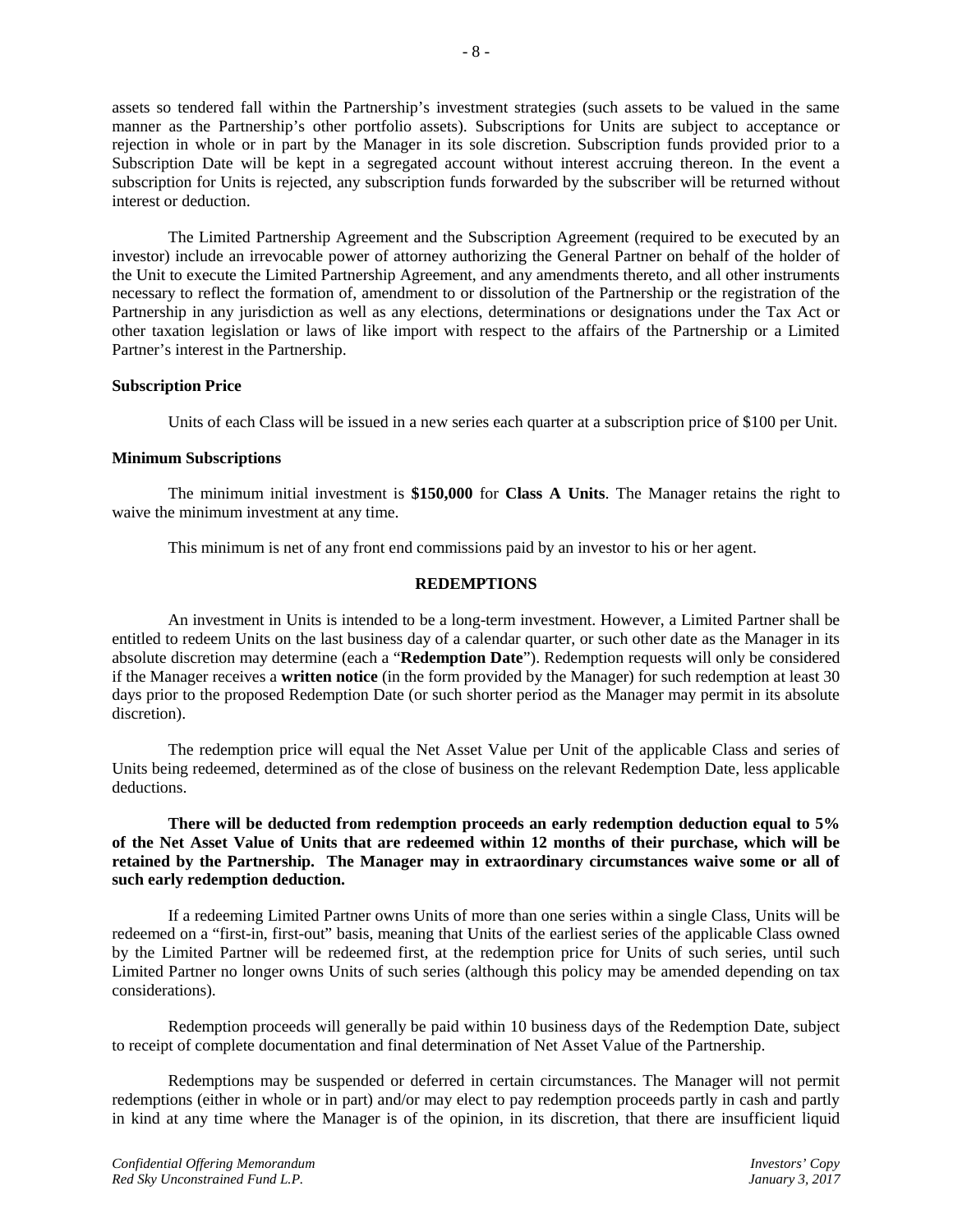assets in the Partnership to fund such redemptions entirely in cash or that the liquidation of assets would be to the detriment of the Partnership generally.

The Manager will advise the Limited Partners who have requested a redemption if redemptions will be limited or suspended on a requested Redemption Date. Redemption requests which are rejected as at a Redemption Date will be accepted on the next Redemption Date on which redemption requests are honoured in priority to redemption requests made after the deadline for redemption requests in respect of such earlier Redemption Date. Partial redemptions on a Redemption Date will be made on a pro rata basis. Redemption requests are irrevocable unless they are not honoured on a Redemption Date, in which case they may be withdrawn within 15 days following such Redemption Date.

The Manager has the right to require a Limited Partner to redeem some or all of the Units owned by such Limited Partner on a Redemption Date designated by the Manager at the Net Asset Value per Unit thereof, by notice in writing to the Limited Partner given at least 7 days before the designated Redemption Date, which right may be exercised by the Manager in its absolute discretion.

#### **TRANSFER OR RESALE**

As the Units offered by this Offering Memorandum are being distributed pursuant to exemptions from the prospectus requirements of applicable securities legislation, the resale of these securities by investors is subject to restrictions. An investor should refer to applicable provisions in consultation with a legal adviser. Furthermore, no transfers of Units may be effected unless the Manager, in its sole discretion, approves the transfer and the proposed transferee. There is no market for these Units and no market is expected to develop, therefore it may be difficult or even impossible for the purchaser to sell the Units.

Subscribers are advised to consult with their legal advisers concerning restrictions on resale and are further advised against reselling their Units until they have determined that any such resale is in compliance with the requirements of applicable legislation and the Limited Partnership Agreement.

## **NET ASSET VALUE**

The Net Asset Value of the Partnership and the Net Asset Value Per Unit of each Class and series of Units will be determined as of 4:00 p.m. (Eastern time) on the last business day of each calendar quarter, on the business day immediately preceding a Subscription Date and on such other dates as the Manager may determine (each a "**Valuation Date**") by the Administrator in accordance with the Limited Partnership Agreement.

The Net Asset Value of the Partnership as of any date will mean the value of the Partnership's investment assets and the Partnership's other assets, less all liabilities, costs, and expenses accrued or payable of every kind and nature, including management fees and distributions due but not yet paid or made. In determining the Partnership's liabilities, the Manager may estimate expenses of a regular or recurring nature in advance, and may accrue the same into one or more valuation periods, any such accrual to be binding and conclusive on all Limited Partners, irrespective of whether such accrual subsequently proves to have been incorrect in amount (in which case any adjustments shall be made in the valuation period when such error is recognized).

The Net Asset Value of each series will generally increase or decrease proportionately with the increase or decrease in the Net Asset Value of the Partnership (before deduction of Class-specific and seriesspecific fees and expenses), and the Net Asset Value per Unit shall be determined (after deduction of Classspecific and series-specific fees and expenses) by dividing the Net Asset Value of each series by the number of Units of such series outstanding.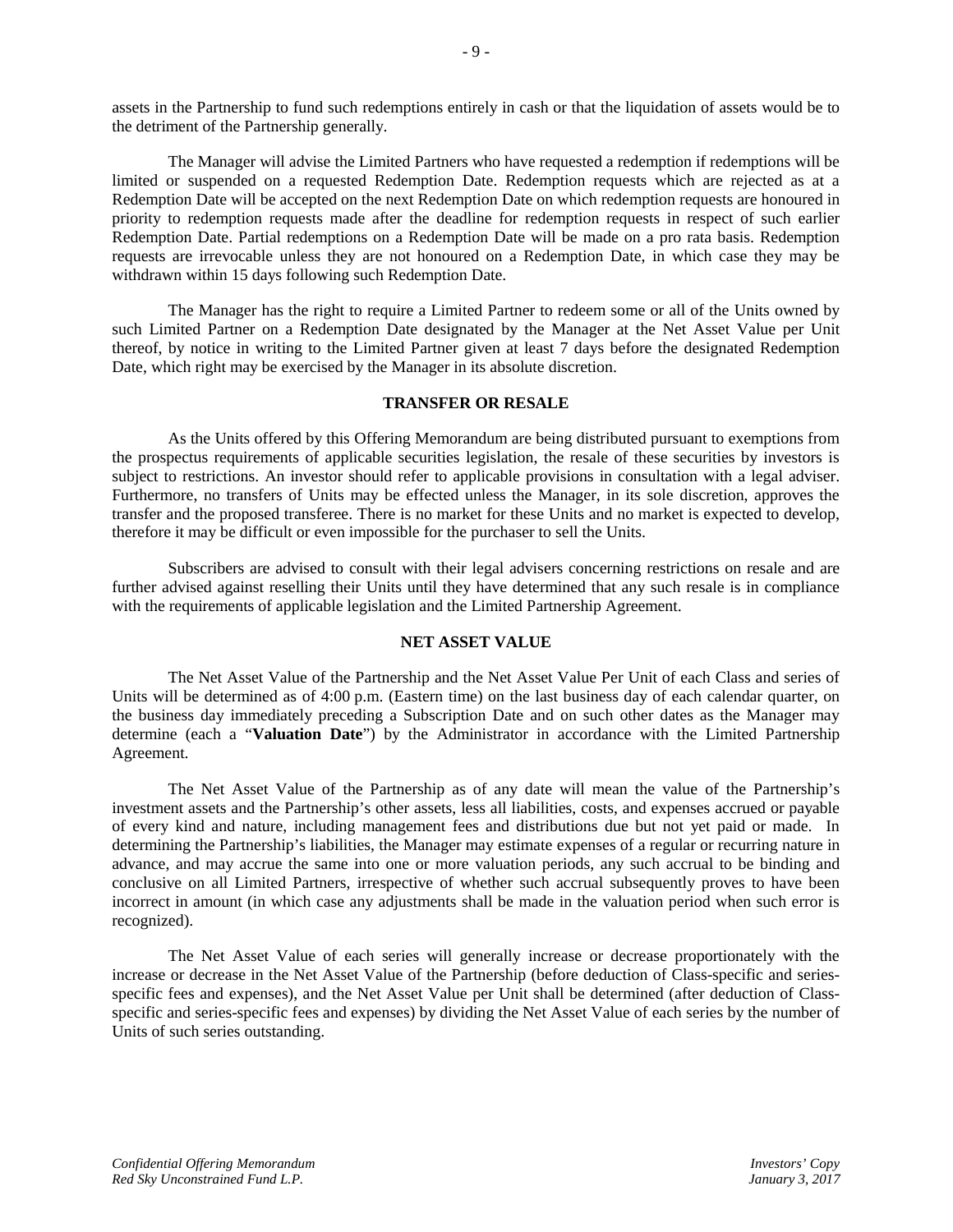## **Valuation Principles**

The value of the assets and the amount of the liabilities of the Partnership shall be calculated in such manner as the Manager, or third party engaged by the Manager, shall determine from time to time in accordance with the Limited Partnership Agreement, subject to the following:

- (a) The value of any cash on hand or on deposit, bills, demand notes, accounts receivable, prepaid expenses, dividends receivable (if such dividends are declared and the date of record is before the date as of which the Net Asset Value of the Partnership is being determined) and interest accrued and not yet received, shall be deemed to be the full amount thereof, unless the Manager, or third party engaged by the Manager, determines that any such deposit, bill, demand note, account receivable, prepaid expense, dividend receivable or interest accrued and not yet received is not worth the full amount thereof, in which event the value thereof shall be deemed to be such value as the Manager, or third party engaged by the Manager, determines to be the reasonable value thereof.
- (b) The value of any security which is listed or dealt in upon a public securities exchange will be valued at the last available trade price on the Valuation Date or, if the Valuation Date is not a business day, on the last business day preceding the Valuation Date. If no sales are reported on such day, such security will be valued at the average of the current bid and ask prices at close. Securities that are listed or traded on more than one public securities exchange or that are actively traded on over-the-counter markets while being listed or traded on such securities exchanges or over-the-counter markets will be valued on the basis of the market quotation which, in the opinion of the Manager, or third party engaged by the Manager, most closely reflects their fair value.
- (c) Securities held in private issuers are recorded at cost unless an upward adjustment is considered appropriate and supported by persuasive and objective evidence such as a significant equity financing by an unrelated investor at a transaction price higher than the valuation price. Downward adjustments to valuation price are made when there is evidence of other than a temporary decline in value as indicated by the assessment of the financial condition of the investment based on a significant equity financing by an unrelated investor at a transaction price lower than the valuation price, operational results, forecasts and other developments since the previous valuation price was established. Options and warrants held in private issuers are carried at cost unless there is an upward or downward adjustment of the underlying privately-held company supported by persuasive and objective evidence such as significant subsequent equity financing by an unrelated investor at a transaction price higher or lower than the valuation price.
- (d) All Partnership property valued in a foreign currency and all liabilities and obligations of the Partnership payable by the Partnership in foreign currency shall be converted into Canadian funds by applying the rate of exchange obtained from the best available data sources to the Administrator to calculate Net Asset Value.
- (e) The value of any security or property to which, in the opinion of the Manager, or third party engaged by the Manager, the above principles cannot be applied (whether because no price or yield equivalent quotations are available or for any other reason), shall be the fair value thereof determined in such manner as the Manager, or third party engaged by the Manager, may from time to time determine based on standard industry practice. Short-sale redelivery obligations will be marked-to-market, i.e. carried as a liability equal to the cost of repurchasing the securities sold short applying the same valuation techniques described above.
- (f) All other liabilities shall include only those expenses paid or payable by the Partnership, including accrued contingent liabilities; however (A) organizational and start-up expenses will be amortized by the Partnership over a five year period; and (B) expenses and fees allocable only to a Class or series of Units shall not be deducted from the Net Asset Value of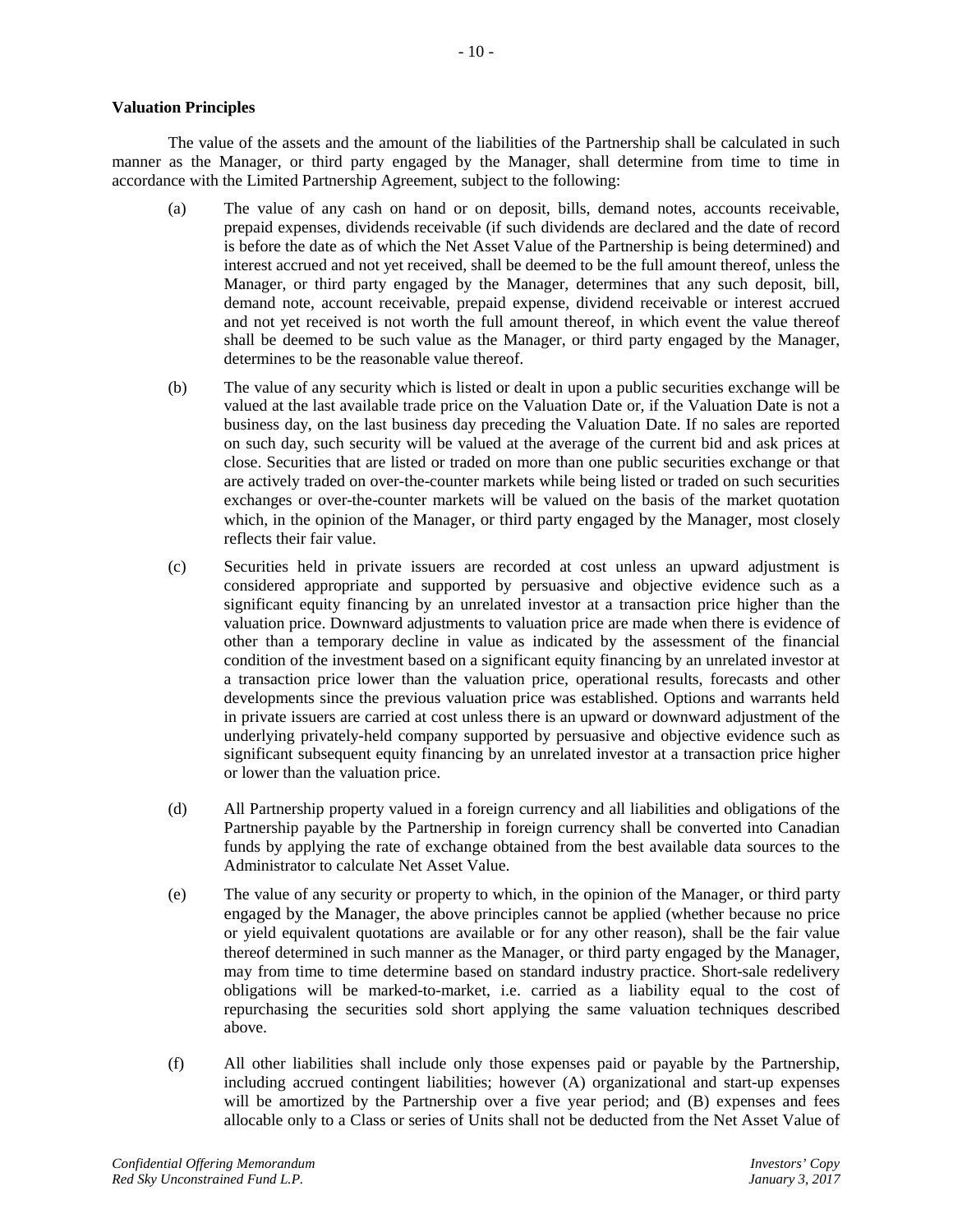The Manager may determine such other rules as it deems necessary from time to time, which rules may deviate from Canadian generally accepted accounting principles and international financial reporting standards (IFRS).

The Manager may determine that certain assets, liabilities, income and/or losses are attributable to only one or more, but not all, classes and series of Units from time to time. The Net Asset Value of the Partnership and the Net Asset Value per Unit for each class and series of Units established by the Administrator in accordance with the provisions of this Agreement shall be conclusive and binding on all Partners unless the General Partner agrees otherwise.

Net asset value calculated in this manner will be used for the purpose of calculating the Manager's (and other service providers') fees and the General Partner's distributions and will be published net of all paid and payable fees and distributions. Such Net Asset Value will be used to determine the subscription price and redemption value of Units. For the purposes of financial reporting, the Partnership is required to calculate Net Asset Value in accordance with IFRS.

## **FUND MANAGEMENT AGREEMENT**

In order to set out the duties of the Manager, the Partnership has entered into a fund management agreement (the "**Fund Management Agreement**") with the Manager dated as of January 3, 2017. Pursuant to the Fund Management Agreement, the Manager directs the business, operations and affairs of the Partnership and provides day-to-day management services to the Partnership, including management of the Partnership's portfolio on a discretionary basis and distribution of the Units of the Partnership, and such other services as may be required from time to time. The General Partner has assigned its powers and obligations under the Limited Partnership Agreement to the Manager to the extent necessary to permit the Manager to carry out its duties under the Fund Management Agreement. The Manager may delegate certain of these duties from time to time.

Pursuant to the Fund Management Agreement, as compensation for providing services to the Partnership, the Manager shall be paid a quarterly management fee (the "**Management Fee**") on the last business day of each calendar quarter equal to 1/4 of **2%** of the aggregate Net Asset Value of the **Class A Units** and **Class B Units** on such date, calculated before deduction of any distribution payable to the General Partner in respect of such Units on such date. Each Class of Units is responsible for the Management Fee attributable to that Class of Units. No Management Fee is payable in respect of Class M Units.

Management Fees payable by the Partnership are subject to HST and will be deducted as an expense of the Partnership in the calculation of the net asset value of the Partnership.

The Fund Management Agreement may be terminated by either the General Partner or the Manager on 30 days' notice to the other, or immediately in the event of the dissolution or insolvency or bankruptcy of the other party or the termination of the Limited Partnership Agreement. In the event that a Unit is issued on a Subscription Date that was not the first business day of a calendar quarter, the Management Fee applicable to that Unit in such quarter will be pro-rated based on the number of days that it has been outstanding.

# **PROFIT ALLOCATION**

The General Partner will share in the profits of the Partnership by receiving distributions payable on the last Valuation Date in each calendar year based on the increase, if any, in the Net Asset Value of each **Class B Unit**. If a Class B Unit is redeemed on a Redemption Date that is not the last Valuation Date of a calendar year, the General Partner will receive a distribution in respect of such Unit payable on such Redemption Date. Such distributions are equal to **10%** of the positive amount, if any, obtained when the High Water Mark for each such Unit is subtracted from the Adjusted Net Asset Value of such Unit on such Valuation Date or Redemption Date (if the resulting amount is negative, the distribution in respect of such Unit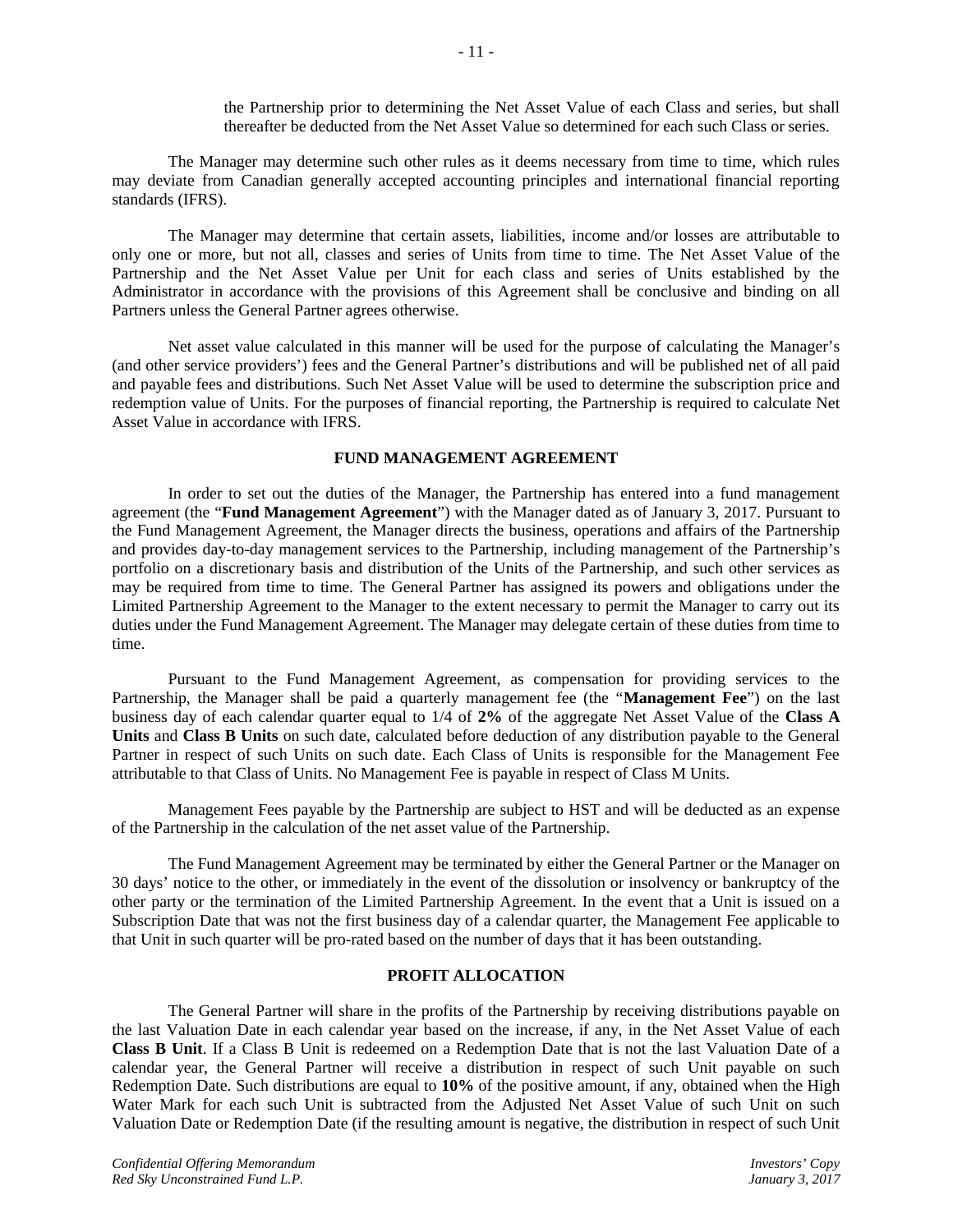shall be zero). No payment will be made to the General Partner in respect of the performance of the Class A and Class M Units.

The "**Adjusted Net Asset Value**" of a Unit on any date is equal to the Net Asset Value of such Unit on such date (calculated after deduction of the Management Fee and general expenses but before deduction of any redemption deduction or General Partner distribution, if any, allocable to such Unit) plus the amount of any distributions paid to the Limited Partner in respect of such Unit since the date as at which the High Water Mark of such Unit was established.

A Unit's "**High Water Mark**" is, initially, its subscription price, and thereafter shall be adjusted from time to time to equal its Net Asset Value immediately following the payment of a distribution to the General Partner in respect of such Unit. The High Water Mark of a Unit will be appropriately adjusted in the event of a consolidation or subdivision of Units.

Any distribution paid to the General Partner will be deducted from the Net Asset Value (or redemption proceeds, as the case may be) of the respective Unit.

Limited Partners will, therefore, effectively share in net profits and net losses of the Partnership by increases or decreases in the Net Asset Value of their Units, which will be reduced by the applicable General Partner's distributions.

#### **SUMMARY OF LIMITED PARTNERSHIP AGREEMENT**

The rights and obligations of the Limited Partners and of the General Partner are governed by the Limited Partnership Agreement (as amended from time to time) and the LP Act. The following is a summary of the Limited Partnership Agreement entered into by the General Partner and the initial limited partner. **This summary is not intended to be complete and each investor should carefully review the Limited Partnership Agreement itself for full details of these provisions.**

#### **Authority and Duties of the General Partner**

The General Partner has the full power and authority to do such acts and things and to execute and deliver such documents as it considers necessary or desirable in connection with the offering and sale of the Units and for carrying on the activities of the Partnership for the purposes described herein and in the Limited Partnership Agreement.

The General Partner shall exercise the powers and discharge its duties honestly, in good faith, and with a view to the best interests of the Partnership and in connection therewith shall exercise the degree of care, diligence and skill that a reasonably prudent person would exercise in comparable circumstances. See Article 6 - Management of Limited Partnership in the Limited Partnership Agreement.

**The General Partner has assigned its powers and obligations under the Limited Partnership Agreement to the Manager to the extent necessary to permit the Manager to carry out its duties under the Fund Management Agreement. However the Manager is not and is not intended to be a Partner. This summary reflects the assignment of powers, obligations and authority by the General Partner to the Manager.**

## **The Units**

The Partnership may issue an unlimited number of Units. The Manager may in its discretion create different Classes of Units. Each Class may be subject to different management fees, may have a different profit-sharing arrangement with the General Partner, and may have such other features as the Manager may determine. As at the date hereof, two Classes of Units (the Class A Units and the Class M Units) have been created for general distribution, having the attributes described in this Offering Memorandum. Additional Classes may be created for one or more specific investors from time to time that are not described herein. The Manager may exchange or redesignate a Limited Partner's Units from one Class to another (and amend the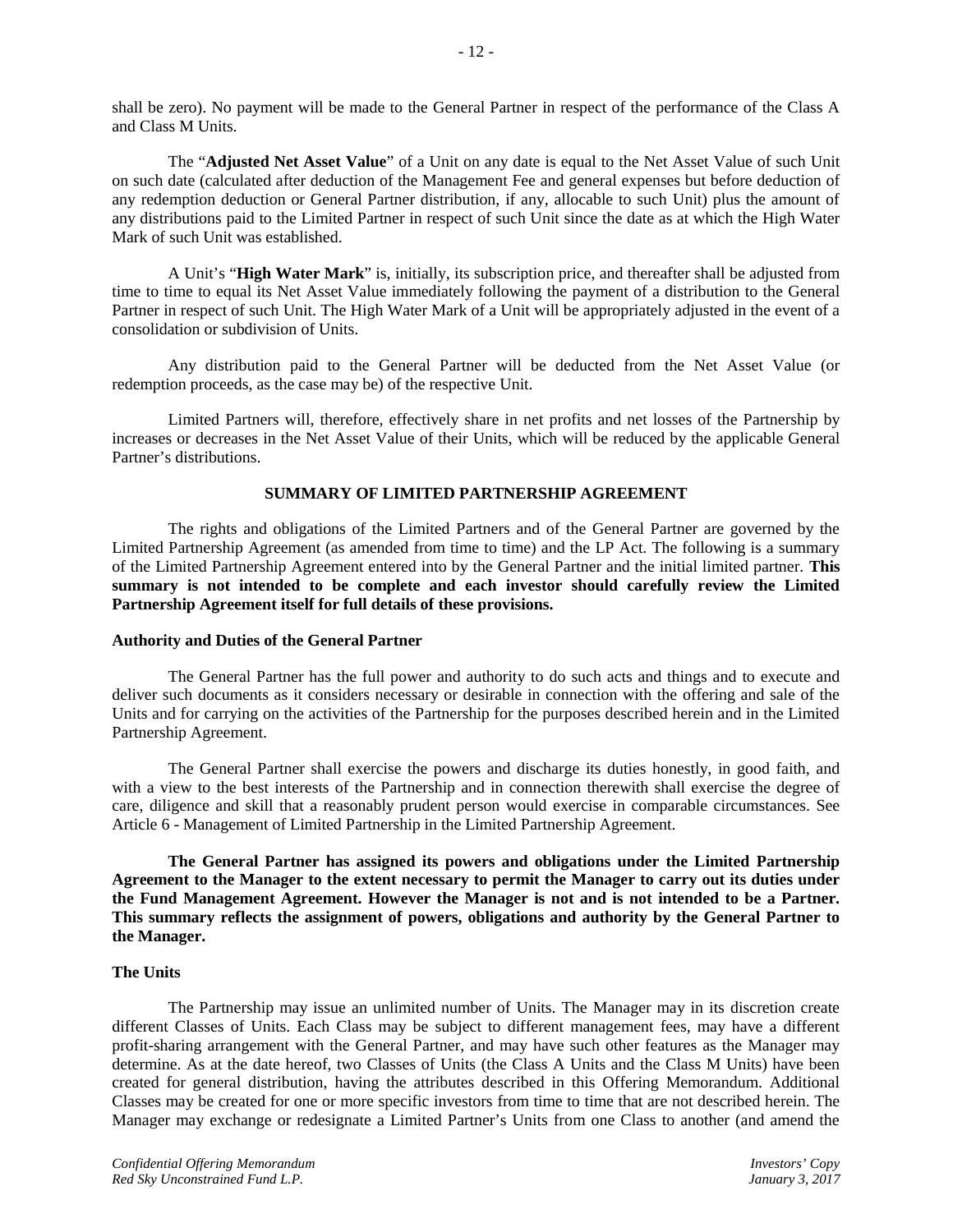number of such Units so that the Net Asset Value of the Limited Partner's aggregate holdings remains unchanged) and will do so in accordance with the Limited Partnership Agreement.

Units within each Class may be designated by the Manager as being Units of a series, and the opening Net Asset Value of each such series may be determined by the Manager. Each issued and outstanding Unit of a series shall be equal to each other Unit of the same series with respect to all matters. The respective rights of the holders of Units of each series will be proportionate to the Net Asset Value of such series relative to the Net Asset Value of each other series. Each Unit carries with it a right to vote, with one vote for each \$1.00 of Net Asset Value attributed to such Unit (the Net Asset Value of all Units held by a Limited Partner shall be aggregated for the purpose of determining voting rights). Fractional Units may be issued. A person wishing to become a Limited Partner shall subscribe for Units by means of a subscription form and power of attorney. The acceptance of any such subscription in whole or in part shall be subject to the Manager in its sole discretion. See Article 3 - The Units in the Limited Partnership Agreement.

The first series of each Class of Units designated by the Manager will be issued at a Net Asset Value per Unit of \$100. On each successive Subscription Date on which Units are issued, a new series of Units within each Class will be issued at a Net Asset Value per Unit to be determined by the Manager (the Manager's current policy is to issue Units of each new series at \$100 per Unit). All changes in Net Asset Value (i.e. all income and expenses, and all unrealized gains and losses) of the Partnership shall be borne proportionately by each Class and series of Units based on their respective Net Asset Values, except as follows: (i) subscription proceeds received by the Partnership in respect of a series of Units shall accrue to the Net Asset Value of such series; (ii) all redemption proceeds paid out by the Partnership in respect of a Unit of a series shall be deducted from the Net Asset Value of such series; (iii) the management fee and redemption fee payable to the Manager in respect of a Unit of a series shall be deducted from the Net Asset Value of such series and (iv) any other expenses and any distributions paid to the General Partner that are allocable to a specific Class or series shall be deducted only from the Net Asset Value of that Class or series. The Net Asset Value per Unit of each Class and series shall be calculated by dividing the Net Asset Value of such respective Classes and series by the number of Units of such Classes and series then outstanding.

Units of a series of any Class may from time to time be consolidated or subdivided, and redesignated by the Manager as Units of another series or renamed such that they have the same name as another series of the same Class, with the consolidation/subdivision ratio based on their respective Net Asset Values per Unit, if (i) any High Water Mark for the first such series is equal to the Net Asset Value per Unit for such first series and any High Water Mark for the second series is equal to the Net Asset Value per Unit of such second series, or (ii) the ratio of any High Water Mark to the Net Asset Value per Unit for each such series is identical. (For the definition of "High Water Mark", see "Profit Allocation" above.)

## **Allocation of Income and Loss**

Income and loss for taxation purposes, as well as taxable capital gains and allowable losses, of the Partnership in each fiscal year will generally be allocated to the Partners according to the following guidelines:

- (a) Limited Partners who redeemed Units in the year will first be allocated a portion of income and taxable capital gains to reflect the realization of such amounts necessary to fund the redemptions;
- (b) the General Partner will be allocated a portion of income, dividends and taxable capital gains in a total amount generally equal to the distributions received by the General Partner payable in such year;
- (c) Limited Partners will be allocated the remaining income, dividends and taxable capital gains in a fair manner based on the number, Class and series of Units held by such Limited Partners, the dates of purchase and/or redemption, the respective Net Asset Values of each Class and series of Units, the fees paid or payable and distributions payable to the General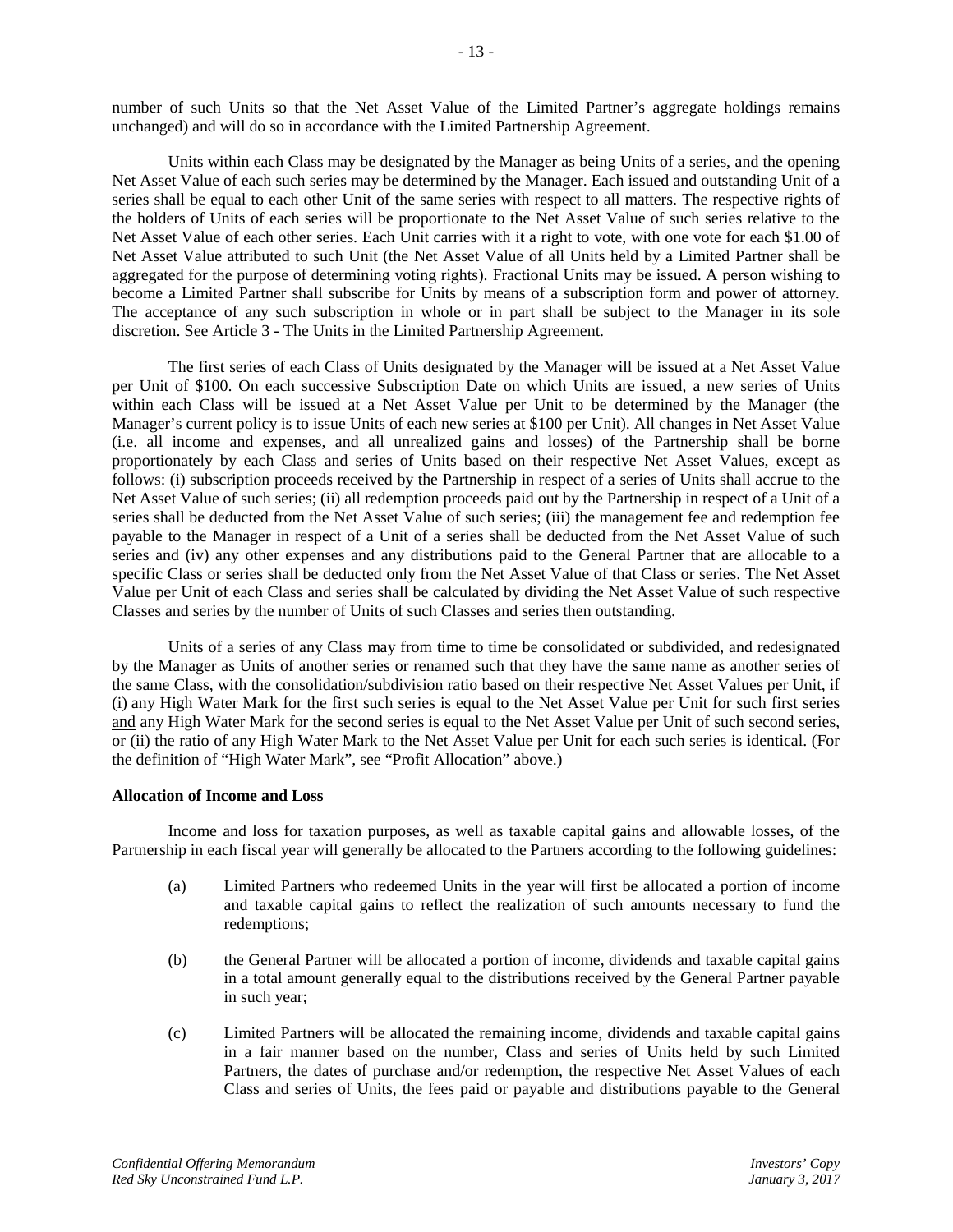Partner in respect of each Class and series of Units, and the date of realization of each such item of income, gain or loss, among other factors deemed by the Manager to be relevant; and

(d) net losses will be allocated as to (i) 0.001%, to the General Partner, and (ii) 99.999%, to Limited Partners who hold Units at any time during such year (and in certain cases to Limited Partners who held Units at any time in the previous fiscal year).

**The Manager may adopt and amend an allocation policy from time to time intended to fairly and equitably allocate income or loss in the circumstances.** See Section 4.7 - Allocations in the Limited Partnership Agreement.

#### **Distributions**

The General Partner will receive distributions from the Partnership based on the increase in the Net Asset Value of each Class B Unit on the last Valuation Date in each calendar quarter and upon the redemption of such Unit, as more fully described above under "Profit Allocation". Such distributions will be deducted from the Net Asset Value of such Unit (or, in the case of a redemption, from the redemption proceeds). The General Partner will not be required to repay any distributions if distributions received on a redemption of Units in a fiscal year exceed the Partnership's net profits in that year.

Net profit of the Partnership allocated to the Limited Partners for any fiscal period may be distributed in whole or in part from time to time or at any time in the sole discretion of the Manager. No payment may be made to a Limited Partner from the assets of the Partnership if the payment would reduce the assets of the Partnership to an insufficient amount to discharge the liabilities of the Partnership to persons who are not the General Partner or a Limited Partner.

#### **Redemptions**

Redemption rights are described above under the heading "Redemptions". Also, see Article 5 - Redemption in the Limited Partnership Agreement.

#### **Expenses**

The Partnership is responsible for all costs incurred by it in connection with the creation and organization of the General Partner and the Partnership and the ongoing activities of the Partnership, including but not limited to:

- (a) third party fees and administrative expenses of the Partnership, which include Manager's fees, accounting, valuation, technology, audit and legal costs, insurance premiums, custodial fees, administration, registrar and transfer agency fees and expenses, bookkeeping and recordkeeping costs, all Limited Partner communication expenses, mailing and printing expenses, marketing and advertising expenses, organizational and set-up expenses, the cost of maintaining the Partnership's existence and regulatory fees and expenses, fees payable to the Partnership's independent review committee (if any) and all reasonable extraordinary or non-recurring expenses; and
- (b) fees and expenses relating to the Partnership's portfolio investments, including the cost of securities, security valuation costs, interest on borrowings and commitment fees and related expenses payable to lenders and counterparties, brokerage fees, commissions and expenses, short sale collateral requirements, and banking fees.

To the extent that such expenses are borne by the General Partner or Manager, the General Partner or Manager, as the case may be, shall be reimbursed by the Partnership from time to time. Expenses attributable to a particular Class or series of Units will be deducted from the Net Asset Value of such Class or series. See Section 6.2 – Expenses in the Limited Partnership Agreement.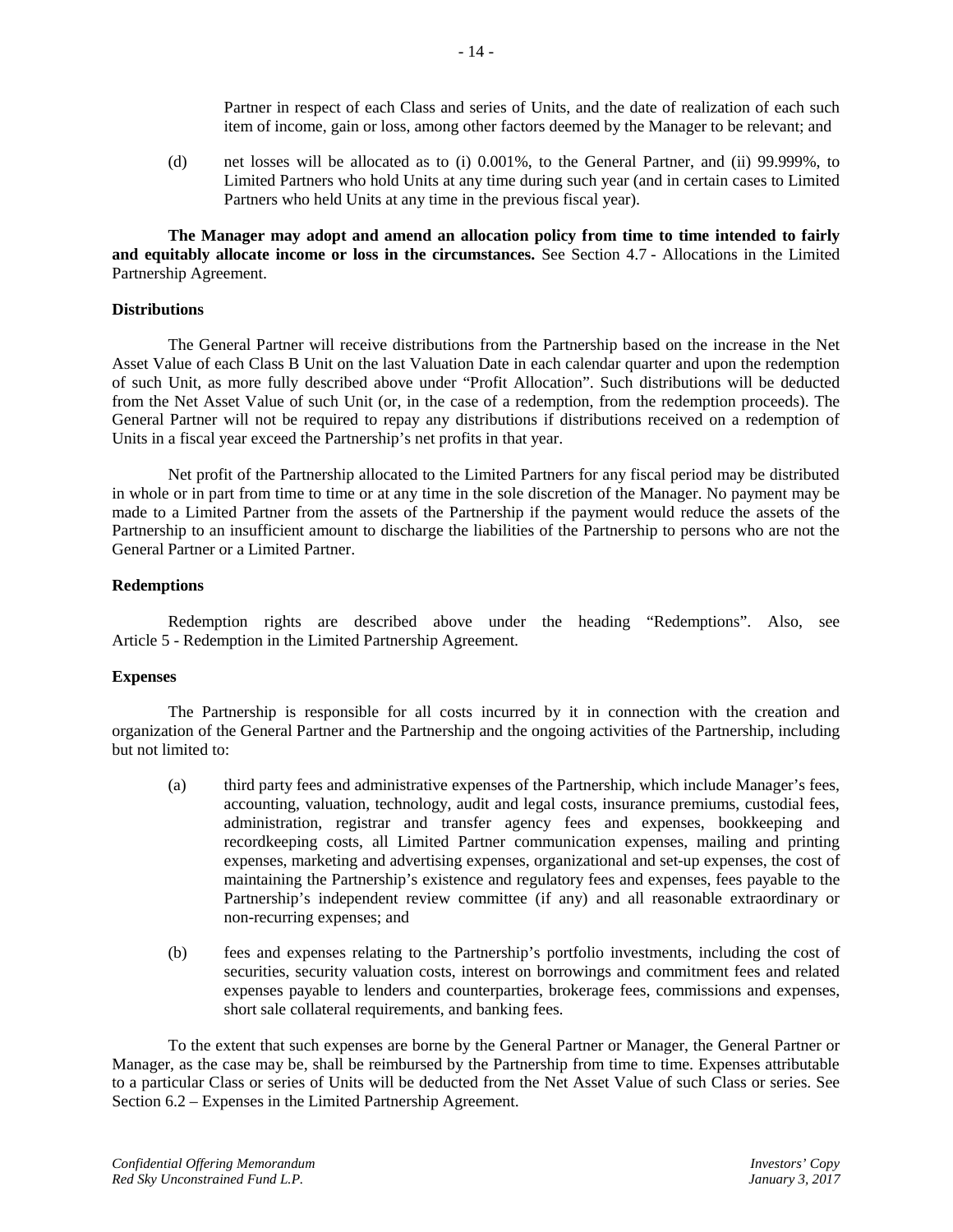## **Power of Attorney**

The Limited Partnership Agreement contains a limited power of attorney in favour of the General Partner in connection with all matters related to the operation of the Partnership, and authorizes the General Partner to, for example, execute documents on behalf of each Limited Partner (including tax elections and amendments to the Limited Partnership Agreement). See Section 6.4 – Power of Attorney in the Limited Partnership Agreement.

## **Management Fees**

The Partnership may pay to the Manager such fees, in such amounts and at such intervals, as the General Partner and the Manager may agree to from time to time. All such fees are described above under "Fund Management Agreement". See Section 7.2 – Fees in the Limited Partnership Agreement.

## **Liability**

Subject to the provisions of the LP Act, the liability of each Limited Partner for the liabilities and obligations of the Partnership is limited to the amount the Limited Partner contributes or agrees in writing to contribute to the Partnership, less any such amounts properly returned to the Limited Partner. A Limited Partner may lose his, her or its status as a limited partner and the benefit of limited liability if such Limited Partner takes part in the control of the business of the Partnership or if certain other provisions of the LP Act are contravened.

Where a Limited Partner has received the return of all or part of the Limited Partner's "Contributed Capital" (as defined in the Limited Partnership Agreement), the Limited Partner is nevertheless liable to the Partnership or, following the dissolution of the Partnership, to its creditors for any amount, not in excess of the amount returned with interest (calculated at a rate per annum equal to the prime commercial lending rate of the Partnership's bankers), necessary to discharge the liabilities of the Partnership to all creditors who extended credit or whose claims otherwise arose before the return of the Contributed Capital. Furthermore, if after a distribution the Manager determines that a Limited Partner was not entitled to all or some of such distribution, the Limited Partner shall be liable to the Partnership to return the portion improperly distributed, together with interest at a rate per annum equal to the prime commercial lending rate of the Partnership's bankers if repayment of such excess amount is not made by the Limited Partner within 15 days of receiving notice of such overpayment. The Manager may set off and apply any sums otherwise payable to a Limited Partner against such amounts due from such Limited Partner, provided that there shall be no right of set-off against a Limited Partner in respect of amounts owed to the Partnership by a predecessor of such Limited Partner. See Section 4.12 - Repayments and Section 8.2 - Limited Liability of Limited Partners in the Limited Partnership Agreement.

The General Partner shall be liable for the debts, obligations and any other liabilities of the Partnership in the manner and to the extent required by the LP Act and as set forth in the Limited Partnership Agreement to the extent that Partnership assets are insufficient to pay such liabilities.

The General Partner will indemnify and hold harmless each Limited Partner for any costs, damages, liabilities, expenses or losses suffered or incurred by such Limited Partner that result from or arise out of such Limited Partner not having unlimited liability as set out in the Limited Partnership Agreement, other than any liability caused by or arising out of any act or omission of such Limited Partner. See Article 8 - Liabilities of Partners in the Limited Partnership Agreement.

## **Reports to Limited Partners**

Within 90 days after the end of each fiscal year, the Manager will forward to each Limited Partner who has requested same an annual report for such fiscal year consisting of (i) audited financial statements for such fiscal year; (ii) a report of the Auditors on such financial statements; and (iii) tax information to enable each Limited Partner to properly complete and file his or her tax returns in Canada in relation to an investment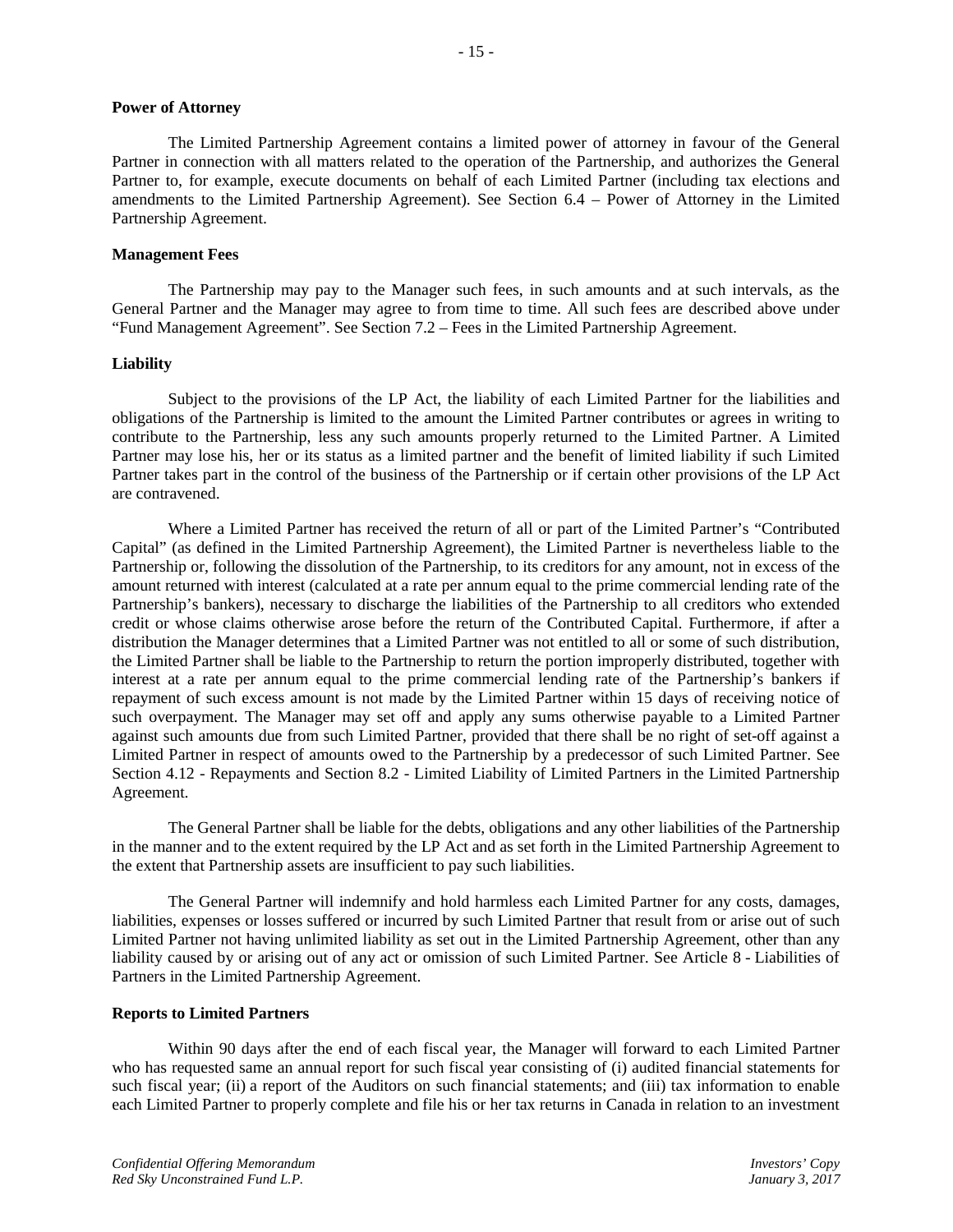in Units. Unaudited financial statements will be made available to Limited Partners within 60 days of the end of the first six months of each year.

The Manager will also send to each Limited Partner a quarterly report on the Net Asset Value per Unit of the Units held by such Limited Partner, plus such other financial reports as may be required by applicable law as required by law or as is mutually agreed.

## **Fiscal Year**

The fiscal year of the Partnership shall end on December 31 in each calendar year.

## **Amendment**

The General Partner may, without prior notice or consent from any Limited Partner, amend the Partnership Agreement (i) in order to protect the interests of the Limited Partners, if necessary; (ii) to cure any ambiguity or clerical error or to correct or supplement any provision contained therein which may be defective or inconsistent with any other provision if such amendment does not and shall not in any manner adversely affect the interests of any Limited Partner; (iii) to reflect any changes to any applicable legislation; or (iv) in any other manner, if such amendment does not and shall not adversely affect the interests of any Limited Partner in any manner.

Otherwise, the Partnership Agreement may be amended at any time by:

- (a) the General Partner with the consent of the Limited Partners given by Special Resolution; or
- (b) the General Partner, without the consent of the Limited Partners, provided the Limited Partners are given not less than 60 days' written notice prior to the effective date of the amendment (together with a copy of the amendment and an explanation of the reasons for the amendment), and each Limited Partner is given the opportunity to redeem all of such Limited Partner's Units prior to the effective date of such amendment (in such event the General Partner shall be deemed to have waived, to the extent necessary, any lock up and minimum notice periods).

See Article 13 - Amendment of Agreement in the Limited Partnership Agreement.

## **Term**

The Partnership has no fixed term. Dissolution may only occur (i) at any time on 30 days written notice to each Limited Partner, or (ii) on the date which is 60 days following the removal of the General Partner, unless the Limited Partners agree by Ordinary Resolution to appoint a replacement General Partner and continue the Partnership. See Article 12 - Termination of the Partnership in the Limited Partnership Agreement.

## **ADMINISTRATION AGREEMENT**

SGGG Fund Services Inc. ("the **Administrator**") has been appointed, pursuant to a services agreement (the "**Administration Agreement**"), to provide fund valuation and unitholder recordkeeping services to the Partnership. The Administrator has its principal place of business at 300 – 121 King Street West, Toronto, Ontario M5H 3T9.

In accordance with the Administration Agreement, the Administrator will calculate the Net Asset Value of the Partnership and the Net Asset Value per Unit for each class and series, provide unitholder recordkeeping services, liaise with the auditors with respect to the audit of the financial statements, supply required information and reports, prepare all necessary T5013 filings for the Partnership, maintain the register of Partners, prepare a period-end audit preparation file and annual and interim draft financial statements with notes, and provide all other services as agreed between the Manager and the Administrator from time to time.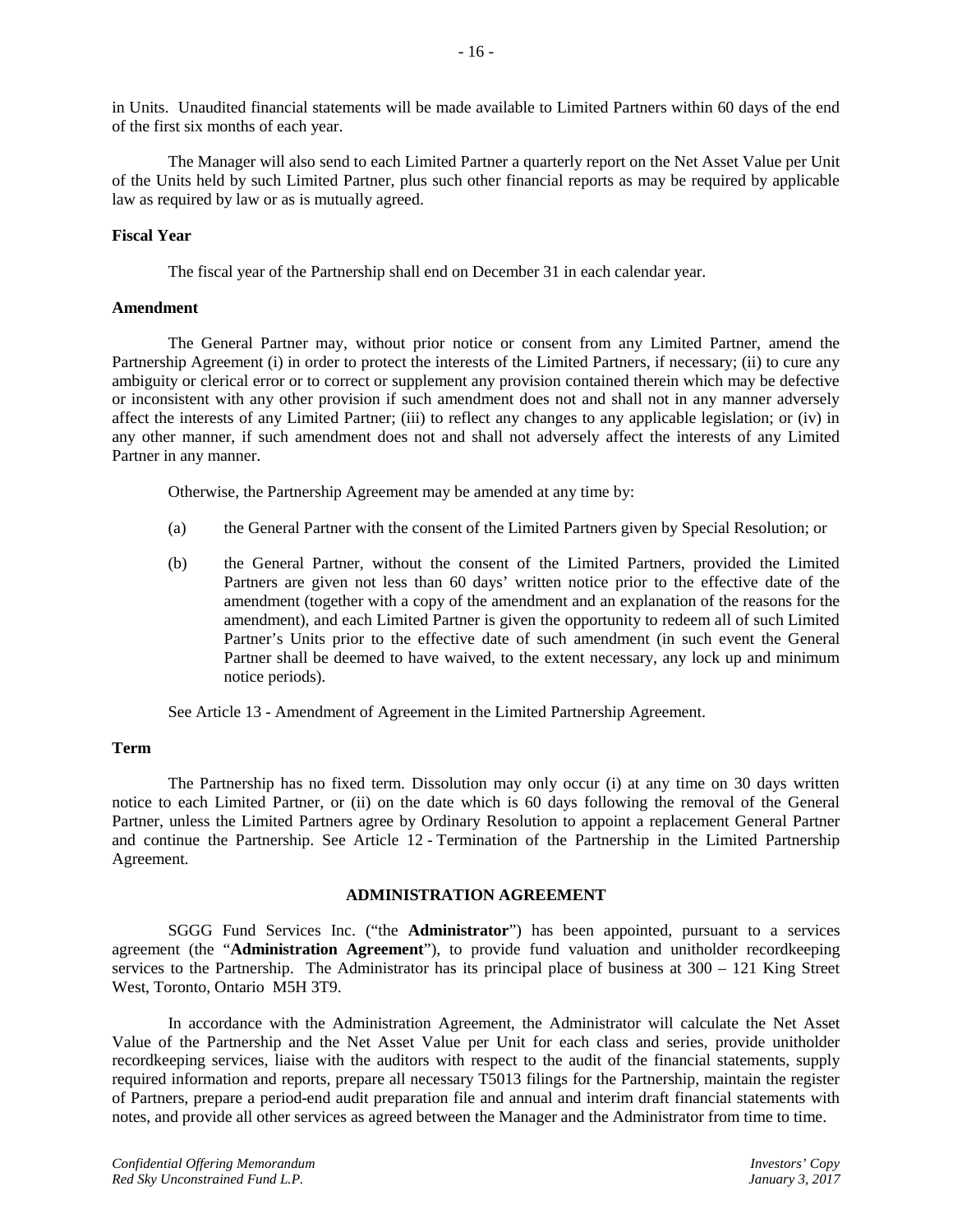The Administrator will receive fees from the Partnership in accordance with the Administration Agreement.

The Manager has agreed to indemnify, defend and save the Administrator, and its directors, officers, employees and agents harmless from and against any and all liabilities, claims, damages, costs, expenses or losses that may arise out of the Administrator providing the services under the Administration Agreement, other than those arising out of the Administrator's own gross negligence or wilful misconduct. The Administrator has agreed to indemnify, defend and save the Manager and the Partnership, and its directors, officers, employees and agents harmless from and against any and all liabilities, claims, damages, costs, expenses or losses that may arise out of the Administrator's own gross negligence or wilful misconduct.

The Administrator or the Manager may terminate the Administration Agreement at any time on three months' written notice. The Administration Agreement may also be terminated immediately by either party under certain circumstances, including by the Administrator for non-payment of fees and by the Manager for a breach of the Administration Agreement.

## **PRIME BROKERAGE AGREEMENT**

The Partnership has appointed CIBC World Markets Inc. (the "**Prime Broker**") as prime broker in respect of the Partnership's portfolio transactions pursuant to the terms of a prime brokerage service agreement (the "**Prime Broker Agreement**") between the Partnership and the Prime Broker. These services will include the provision to the Partnership of trade execution, settlement and/or holding of investments and cash, and a margin facility, at the discretion of the Prime Broker. The Partnership may utilise other brokers and dealers for the purposes of executing transactions for the Partnership. The Prime Broker assumes possession of a first priority security interest in, lien on and right of set-off against the assets of the Partnership as part of its prime brokerage function in accordance with the terms of the Prime Broker Agreement. The Partnership's cash and credit balances on account with the Prime Broker are not segregated and may be used by the Prime Broker in the ordinary conduct of its business, and the Partnership is an unsecured creditor in respect of those assets. The Partnership may request delivery of any assets not required by the Prime Broker for margin or borrowing purposes.

Under the terms of the Prime Broker Agreement, the Partnership has agreed to indemnify the Prime Broker for losses it may incur in providing services under the Prime Broker Agreement. Neither the Prime Broker nor any brokers appointed has or will have investment discretion in relation to the Partnership and no responsibility will be taken by the Prime Broker for any of the assets of the Partnership held by other brokers.

The Partnership may from time to time replace the Prime Broker, and/or appoint one or more additional prime brokers, on terms similar to those above.

## **CANADIAN INCOME TAX CONSIDERATIONS AND CONSEQUENCES**

Investors are urged to consult with their tax advisers respecting the purchase, holding and disposition of Units of the Partnership. Investors should be aware of the tax considerations and consequences associated with an investment in a limited partnership generally and in an actively managed investment pool in particular.

#### **RISK FACTORS**

Investment in Units involves certain risk factors, including risks associated with the Partnership's investment strategies. The following risks should be carefully evaluated by prospective investors.

#### **Risks Associated with an Investment in the Partnership**

## *Marketability and Transferability of Units*

There is no market for the Units and their resale, transfer and redemption are subject to restrictions imposed by the Limited Partnership Agreement, including prior consent by the Manager, and applicable securities legislation. Although the LP Act permits a Limited Partner to assign his or her economic rights to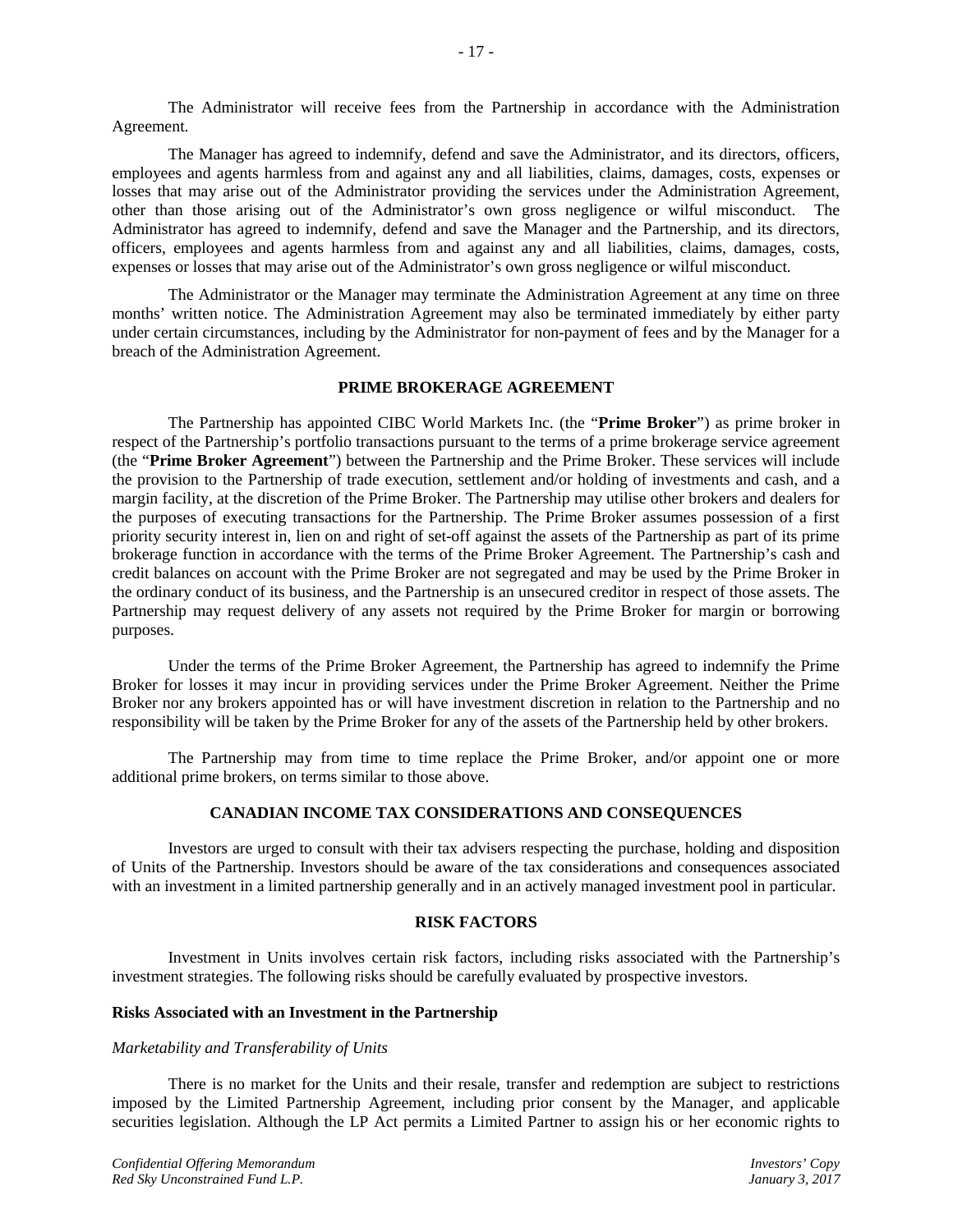distributions of profit and capital, legal ownership of the Units, and all other rights and liabilities of the Limited Partner as a partner of the Partnership, may only be transferred with such prior consent. See "Transfer or Resale". Consequently, holders of Units may not be able to liquidate their investment in a timely manner and the Units may not be readily accepted as collateral for a loan.

## *Investment Risk*

An investment in the Partnership may be deemed to be speculative and is not intended as a complete investment program. A subscription for Units should be considered only by persons financially able to maintain their investment and who can bear the risk of loss associated with an investment in the Partnership. Investors should review closely the investment objective and investment strategies to be utilized by the Partnership as outlined herein to familiarize themselves with the risks associated with an investment in the Partnership.

#### *Reliance on Manager and Track Record*

The success of the Partnership will be primarily dependent upon the efforts of the Manager and its principals. Management personnel may change without notice.

## *Tax Liability*

Net Asset Value of the Partnership and Net Asset Value per Unit will be marked to market and therefore calculated on the basis of both realized trading gains and losses and accrued, unrealized gains and losses. In computing each Limited Partner's share of income or loss for tax purposes, only realized gains and other factors, including the date of purchase or redemption of Units by a Limited Partner in a fiscal year, will be taken into account. Therefore, the change in Net Asset Value of a Limited Partner's Units may differ from his share of income and loss for tax purposes. Furthermore, investors may be allocated income for tax purposes and not generally receive any cash distributions from the Partnership.

## *Possible Loss of Limited Liability*

Under the LP Act, the General Partner has unlimited liability for the debts, liabilities, obligations and losses of the Partnership to the extent that they exceed the assets of the Partnership. The liability of each Limited Partner for the debts, liabilities, obligations and losses of the Partnership is limited to the value of money or other property the Limited Partner has contributed or agreed to contribute to the Partnership. In accordance with the LP Act, if a Limited Partner has received a return of all or part of the Limited Partner's contribution to the Partnership, the Limited Partner is nevertheless liable to the Partnership, or where the Partnership is dissolved, to its creditors, for any amounts not in excess of the amount returned with interest, necessary to discharge the liabilities of the Partnership to all creditors who extended credit or whose claims arose before the return of the contribution. **The limitation of liability of a Limited Partner may be lost if a Limited Partner takes part in the control of the business of the Partnership.**

## *Funding Deficiencies*

Other than with respect to the possible loss of the limited liability as outlined above, no Limited Partner shall be obligated to pay any additional assessment on the Units held or subscribed. However, if, as a result of a distribution by the Partnership, the Partnership's capital is reduced and the Partnership is unable to pay its debts as they become due, the Limited Partners may have to return to the Partnership any such distributions received by them to restore the capital of the Partnership. If the Partnership does not have sufficient funds to meet its requirements and must default because the deficiency is not funded, Limited Partners may lose their entire investment in the Partnership.

#### *Income*

An investment in the Partnership is not suitable for an investor seeking an income from such investment, as the Partnership may not, or may be unable to, distribute income earned by it.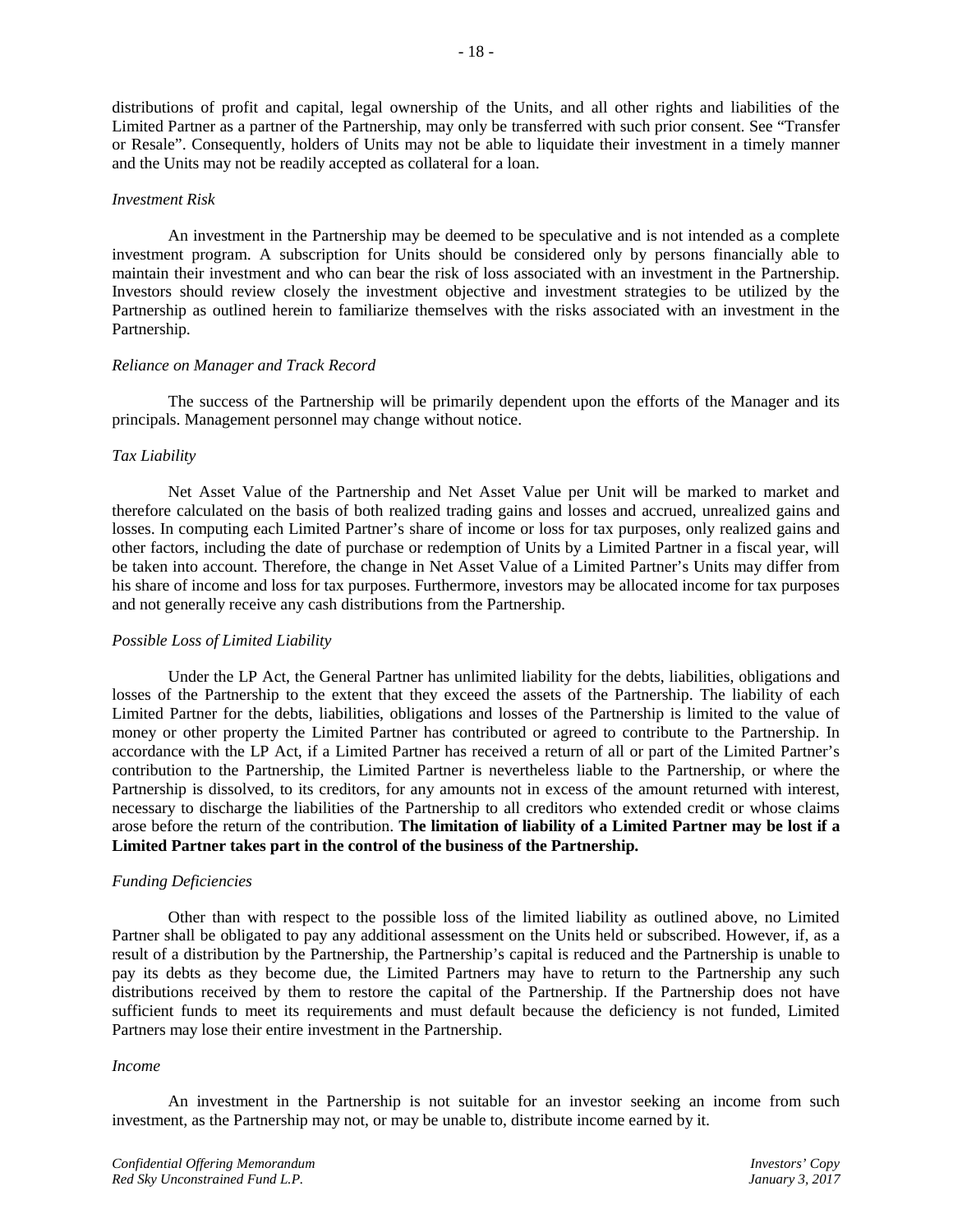#### *Not a Public Mutual Fund*

The Partnership is not subject to the restrictions placed on public mutual funds to ensure diversification and liquidity of the Partnership's portfolio.

#### *Custody Risk*

The Partnership does not control the custodianship of all of its securities. The banks or brokerage firms selected to act as custodians may become insolvent, causing the Partnership to lose all or a portion of the funds or securities held by those custodians. Consequently, the Partnership and therefore, the Limited Partners, may suffer losses.

#### *Prime Brokerage Arrangements*

A majority of the assets of the Partnership will be held in one or more accounts with the Partnership's prime broker, pursuant to which the prime broker offers execution and settlement services, margin and securities lending services, among other things. Under the terms of prime brokerage agreements, a prime broker is not obligated to provide these services and may, in its discretion, refuse to provide any or all such services to the Partnership. The Manager may execute a trade that the prime broker refuses to settle (using assets of the Partnership held by the prime broker), and unless the Manager has the cash (in the case of a purchase) or relevant securities (in the case of a sale) in another account, the Manager may have to break the trade and the Partnership may suffer a loss as a result.

#### *Trading Errors*

In the course of carrying out trading and investing responsibilities on behalf of the Partnership, employees of the Manager may make "trading errors" — i.e., errors in executing specific trading instructions. Examples of trading errors include: (i) buying or selling an investment asset at a price or quantity that is inconsistent with the specific trading instructions generated by a particular strategy; or (ii) buying rather than selling a particular investment asset (and vice versa). Trading errors are an intrinsic factor in any complex investment process, and will occur notwithstanding the exercise of due care and special procedures designed to prevent trading errors. Trading errors are, therefore, distinguishable from errors in judgment, due diligence or other factors leading to a specific trading instruction being generated, as well as from unauthorized trading or other improper conduct by employees of the Manager. Consequently, the Manager will (unless the Manager otherwise determines) treat all trading errors (including those which result in losses and those which result in gains) as for the account of the Partnership, unless they are the result of conduct by the Manager which is inconsistent with the Manager's standard of care.

#### *Changes in Investment Strategy*

The Manager may alter its strategy without prior approval by the Limited Partners if the General Partner and the Manager determine that such change is in the best interest of the Partnership.

#### *Valuation of the Partnership's Investments*

While the Partnership is independently audited by its auditors on an annual basis in order to ensure as fair and accurate a pricing as possible, valuation of the Partnership's securities and other investments may involve uncertainties and judgmental determinations and, if such valuations should prove to be incorrect, the Net Asset Value of the Partnership could be adversely affected. Independent pricing information may not at times be available regarding certain of the Partnership's securities and other investments. Valuation determinations will be made in good faith in accordance with the Limited Partnership Agreement.

Although the Partnership generally will invest in exchange-traded and liquid over-the-counter securities, the Partnership may from time to time have some of its assets in investments which by their very nature may be extremely difficult to value accurately. To the extent that the value assigned by the Partnership to any such investment differs from the actual value, the Net Asset Value per Unit may be understated or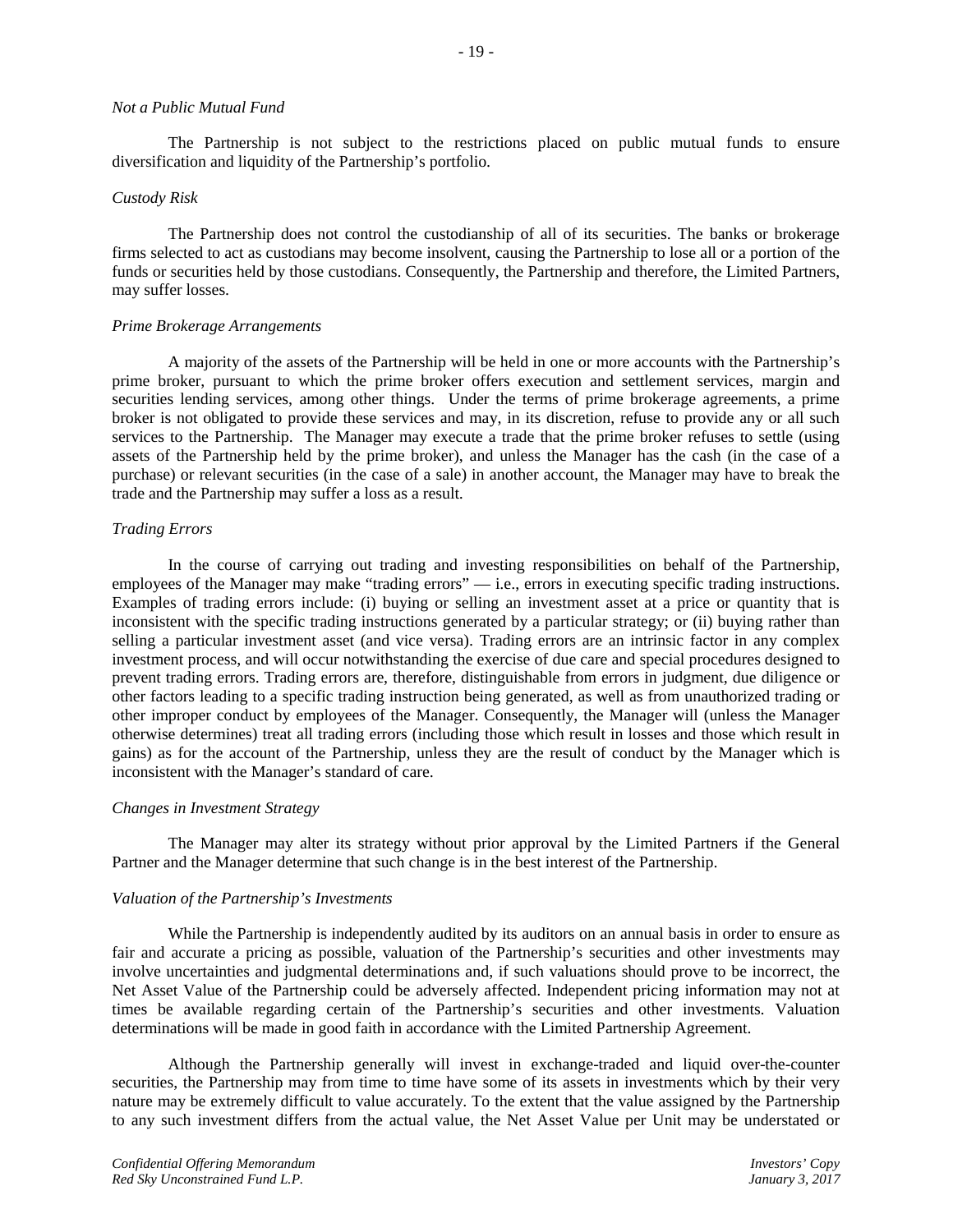overstated, as the case may be. In light of the foregoing, there is a risk that a Limited Partner who redeems all or part of its Units while the Partnership holds such investments will be paid an amount less than such Limited Partner would otherwise be paid if the actual value of such investments is higher than the value designated by the Partnership. Similarly, there is a risk that such Limited Partner might, in effect, be overpaid if the actual value of such investments is lower than the value designated by the Manager in respect of a redemption. In addition, there is risk that an investment in the Partnership by a new Limited Partner (or an additional investment by an existing Limited Partner) could dilute the value of such investments for the other Limited Partners if the actual value of such investments is higher than the value designated by the Manager. Further, there is risk that a new Limited Partner (or an existing Limited Partner that makes an additional investment) could pay more than it might otherwise if the actual value of such investments is lower than the value designated by the Manager.

#### *Potential Indemnification Obligations*

Under certain circumstances, the Partnership might be subject to significant indemnification obligations in favour of the General Partner, the Manager, other service providers to the Partnership or certain persons related to them in accordance with the respective agreement between the Partnership and each such service provider. The Partnership will not carry any insurance to cover such potential obligations and, to the Manager's knowledge, none of the foregoing parties will be insured for losses for which the Partnership has agreed to indemnify them. Any indemnification paid by the Partnership would reduce the Partnership's Net Asset Value.

#### *Possible Effect of Redemptions*

Substantial redemptions of Units could require the Partnership to liquidate positions more rapidly than otherwise desirable to raise the necessary cash to fund redemptions and achieve a market position appropriately reflecting a smaller asset base. Such factors could adversely affect the value of the Units redeemed and of the Units remaining outstanding.

## *Possible Effect of General Partner Distributions*

The General Partner will receive distributions based on any net realized and unrealized income and gains in a year, which distributions might theoretically exceed taxable income and taxable capital gains in such year. The Partnership will not be entitled to claim such difference as an expense nor will the General Partner have an obligation to the Partnership to repay any such distribution, having an adverse effect on the Net Asset Value of the Units.

## *Charges to the Partnership*

The Partnership is obligated to pay administration fees, brokerage commissions and legal, accounting, filing and other expenses regardless of whether the Partnership realizes profits. In addition, the Partnership may make a distribution to the General Partner upon a mid-year redemption in a fiscal year in which there is a net loss for such year.

#### *Lack of Independent Experts Representing Limited Partners*

Each of the Partnership, the General Partner and the Manager has consulted with a single legal counsel regarding the formation and terms of the Partnership and the offering of Units. The Limited Partners have not, however, been independently represented. Therefore, to the extent that the Partnership, the Limited Partners or this offering could benefit by further independent review, such benefit will not be available. Each prospective investor should consult his or her own legal, tax and financial advisers regarding the desirability of purchasing Units and the suitability of investing in the Partnership.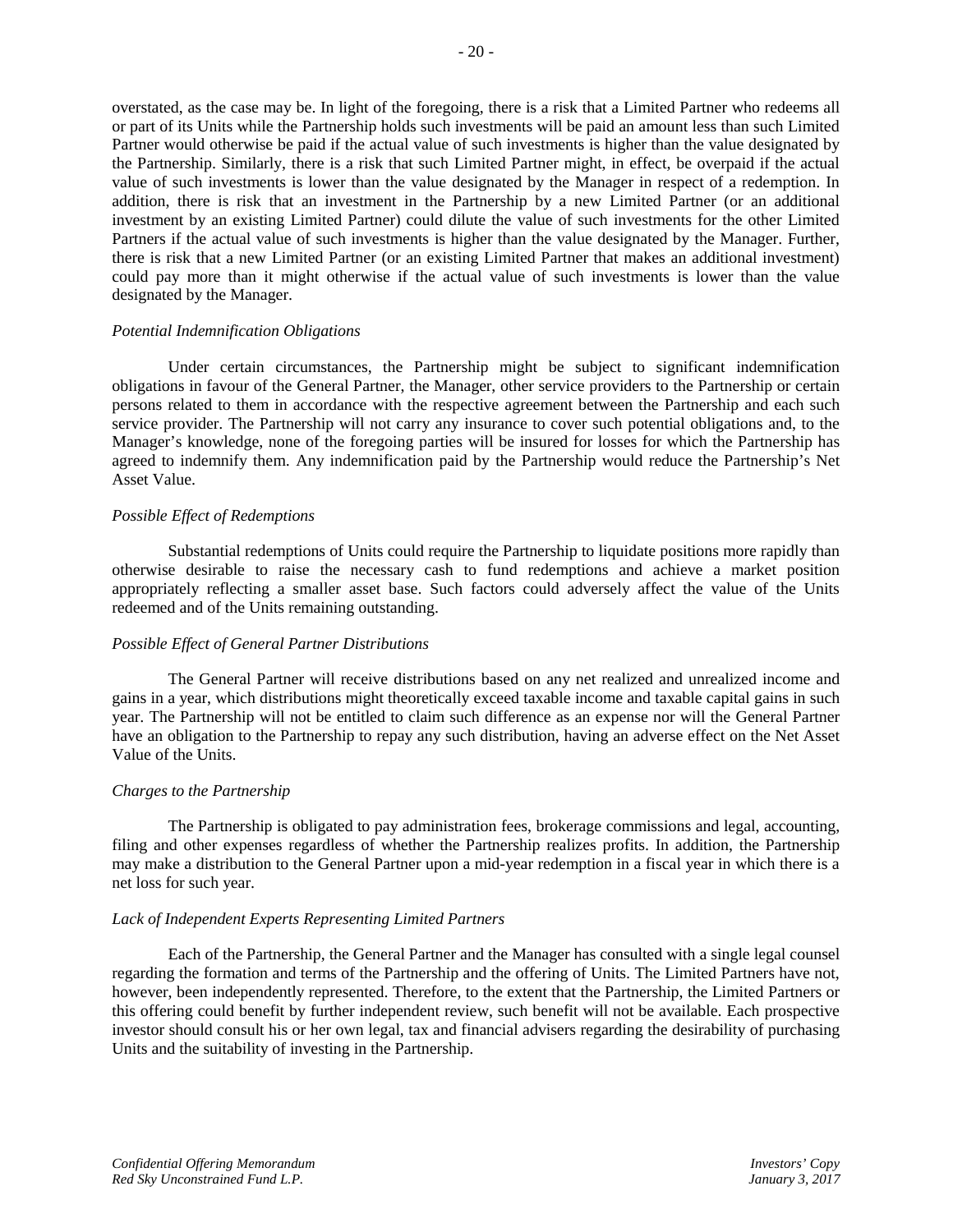# *No Involvement of Unaffiliated Selling Agent*

The General Partner and Manager are under common control and ownership. Consequently, no outside selling agent unaffiliated with such parties has made any review or investigation of the terms of this offering, the structure of the Partnership or the background of the General Partner and Manager.

## *Possible Negative Impact of Regulation of Hedge Funds*

The regulatory environment for hedge funds is evolving and changes to it may adversely affect the Partnership. To the extent that regulators adopt practices of regulatory oversight in the area of hedge funds that create additional compliance, transaction, disclosure or other costs for hedge funds, returns of the Partnership may be negatively affected. In addition, the regulatory or tax environment for derivative and related instruments is evolving and may be subject to modification by government or judicial action that may adversely affect the value of the investments held by the Partnership. The effect of any future regulatory or tax change on the portfolio of the Partnership is impossible to predict.

#### **Risks Associated with the Partnership's Underlying Investments**

#### *General Economic and Market Conditions*

The success of the Partnership's activities may be affected by general economic and market conditions, such as interest rates, availability of credit, inflation rates, economic uncertainty, changes in laws, and national and international political circumstances. These factors may affect the level and volatility of securities prices and the liquidity of the Partnership's investments. Unexpected volatility or illiquidity could impair the Partnership's profitability or result in losses.

#### *Investment and Trading Risks in General*

All trades made by the Manager risk the loss of capital. The Manager may utilize trading techniques or instruments, which can, in certain circumstances, maximize the adverse impact to which the Partnership may be subject. No guarantee or representation is made that the Partnership's investment program will be successful, and investment results may vary substantially over time. Many unforeseeable events, including actions by various government agencies, and domestic and international economic and political developments may cause sharp market fluctuations which could adversely affect the Partnership's portfolio and performance.

#### *Availability of Investment Strategies*

The identification and exploitation of the investment strategies pursued by the Partnership involves a high degree of uncertainty. No assurance can be given that the Manager will be able to locate suitable investment opportunities in which to deploy all of the Partnership's capital.

## *Commodity Price Risk*

The Partnership is expected to be partially invested from time to time in securities of resource-based issuers. The operations and financial conditions of resource-based issuers and the amount of distributions or dividends paid on their securities, is dependent in part on commodity prices applicable to the commodities sold by such issuers. Prices for commodities may vary and are determined by supply and demand factors including weather and general economic and political conditions. A decline in commodity prices could have an adverse effect on the operations and financial condition of such issuers and on the amount of interest and distributions paid on their securities. In addition, certain commodity prices are based on a US dollar market price. Accordingly, an increase in the value of the Canadian dollar against the US dollar could cause reduction in the amount of distributions or dividends paid on the securities of such resource based issuers.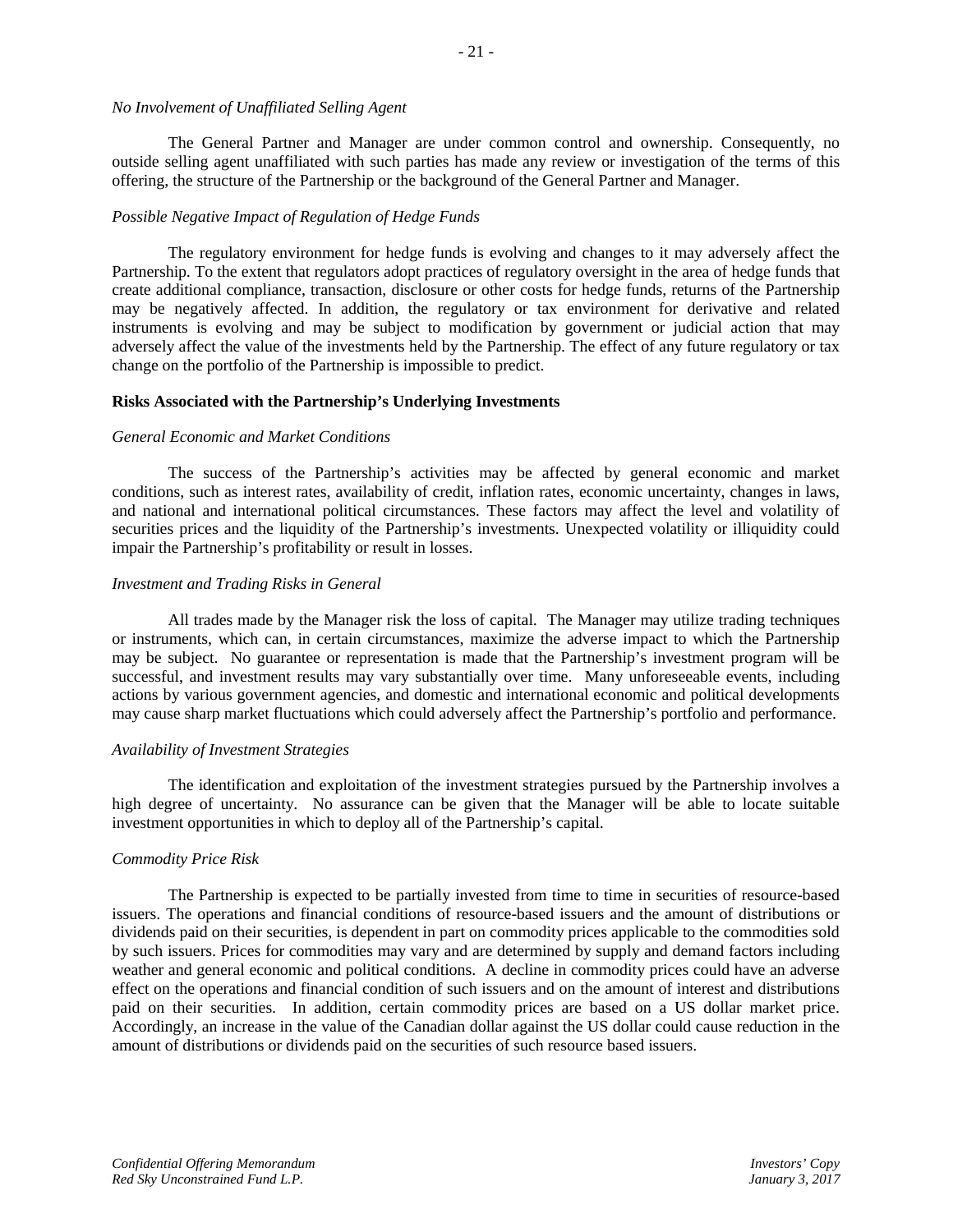## *Fixed Income Securities*

The Partnership may invest in bonds or other fixed income securities of U.S., Canadian and other foreign governments, as well as other issuers, including, without limitation, bonds, notes and debentures issued by corporations; debt securities issued or guaranteed by the federal, state or provincial government in the United States or Canada or a governmental agency; and commercial paper. Fixed income securities pay fixed, variable or floating rates of interest. The value of fixed income securities in which the Partnership invests will change in response to fluctuations in interest rates. In addition, the value of certain fixed-income securities can fluctuate in response to perceptions of credit worthiness, political stability or soundness of economic policies. Fixed income securities are subject to the risk of the issuer's inability to meet principal and interest payments on its obligations (i.e., credit risk) and are subject to price volatility due to such factors as interest rate sensitivity, market perception of the creditworthiness of the issuer and general market liquidity (i.e., market risk). If fixed income investments are not held to maturity, the Partnership may suffer a loss at the time of sale of such securities.

## *Equity Securities*

To the extent that the Partnership holds equity portfolio investments, it will be influenced by stock market conditions in those jurisdictions where the securities held by the Partnership are listed for trading and by changes in the circumstances of the issuers whose securities are held by the Partnership. Additionally, to the extent that the Partnership holds any foreign investments, it will be influenced by world political and economic factors and by the value of the Canadian dollar as measured against foreign currencies which will be used in valuing the foreign investment positions held by the Partnership.

#### *Options*

Selling call and put options is a highly specialized activity and entails greater than ordinary investment risk. The risk of loss when purchasing an option is limited to the amount of the purchase price of the option, however an investment in an option may be subject to greater fluctuation than an investment in the underlying security. In the case of the sale of an uncovered option there can be potential for an unlimited loss. To some extent this risk may be hedged by the purchase or sale of the underlying security.

## *Portfolio Turnover*

The Partnership has not placed any limits on the rate of portfolio turnover and portfolio securities may be sold without regard to the time they have been held when, in the opinion of the Manager, investment considerations warrant such action. A high rate of portfolio turnover involves correspondingly greater expenses than a lower rate.

## *Highly Volatile Markets*

The prices of financial instruments in which the Partnership's assets may be invested can be highly volatile and may be influenced by, among other things, specific corporate developments, interest rates, changing supply and demand relationships, trade, fiscal, monetary and exchange control programs and policies of governments, and national and international political and economic events and policies. The Partnership also is subject to the risk of the failure of any of the exchanges on which the Partnership's positions trade or of their clearinghouses.

#### *Small to Medium Capitalization Companies*

The Partnership may invest a portion of its assets in the stocks of companies with small- to mediumsized market capitalizations. While the Manager believes these investments often provide significant potential for appreciation, those stocks, particularly smaller-capitalization stocks, involve higher risks in some respects than do investments in stocks of larger companies. For example, prices of such stocks are often more volatile than prices of large-capitalization stocks. In addition, due to thin trading in some such stocks, an investment in these stocks may be more illiquid than that of larger capitalization stocks.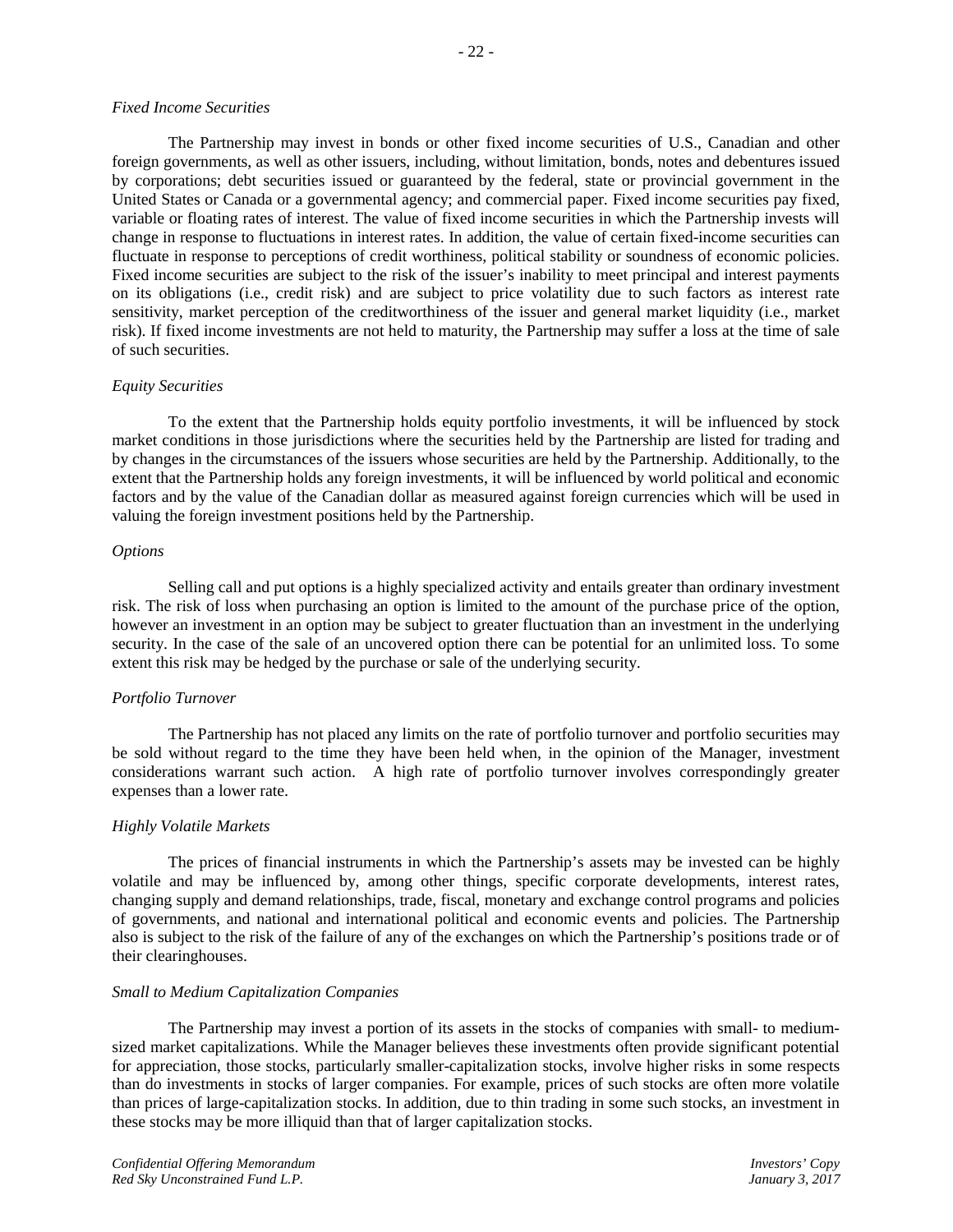#### *Interest Rate Risk*

The Manager may from time to time hedge interest rate risk through the use of short government positions and/or interest rate swaps. Hedging relationships can break down for large moves in underlying rates, and may require regular re-balancing. To the extent the Manager elects not to, or is unable to completely hedge out interest rate risk, the Partnership may be adversely impacted by movements in interest rates.

## *General Derivatives Risk*

The Partnership may use derivative financial instruments, including, without limitation, credit default swaps, options, futures, forwards, interest rate swaps, and cross-currency swaps and may use derivative techniques for hedging and for trading purposes, including for the purpose of obtaining the economic benefit of an investment in an entity without making a direct investment. The risks posed by such instruments and techniques, which can be extremely complex, include, in addition to the risks outlined above: (i) legal risks (the characterization of a transaction or a party's legal capacity to enter into it could render the financial contract unenforceable, and the insolvency or bankruptcy of a counterparty could pre-empt otherwise enforceable contract rights); (ii) operations risk (inadequate controls, deficient procedures, human error, system failure or fraud); (iii) documentation risk (exposure to losses resulting from inadequate documentation); (iv) liquidity risk (exposure to losses created by inability to prematurely terminate the derivative or a cease trade order being issued in respect of the underlying security); (v) investment risk arising from the disappearance of any conversion premium due to premature redemptions, changes in conversion terms or changes in issuer's dividend policy; and (vi) lack of liquidity during market panics.

Although a derivative hedge reduces risk, it does not eliminate risk entirely. Use of derivatives for hedging purposes involves certain additional risks, including (i) dependence on the ability to predict movements in the price of the securities hedged; (ii) imperfect correlation between movements in the securities on which the derivative is based and movements in the assets of the underlying portfolio; and (iii) possible impediments to effective portfolio management or the ability to meet short-term obligations because of the percentage of a portfolio's assets segregated to cover its obligations. In addition, by hedging a particular position, any potential gain from an increase in value of such position may be limited.

## *Liquidity of Underlying Investments*

Some of the securities in which the Partnership intends to invest may be thinly traded. There are no restrictions on the investment of Partnership assets in illiquid securities. It is possible that the Partnership may not be able to sell or repurchase significant portions of such positions without facing substantially adverse prices. If the Partnership is required to transact in such securities before its intended investment horizon, the performance of the Partnership could suffer.

## *Shorting*

Selling a security short ("**shorting**") involves borrowing a security from an existing holder and selling the security in the market with a promise to return it at a later date. Should the security increase in value during the shorting period, losses will incur to the Partnership. There is in theory no upper limit to how high the price of a security may go. Another risk involved in shorting is the loss of a borrow, a situation where the lender of the security requests its return. In cases like this, the Partnership must either find securities to replace those borrowed or step into the market and repurchase the securities. Depending on the liquidity of the security shorted, if there are insufficient securities available at current market prices, the Partnership may have to bid up the price of the security in order to cover the short, resulting in losses to the Partnership.

## *Trading Costs*

The Partnership may engage in a high rate of trading activity resulting in correspondingly high costs being borne by the Partnership.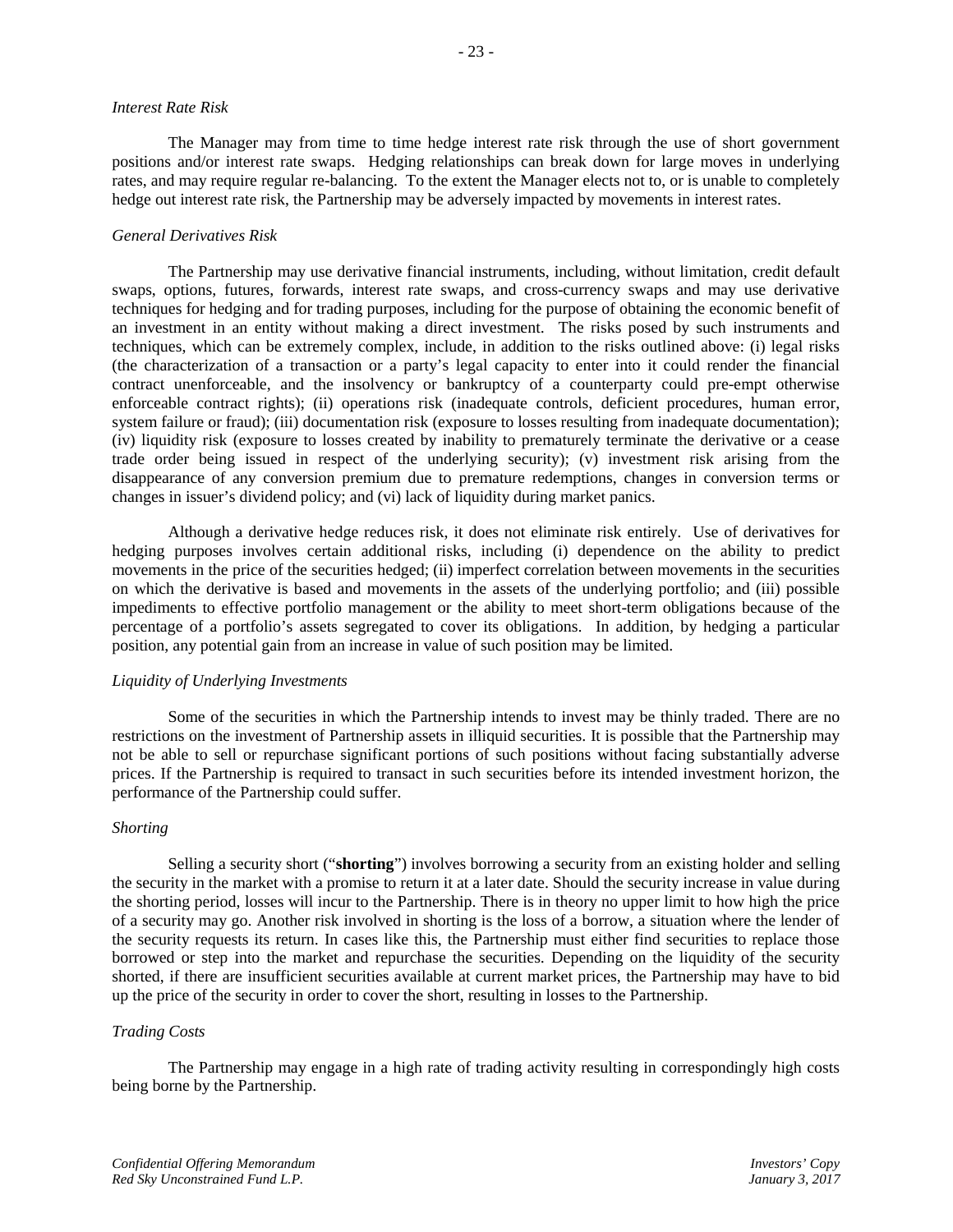#### *Currency and Exchange Rate Risks*

The Partnership's cash and other invested assets may be held in currencies other than the Canadian dollar, and gains and losses from cash, these investments, and currency forwards may be in currencies other than the Canadian dollar. Accordingly, a portion of the income received by the Partnership may be denominated in non-Canadian currencies. The Partnership nevertheless will compute and distribute its income in Canadian dollars. Thus changes in currency exchange rates may affect the value of the Partnership's portfolio and the unrealized appreciation or depreciation of investments. Further, the Partnership may incur costs in connection with conversions between various currencies.

## *Counterparty and Settlement Risk*

Although the counterparties with which the Partnership effect transactions are primarily regulated entities and are subject to independent credit evaluation and regulatory oversight, a large majority of the markets in which the Partnership will effect its transactions may be "over the counter" or "interdealer" markets. This exposes the Partnership to the risk that a counterparty will not settle a transaction in accordance with its terms and conditions because of a dispute over the terms of the contract or because of a credit or liquidity problem, thus causing the Partnership to suffer a loss. In addition, in the case of a default, the Partnership could become subject to adverse market movements while replacement transactions are executed. Such "counterparty risk" is accentuated for contracts with longer maturities where events may intervene to prevent settlement, or where the Partnership has concentrated its transactions with a single or small group of counterparties. The Partnership is not restricted from dealing with any particular counterparty or from concentrating any or all of its transactions with one counterparty, however the Manager intends to effect all or substantially all of its transactions with Canadian Schedule I banks.

Moreover, neither the Partnership nor the Manager has an internal credit function which evaluates the creditworthiness of its counterparties. The ability of the Partnership to enter into an agreement with any one or number of counterparties, the lack of any meaningful and independent evaluation of such counterparties' financial capabilities and the absence of a regulated market to facilitate settlement may increase the potential for losses by the Partnership.

## *Uncertain Exit Strategies*

Due to the illiquid nature of some of the positions which the Partnership may acquire, the Manager will be unable to predict with confidence what the exit strategy will ultimately be for any given position, or that one will definitely be available. Exit strategies, which appear to be viable when an investment is initiated, may be precluded by the time the investment is ready to be realized due to economic, legal, political or other factors.

## *Custody Risk and Broker or Dealer Insolvency*

The Partnership may not control the custodianship of all of its securities. The Partnership's assets will be held in one or more accounts maintained for the Partnership by its prime broker or at other brokers. Such brokers are subject to various laws and regulations in various jurisdictions that are designed to protect their customers in the event of their insolvency. However, the practical effect of these laws and their application to the Partnership's assets are subject to substantial limitations and uncertainties. Because of the large number of entities and jurisdictions involved and the range of possible factual scenarios involving the insolvency of the prime broker or any sub-custodians, agents or affiliates, it is impossible to generalize about the effect of their insolvency on the Partnership and its assets. Investors should assume that the insolvency of the prime broker or such other service providers would result in the loss of all or a substantial portion of the Partnership's assets held by or through such prime broker and/or the delay in the payment of withdrawal proceeds.

## *Leverage*

The Partnership may use financial leverage by borrowing funds against the assets of the Partnership. Leverage increases both the possibilities for profit and the risk of loss for the Partnership. From time to time,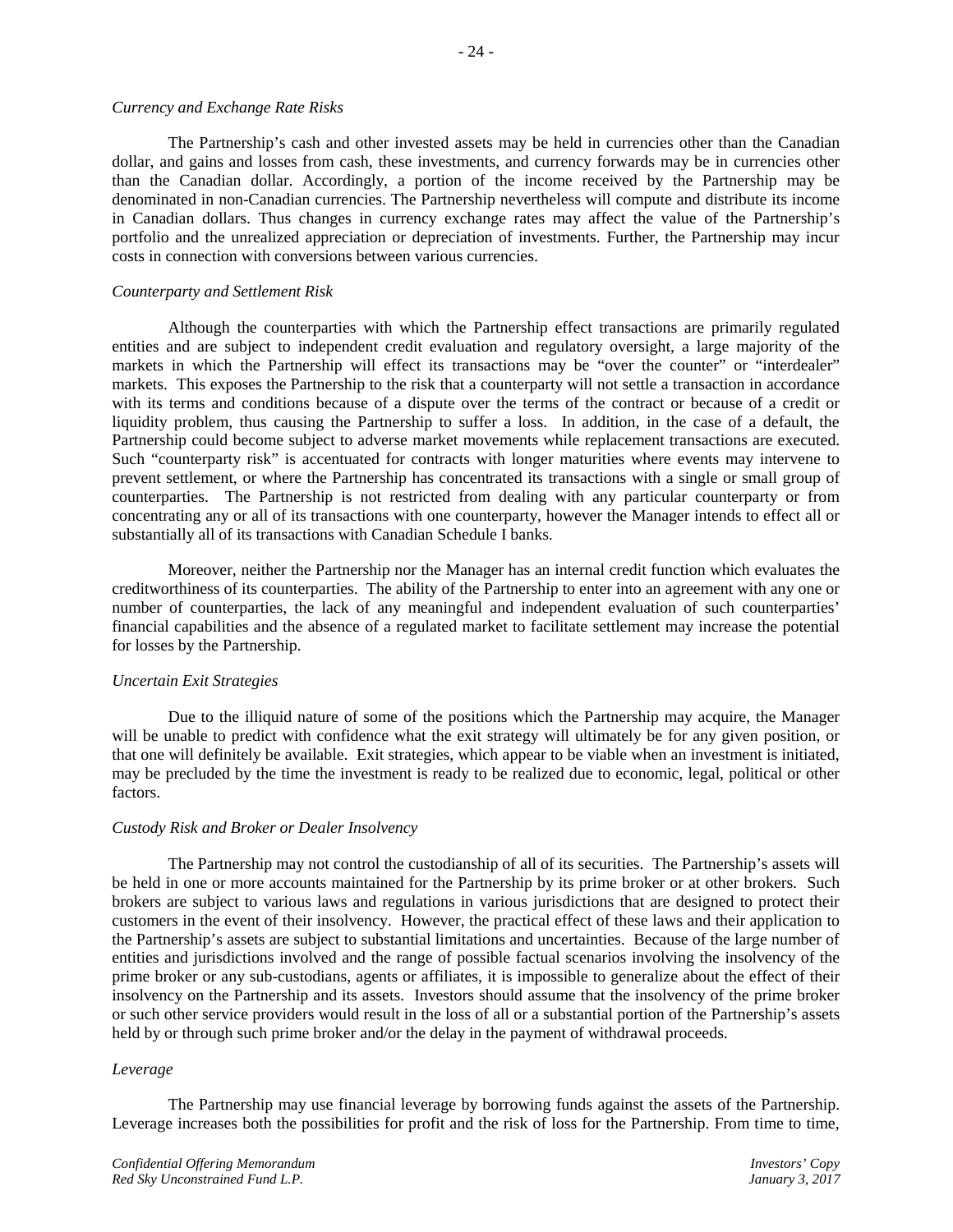the credit markets are subject to periods in which there is a severe contraction of both liquidity and available leverage. The combination of these two factors can result in leveraged strategies being required to sell positions typically at highly disadvantageous prices in order to meet margin requirements, contributing to a general decline in a wide range of different securities. Illiquidity can be particularly damaging to leveraged strategies because of the essentially discretionary ability of dealers to raise margin requirements, requiring leveraged strategy to attempt to sell positions to comply with such requirements at a time when there are effectively no buyers in the market at all or at any but highly distressed prices. These market conditions have in the past resulted in major losses to a substantial number of private investment funds. Such conditions, although unpredictable, can be expected to recur.

**The foregoing statement of risks does not purport to be a complete explanation of all the risks involved in purchasing the Units. Potential investors should read this entire Offering Memorandum and consult with their legal, tax and financial advisers, before making a decision to invest in the Units.**

## **CONFLICTS OF INTEREST**

Securities regulation in Canada requires that potential conflicts of interest be fully disclosed to investors. Such potential conflicts are perceived to arise whenever a registrant such as the Manager participates in the distribution of securities of a related or connected issuer.

In this case, because the Manager is an affiliate of the General Partner and because the Manager earns fees from the ongoing management of the Partnership's investment portfolio, the Partnership is considered to be a related and connected issuer of the Manager. Details of this relationship and the fees earned by the Manager are fully disclosed elsewhere in this offering memorandum.

The Manager may act as investment fund manager and/or portfolio manager of other investment funds and managed accounts from time to time, some of which may have investment objectives similar to those of the Partnership, and must allocate trades amongst its funds in a manner it deems to be fair and reasonable. See "Conflicts of Interest Policy – Fairness Policy" below.

#### **Statement of Policies Concerning Conflicts of Interest with Related Issuers and Connected Issuers**

**Applicable securities legislation requires securities dealers and advisers, when they trade in or advise with respect to their own securities or securities of certain other issuers to which they, or certain other parties related to them, are related or connected, to do so only in accordance with particular disclosure and other rules. These rules require dealers and advisers to inform their clients of the relevant relationship and connections with the issuer of the securities prior to trading with or advising them. Clients should refer to the applicable provisions of such legislation for the particulars of these rules and their rights or consult with a legal adviser.**

The Manager acts as an investment fund manager, a portfolio manager and an exempt market dealer and is registered as such in each province where required. As an exempt market dealer, the Manager intends only to sell interests in investment funds organized and managed by the Manager. Accordingly, there is no potential for a conflict of interest to arise as there would be if, for example, the Manager also sold or sought investors for securities of unrelated issuers.

The Manager may from time to time be deemed to be related or connected to one or more issuers for purposes of the disclosure and other rules of the securities laws referred to above. The Manager is prepared to act as a dealer in the ordinary course of its business to, and in respect of, securities of any such related or connected issuer. In any such case, these services shall be carried out by the Manager in the ordinary course of its business as a dealer in accordance with its usual practices and procedures and in accordance with all applicable disclosure and other regulatory requirements.

Each of the Partnership and Red Sky Income Fund L.P. (together, the "**Funds**") is a related and connected issuer of the Manager. The general partner of each of the Funds is wholly-owned by the Manager, and the sole director and officer of the general partner of each of the Funds is also the sole director and officer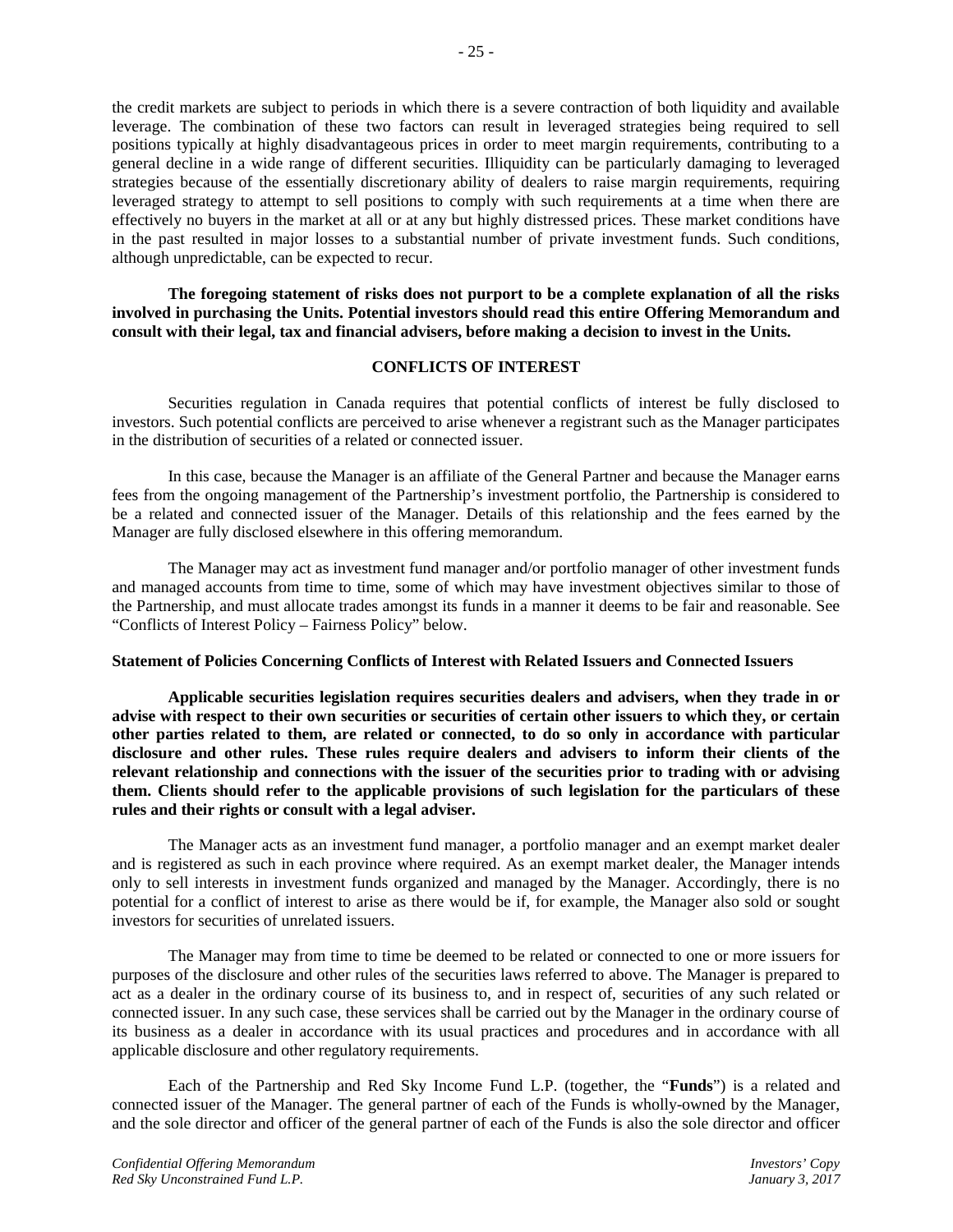of the Manager. The Manager receives management fees from each of the Funds. The general partner of each of the Funds receives distributions of profits from the applicable Fund. No commissions are payable to the Manager or any of its affiliates (including either general partner of the Funds) in respect of the distribution of securities of the Funds.

## **Fairness Policy**

As a portfolio manager, the Manager and its employees shall conduct themselves with integrity and honesty and act in an ethical manner in all of their dealings with its clients, including the Partnership.

The Manager shall not knowingly participate or assist in the violation of any statute or regulation governing securities and investment matters.

The responsible persons shall exercise reasonable supervision over subordinate employees subject to their control to prevent any violation by such persons of applicable statutes or regulations.

The Manager shall exercise diligence and thoroughness on taking an investment action on a client's behalf and shall have a reasonable and adequate basis for such actions, supported by appropriate research and investigations.

Before initiating an investment transaction for the Partnership, the Manager will consider its appropriateness and suitability.

The Manager shall ensure that the Partnership's account is supervised separately and distinctly from all other clients' accounts.

It is the Manager's policy to allocate investment opportunities to client accounts in a manner that ensures that all accounts are treated fairly and equitably. When orders are generated, including orders for limited investment opportunities (i.e. securities that are offered pursuant to a prospectus including initial and other offerings, and private placements, including bought deals), the decision as to which accounts should participate, and in what amount, may be based on certain factors such as the type of security, the nature of the account's objectives, investment guidelines and tolerance for risk, the account's cash position, the account's size (either levered or unlevered), leverage if applicable, the present or desired structure of the account's portfolio, the tax status of the portfolio, time constraints involved in reviewing guidelines which may prohibit participation, applicable regulatory limitations, and other practical considerations.

Simultaneous orders or orders arriving at the Manager's trading desk at approximately the same time for the same security may be aggregated on behalf of more than one client account in order to facilitate best execution and to reduce costs. Portfolio managers must determine and document each account's allocation before the order is submitted to the trading desk. Where a need to respond quickly to market conditions requires an order to be placed before documentation is completed, the documentation should be completed as soon as practical subsequent to placement. Certain orders for the same security may not be aggregated for practical reasons, such as trades for client directed brokerage accounts, where price and size targets for different accounts are too dissimilar or trades for accounts with client specific purposes (i.e. tracking an index). When an aggregated order is too large to be filled at one specific price, the order will be separated to trade in different lots. The standard allocation methodology when securities are bought or sold in execution of an aggregated order will be to allocate the order on a pro-rata basis among the participating accounts in proportion to the size of the orders placed for each account.

Where the supply of a security is insufficient to fully execute an aggregated order (i.e. a partial fill), the executed portion of the aggregated order will generally be allocated on a pro-rata basis among the participating accounts in proportion to the size of the original orders placed for each account. This equally applies to orders for initial public offerings ("**IPOs**") that are only partially filled.

With respect to equity aggregated orders (whether fully or partially filled) executed during a business day, each client account will generally participate at the average price and receive a pro-rata share of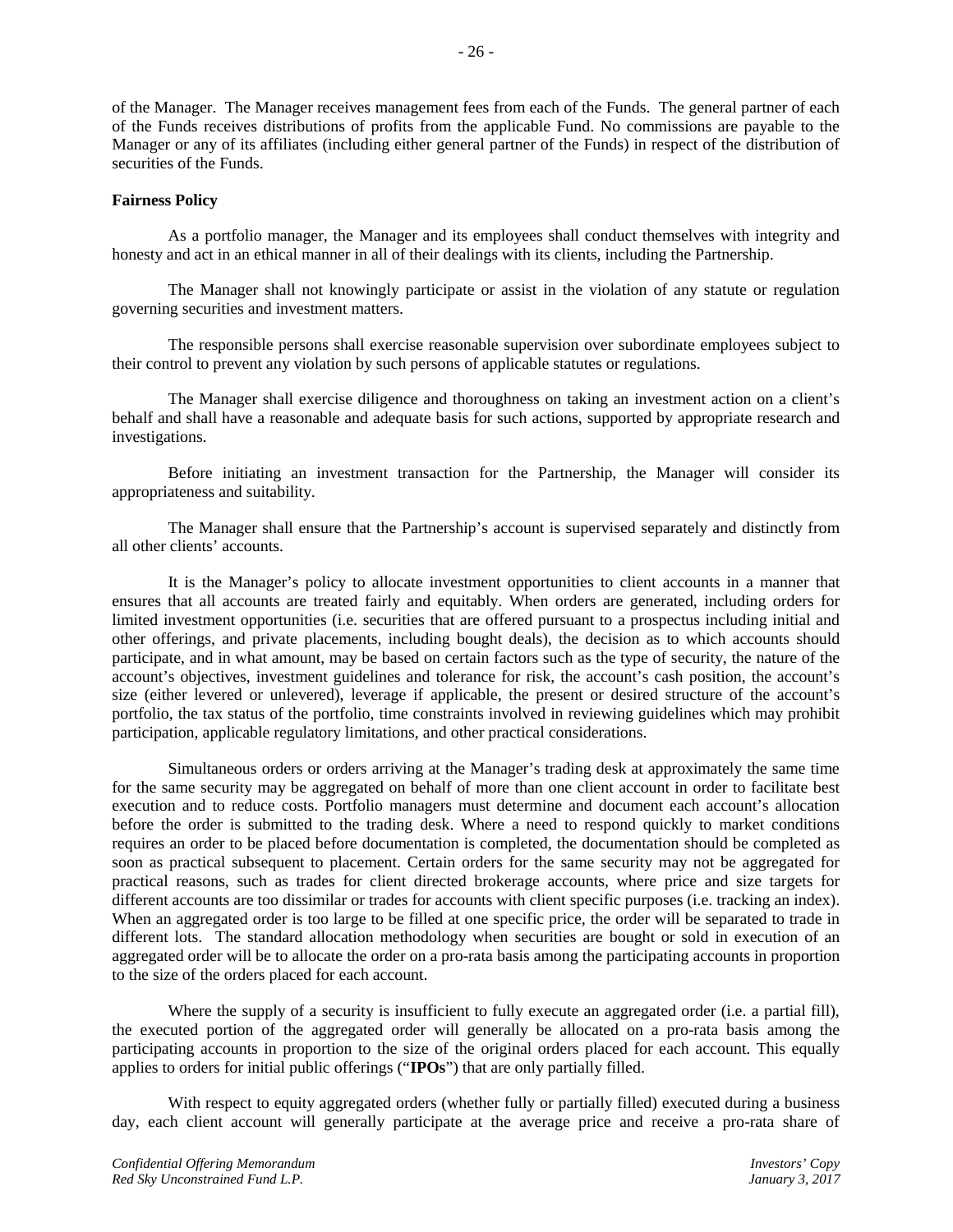commissions for all of the firm's transactions (excluding transactions for client directed brokerage accounts) in that security on that business day.

In certain circumstances, including those that may involve aggregated orders for IPOs, pro-rata allocation may be an inappropriate method of allocating a partially-filled aggregated order of securities. Some exceptions that may occur are:

- where such pro-rating will result in an inappropriately small or insignificant position, or a violation of an investment guideline/restriction for a client account, the allotment would be reallocated to another account; or
- where such pro-rating will result in a client account receiving an allocation at an average security price above the price restriction placed by the portfolio manager for that security, the client account will only receive a pro-rata allocation of all trades executed at or below the price restriction.

Any exception to pro-rata allocation not listed above is permitted if in the opinion of the Manager the allocation is fair and equitable. The reasons supporting any allocation, other than a pro-rata allocation, must be fully documented by the Manager.

The Manager will at all times preserve confidentiality of information communicated by a client concerning matters within the scope of a confidential relationship.

## **Soft Dollar Arrangements**

Soft dollar arrangements occur when brokers have agreed to provide other services (relating to research and trade execution) at no cost to the Manager in exchange for brokerage business from the Manager's managed accounts and investment funds. Although the brokers involved in soft dollar arrangements do not necessarily charge the lowest brokerage commissions, the Manager will nonetheless enter into such arrangements when it is of the view that such brokers provide best execution and/or the value of the research and other services exceeds any incremental commission costs.

The Manager may enter into soft dollar arrangements in accordance with industry standards when it is of the view that such arrangements are for the benefit of its clients, however not all soft dollar arrangements will benefit all clients at all times.

## **Personal Trading**

The Manager has adopted a policy intended to restrict and monitor the personal trading by certain employees of the Manager in order to help manage any potential conflict of interest between such personal trading and the interests of the investment funds managed by the Manager and the Manager's other clients.

## **Referral Arrangements**

The Manager may enter into referral arrangements whereby it pays a fee for the referral of a client to the Manager or to one of the funds it manages. No such payments will be made unless the referred investors are first advised of the arrangement and all applicable securities laws are complied with.

## **ANTI-MONEY LAUNDERING AND ANTI-TERRORISM LEGISLATION**

The Manager is required to comply with all applicable Canadian laws, regulations and administrative pronouncements concerning money laundering and other criminal activities (together, "**Anti-Money Laundering Laws**"). In furtherance of those efforts, a subscriber for Units will be required to provide certain information and documentation and make a number of representations to the Manager regarding the source of subscription monies and other matters. The Subscription Agreement contains detailed guidance on whether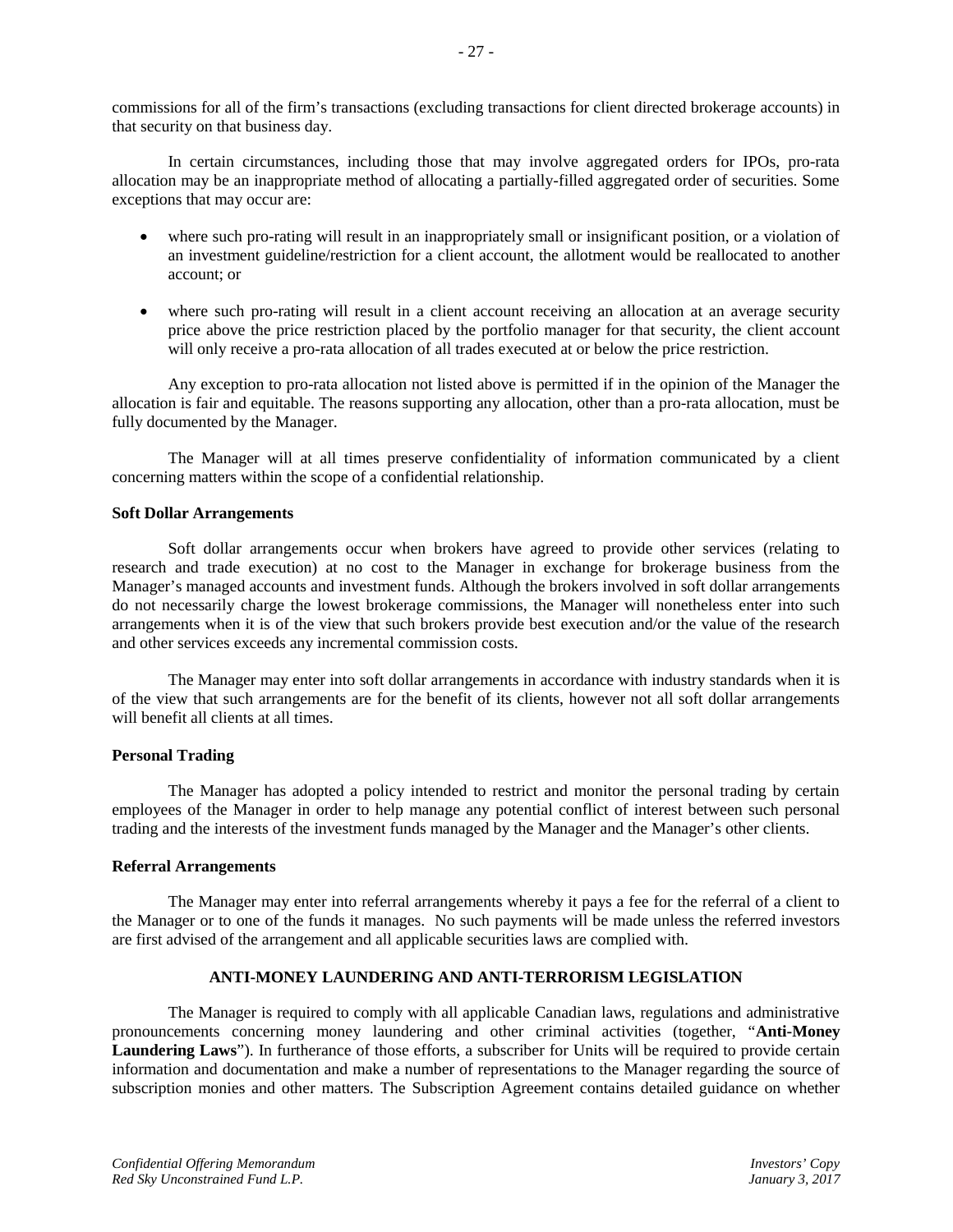identification verification materials will need to be provided with the subscription agreement and, if so, a list of the documents and information required.

A Limited Partner will be required to promptly notify the Manager if, to the knowledge of the Limited Partner, any of its representations with respect to Anti-Money Laundering Laws cease to be true and accurate. A Limited Partner must agree to provide to the Manager, promptly upon receipt of the Manager's written request therefor, any additional information regarding the Limited Partner or their beneficial owner(s) that the Manager deems necessary or advisable to ensure compliance with all Anti-Money Laundering Laws. If at any time it is discovered that a Limited Partner's representations with respect to Anti-Money Laundering Laws are incorrect, or if otherwise required by Anti-Money Laundering Laws, the Manager may undertake appropriate actions to ensure that the Manager is in compliance with all such Anti-Money Laundering Laws. The Manager may release confidential information about a Limited Partner and, if applicable, any underlying beneficial owner(s), to governmental authorities.

## **LIMITED PARTNER REPORTING**

The Partnership is not a reporting issuer for the purpose of applicable securities legislation and Limited Partners will receive only those reports required by the Limited Partnership Agreement and by National Instrument 81-106 – *Investment Fund Continuous Disclosure* applicable to non-reporting issuer investment funds. See "Summary of Limited Partnership Agreement - Reports to Limited Partners".

The Manager will forward such other reports to Limited Partners as are from time to time required by law. For example, if the Manager is the dealer through whom Units are purchased, the Manager must provide:

- a written confirmation of the purchase indicating, among other things, the number and Class of Units issued as well as the purchase price thereof and any charges applicable to the purchase;
- a written confirmation of any redemption of Units, indicating, among other things, the number and Class of Units redeemed as well as the redemption proceeds therefrom and any charges applicable to the redemption;
- a statement to the Limited Partner at the end of each quarter (or month, if the Limited Partner requests monthly reporting or if there was a subscription for or redemption of Units by the Limited Partner during the month) showing, for each purchase, redemption or transfer made by the Limited Partner during the period (i) the date of the transaction, (ii) whether the transaction was a purchase, redemption or transfer, (iii) the number and Series of Units purchased, redeemed or transferred, (iv) the price per Unit paid or received by the Limited Partner and (v) the total value of the transaction, as well as the number, Series, original cost and Net Asset Value of Units held by the Limited Partner at the end of the period. If there is no dealer of record for a Limited Partner, the Manager will provide this information to the Limited Partner on an annual basis; and
- an annual statement on certain charges and other compensation charged to the Limited Partner during the year, as well as a report on investment performance of the Limited Partner's Units.

Pursuant to the Administration Agreement, the Administrator will assist the Manager with Limited Partner reporting.

## **LEGAL MATTERS**

## **Cooling-Off Period**

Securities legislation in certain provinces may give a purchaser certain rights of rescission, against the registered dealer who sold Units to them, but those rights must be exercised within a certain time period as little as forty-eight (48) hours) following the purchase of Units and may only be available where the purchase amount is below a certain threshold.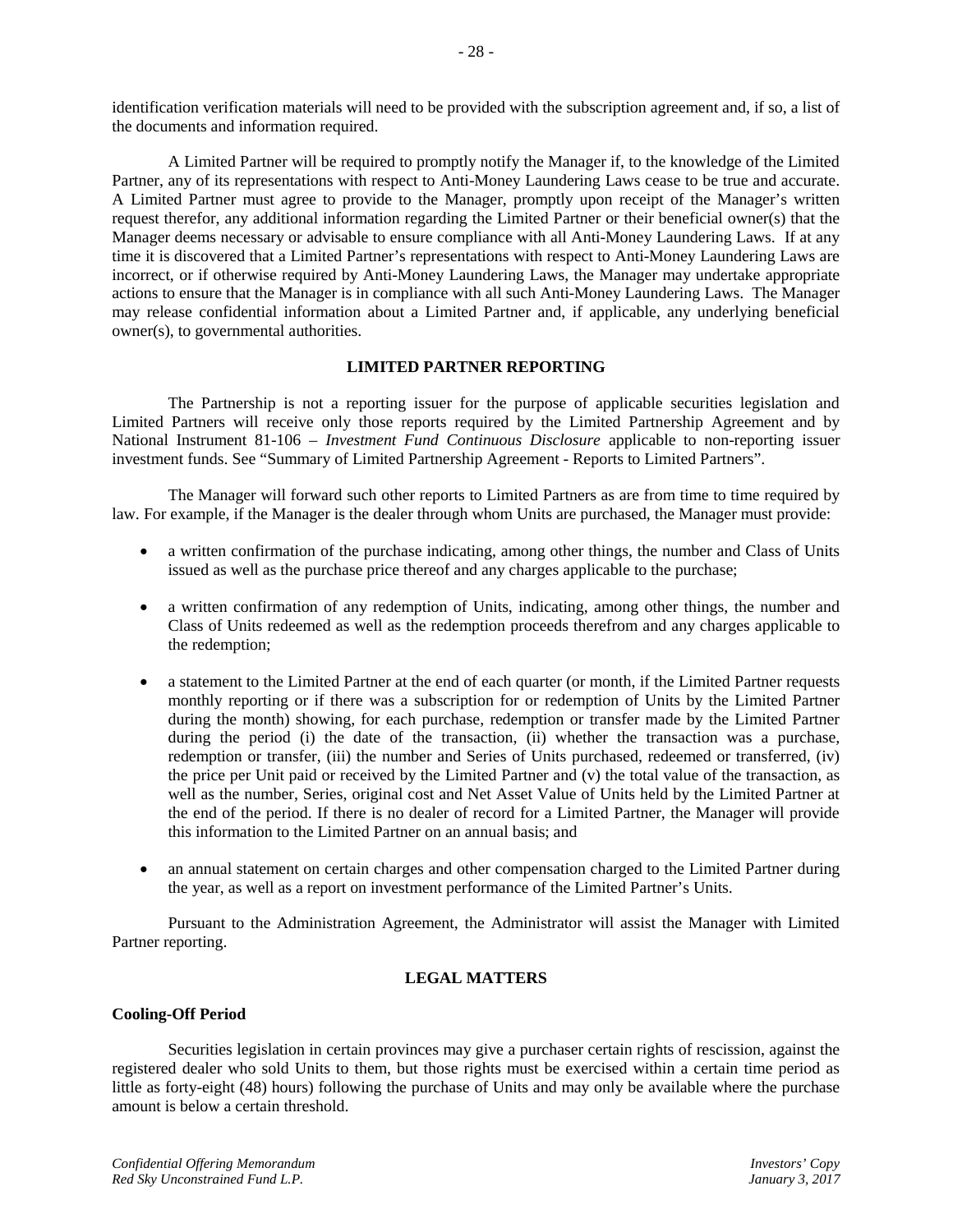## **Statutory Rights of Action and Rescission**

In addition to and without derogation from any right or remedy that a purchaser of Units may have at law, securities legislation in certain of the provinces of Canada provides that a purchaser has or must be granted rights of rescission or damages, or both, where the Offering Memorandum and any amendment thereto contains a Misrepresentation. However, such rights must be exercised by the purchaser within prescribed time limits.

As used herein, "**Misrepresentation**" means an untrue statement of a material fact or an omission to state a material fact that is required to be stated or that is necessary to make any statement in this Offering Memorandum or any amendment hereto not misleading in light of the circumstances in which it was made. A "**material fact**" means a fact that significantly affects, or would reasonably be expected to have a significant effect on, the market price or value of the Units.

Purchasers should refer to the applicable provisions of the securities legislation of their province of residence for the particulars of their rights or consult with a legal adviser. The following is a summary of the rights of rescission or damages, or both, available to purchasers under the securities legislation of the Offering Jurisdictions.

## *Rights for Purchasers in Ontario*

If this Offering Memorandum, together with any amendment or supplement hereto, delivered to a purchaser of Units resident in Ontario contains a Misrepresentation and it was a Misrepresentation at the time of purchase of Units by such purchaser, the purchaser will have, without regard to whether the purchaser relied on such Misrepresentation, a right of action against the Partnership for damages or, while still the owner of the Units purchased by that purchaser, for rescission (in which case, if the purchaser elects to exercise the right of rescission, the purchaser will have no right of action for damages against the Partnership) provided that:

- (a) the Partnership shall not be held liable pursuant to either right of action if the Partnership proves the purchaser purchased the Units with knowledge of the Misrepresentation;
- (b) in an action for damages, the Partnership is not liable for all or any portion of such damages that it proves do not represent the depreciation in value of the Units acquired by the purchaser as a result of the Misrepresentation relied upon;
- (c) the Partnership will not be liable for a Misrepresentation in forward-looking information if the Partnership proves that:
	- (i) this Offering Memorandum contains, proximate to the forward-looking information, reasonable cautionary language identifying the forward-looking information as such, and identifying material factors that could cause actual results to differ materially from a conclusion, forecast or projection in the forward-looking information, and a statement of material factors or assumptions that were applied in drawing a conclusion or making a forecast or projection set out in the forward-looking information; and
	- (ii) the Partnership has a reasonable basis for drawing the conclusion or making the forecasts and projections set out in the forward-looking information;
- (d) in no case shall the amount recoverable pursuant to such right of action exceed the purchase price of the Units acquired; and
- (e) no action may be commenced to enforce such right of action more than,
	- (i) in the case of an action for rescission 180 days after the date of purchase of the Units; or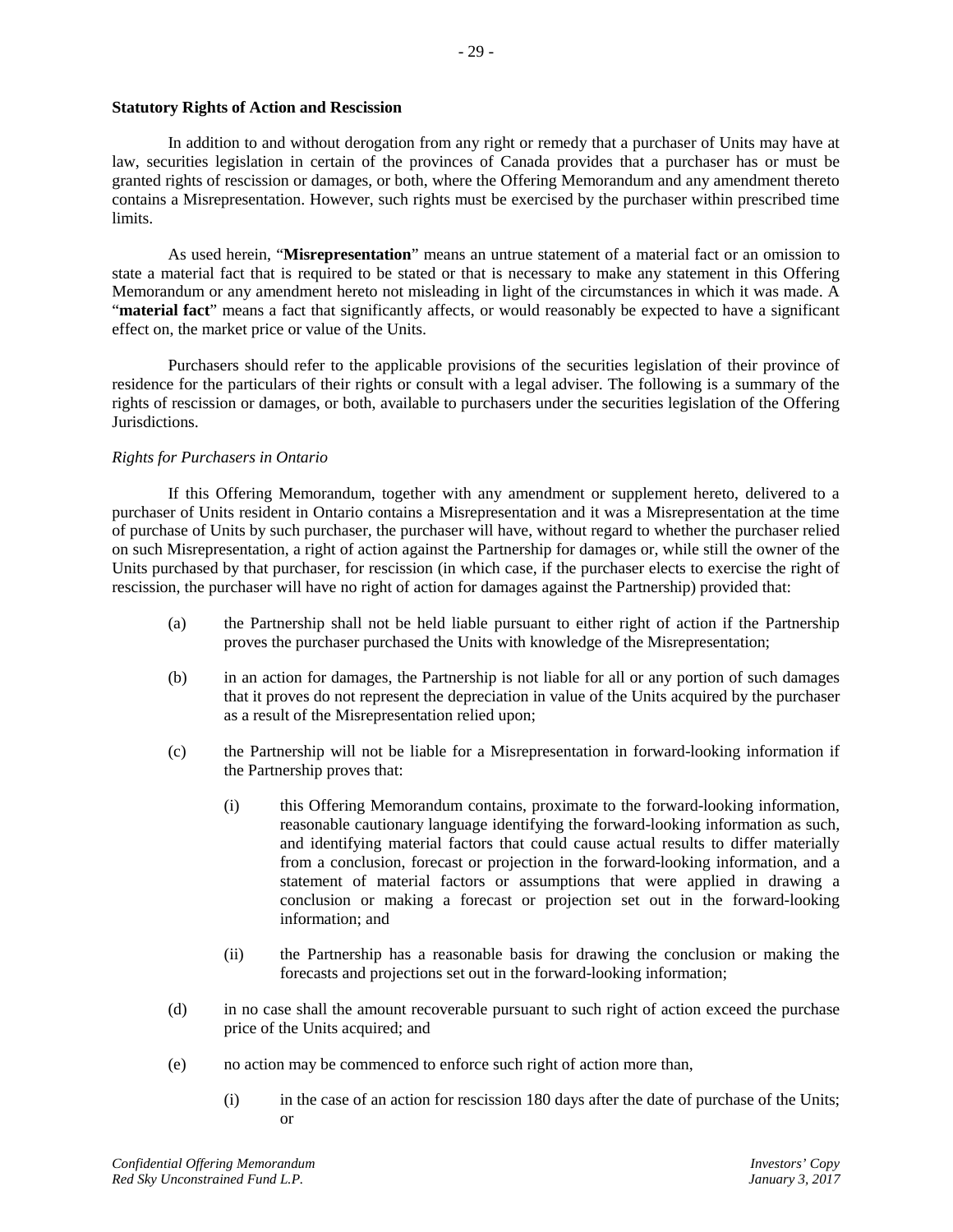- (ii) in the case of an action for damages, the earlier of
	- (A) 180 days after the purchaser first had knowledge of the facts giving rise to the cause of action, or
	- (B) three years after the date of purchase of the Units.

The foregoing rights do not apply if the purchaser purchased Units under the "accredited investor" exemption and is:

- (f) a Canadian financial institution (as defined in Ontario Securities Commission Rule 45-501) or a Schedule III bank;
- (g) the Business Development Bank of Canada incorporated under the *Business Development Bank of Canada Act* (Canada); or
- (h) a subsidiary of any person referred to in paragraphs (a) and (b), if the person owns all of the voting securities of the subsidiary, except the voting securities required by law to be owned by directors of that subsidiary.